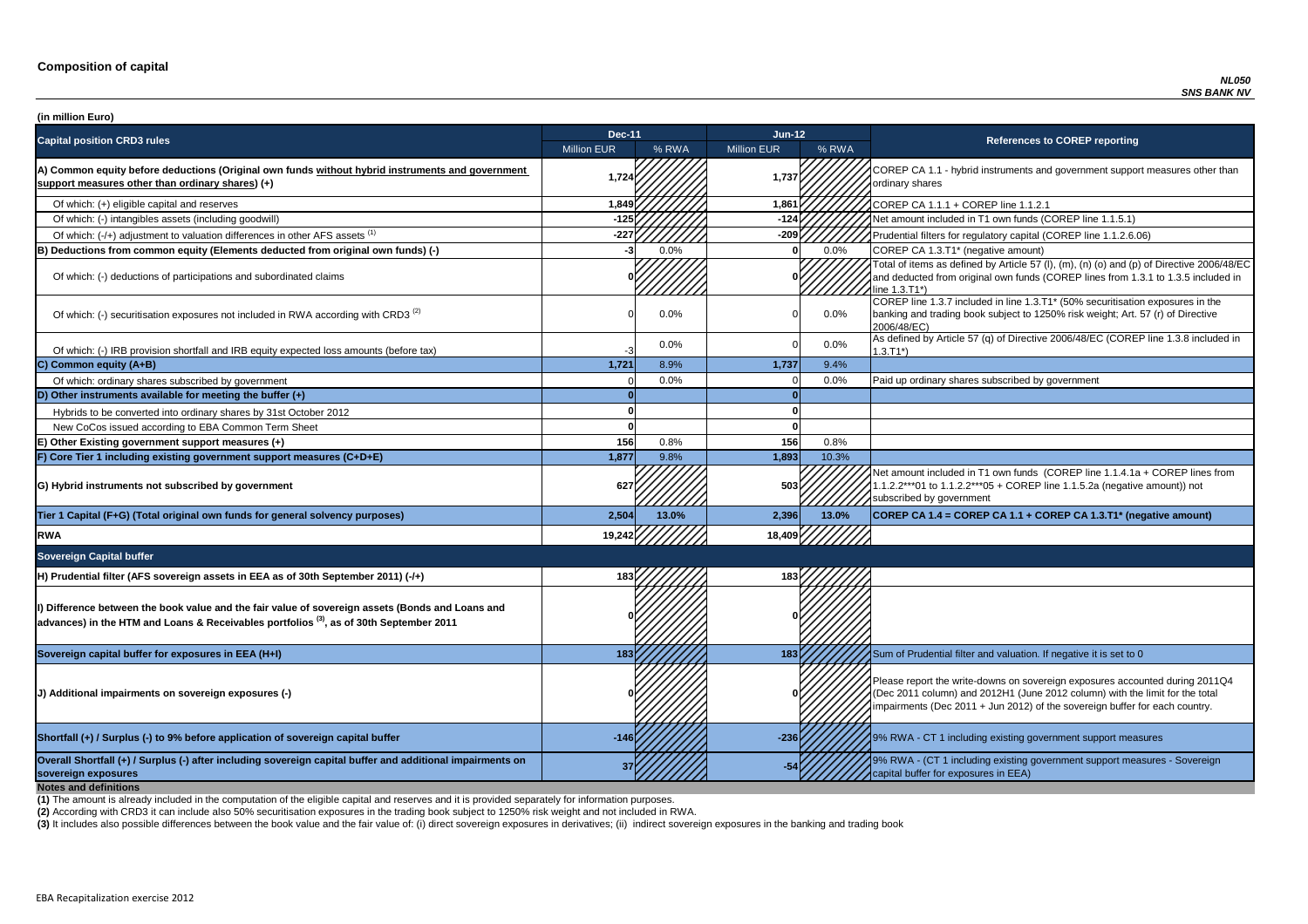### **Composition of RWA**

### **(in million Euro)**

|                                                  | <b>Dec-11</b> | $Jun-12$ |
|--------------------------------------------------|---------------|----------|
| Total RWA <sup>(1)</sup>                         | 19,242        | 18,409   |
| <b>RWA</b> for credit risk                       | 17,304        | 16,280   |
| <b>RWA Securitisation and re-securitisations</b> | 763           | 885      |
| <b>RWA Other credit risk</b>                     | 16,599        | 15,395   |
| <b>RWA</b> for market risk                       | 107           | 381      |
| <b>RWA</b> operational risk                      | 1,773         | 1,748    |
| <b>Transitional floors</b>                       | 0             | $\Omega$ |
| <b>RWA Other</b>                                 | U             | $\Omega$ |

### **Notes and definitions**

**(1)** The RWA calculated according to CRD III can be based on models that have not yet been approved by the National Supervisory Authority.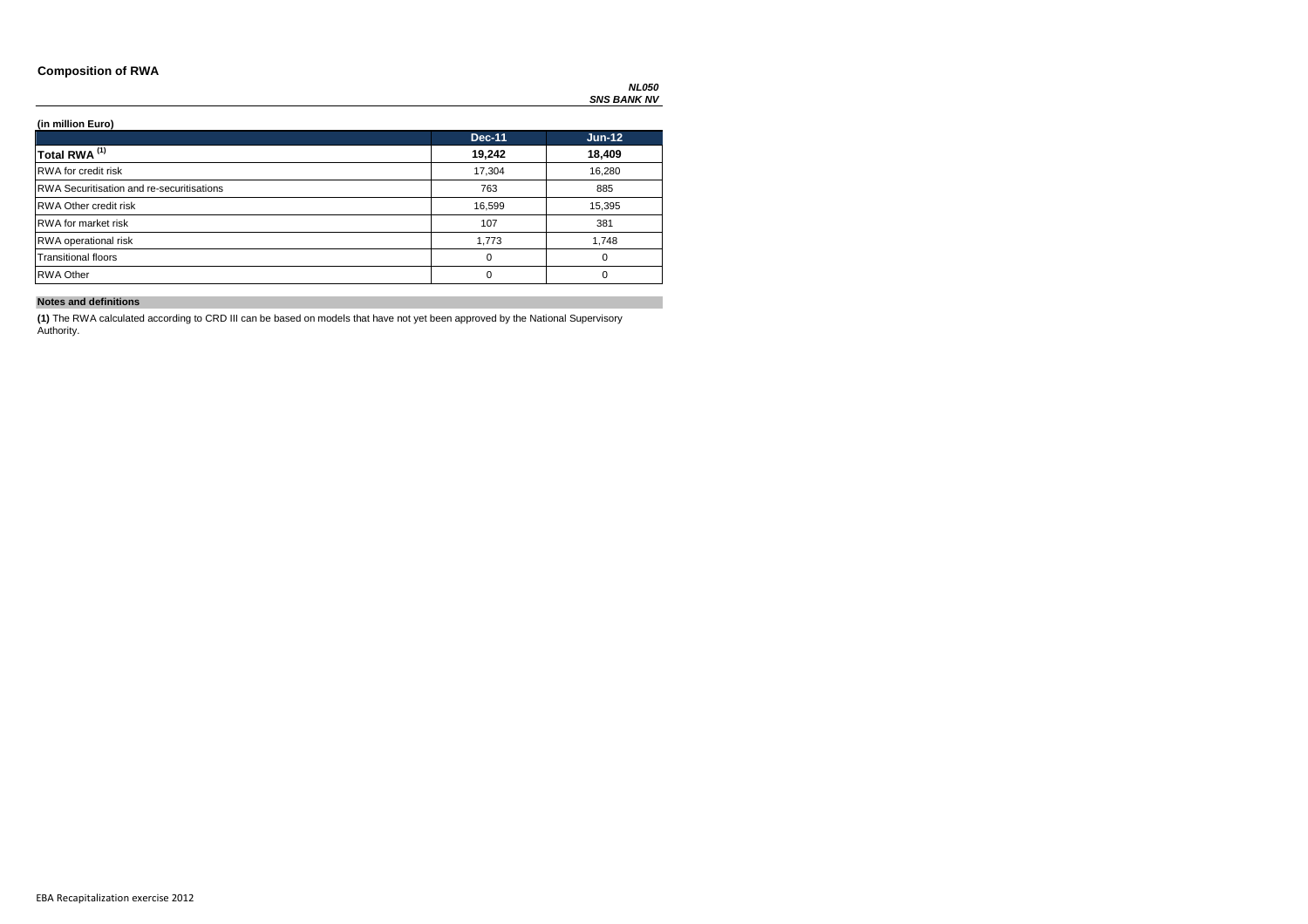#### *Dec-11 NL050 SNS BANK NV*

| (in million Euro)             |                 |                      |                                                                                             |                            |                                                                            |                                                                                              |                                                                                                     |                                                                                                                    |                                                                                                                    |                                                                                       |                                                                                                                      |                                                                                                             |                                                                                                         |                                                                           |
|-------------------------------|-----------------|----------------------|---------------------------------------------------------------------------------------------|----------------------------|----------------------------------------------------------------------------|----------------------------------------------------------------------------------------------|-----------------------------------------------------------------------------------------------------|--------------------------------------------------------------------------------------------------------------------|--------------------------------------------------------------------------------------------------------------------|---------------------------------------------------------------------------------------|----------------------------------------------------------------------------------------------------------------------|-------------------------------------------------------------------------------------------------------------|---------------------------------------------------------------------------------------------------------|---------------------------------------------------------------------------|
| <b>Residual Maturity</b>      |                 |                      | <b>GROSS DIRECT LONG EXPOSURES</b><br>(accounting value gross of provisions) <sup>(1)</sup> |                            | other counterparties only where there is maturity matching) <sup>(1)</sup> | <b>NET DIRECT POSITIONS</b>                                                                  | (gross of provisions and write-off exposures (long) net of cash short position of sovereign debt to | <b>DIRECT SOVEREIGN</b><br><b>EXPOSURES IN</b><br>DERIVATIVES <sup>(1)</sup>                                       | <b>INDIRECT SOVEREIGN</b><br>EXPOSURES <sup>(3)</sup><br>(on and off balance sheet)                                | <b>Memo Item</b>                                                                      | Provisions and<br>write-off on                                                                                       | Prudential filter<br>AFS sovereign assets                                                                   | Reserve<br>AFS sovereign assets                                                                         | Fair value of Cash<br>flow and fair value                                 |
|                               | <b>Country</b>  |                      | of which: loans and<br>advances in the HTM<br>and Loans and<br>receivables portfolios       |                            | of which: Available for<br>sale financial assets<br>(AFS)                  | of which: Financial<br>assets designated at fair<br>value through profit or<br>loss<br>(FVO) | of which: Financial assets<br>held for trading $(2)$                                                | Net position at fair values<br>(Derivatives with positive fair<br>value + Derivatives with<br>negative fair value) | Net position at fair values<br>(Derivatives with positive fair<br>value + Derivatives with<br>negative fair value) | Nominal Value<br>Debt securities<br>in HTM and Loans<br>and Receivables<br>portfolios | Sovereign assets<br>(loans, advances<br>and debt<br>securities)<br>$(+)$                                             | (including the fair<br>value of Cash flow and<br>fair value hedging<br>contracts)<br>$(+/-)$ <sup>(4)</sup> | (gross the fair value of<br>Cash flow and fair<br>value hedging<br>contracts)<br>$(+/-)$ <sup>(4)</sup> | hedging contracts<br>on AFS sovereign<br>assets<br>$(+/-)$ <sup>(4)</sup> |
| $[0 - 3M]$                    |                 | $\Omega$             | $\Omega$                                                                                    | $\cap$                     | $\Omega$                                                                   | $\cap$                                                                                       | $\overline{0}$                                                                                      | $\overline{0}$                                                                                                     | $\overline{0}$                                                                                                     | $\Omega$                                                                              | 177777777                                                                                                            | $\Omega$                                                                                                    | $\overline{0}$                                                                                          | $\overline{0}$                                                            |
| $[3M - 1Y]$<br>$[1Y - 2Y]$    |                 | 21<br>$\overline{0}$ | $\Omega$<br>$\Omega$                                                                        | 21<br>$\Omega$             | $\Omega$<br>$\Omega$                                                       | 21<br>$\Omega$                                                                               | $\overline{0}$<br>$\overline{0}$                                                                    | $\overline{0}$<br>$\overline{0}$                                                                                   | $\Omega$<br>$\Omega$                                                                                               |                                                                                       |                                                                                                                      | $\Omega$<br>$\Omega$                                                                                        | $\Omega$<br>$\Omega$                                                                                    | $\overline{0}$<br>$\overline{0}$                                          |
| $[2Y - 3Y]$                   |                 | 162                  | $\Omega$                                                                                    | 162                        | 162                                                                        | $\Omega$                                                                                     | $\overline{0}$                                                                                      | $\overline{0}$                                                                                                     | $\Omega$                                                                                                           | $\Omega$                                                                              |                                                                                                                      | $5\overline{5}$                                                                                             | -6                                                                                                      | $-11$                                                                     |
| $[3Y - 5Y]$                   | Austria         | $\overline{0}$       | $\Omega$                                                                                    | $\Omega$                   | $\Omega$                                                                   | $\Omega$                                                                                     | $\overline{0}$                                                                                      | $\overline{0}$                                                                                                     | $\Omega$                                                                                                           | $\Omega$                                                                              | CHANGER STATERO                                                                                                      | $\Omega$                                                                                                    | $\Omega$                                                                                                | $\overline{0}$                                                            |
| [5Y - 10Y [                   |                 | 64                   | $\Omega$                                                                                    | 64                         | 64                                                                         | $\Omega$                                                                                     | $\Omega$                                                                                            | $\overline{0}$                                                                                                     | $\overline{0}$                                                                                                     | $\Omega$                                                                              |                                                                                                                      | 6                                                                                                           | $\overline{2}$                                                                                          | $-8$                                                                      |
| [10Y - more [                 |                 | 63                   | $\Omega$                                                                                    | 63                         | 62                                                                         | $\Omega$                                                                                     |                                                                                                     | $\Omega$                                                                                                           | $\Omega$                                                                                                           | $\cap$                                                                                | 77777777                                                                                                             | $\Omega$                                                                                                    | $\Omega$                                                                                                | $\overline{0}$                                                            |
| <b>Total</b><br>$[0 - 3M]$    |                 | 310<br>$\Omega$      | $\Omega$<br>$\Omega$                                                                        | 310<br>_റ                  | 288<br>$\Omega$                                                            | 21<br>$\Omega$                                                                               | $\overline{0}$                                                                                      | $\Omega$                                                                                                           | $\overline{0}$                                                                                                     | $\Omega$                                                                              |                                                                                                                      | 11<br>$\Omega$                                                                                              | $\Omega$                                                                                                | $-19$                                                                     |
| $[3M - 1Y]$                   |                 | $\Omega$             | $\Omega$                                                                                    | $\Omega$                   | $\Omega$                                                                   | $\Omega$                                                                                     | $\overline{0}$                                                                                      | $\overline{0}$                                                                                                     | $\overline{0}$                                                                                                     | $\Omega$                                                                              |                                                                                                                      | $\Omega$                                                                                                    | $\Omega$                                                                                                | $\overline{0}$<br>$\overline{0}$                                          |
| $[1Y - 2Y]$                   |                 | $\overline{0}$       | $\overline{0}$                                                                              | $\Omega$                   | $\overline{0}$                                                             | $\Omega$                                                                                     | $\overline{0}$                                                                                      | $\overline{0}$                                                                                                     | $\overline{0}$                                                                                                     | $\Omega$                                                                              |                                                                                                                      | $\overline{0}$                                                                                              | $\overline{0}$                                                                                          | $\overline{0}$                                                            |
| $[2Y - 3Y]$                   | Belgium         | $\Omega$             | $\Omega$                                                                                    | $\Omega$                   | $\Omega$                                                                   | $\Omega$                                                                                     | $\overline{0}$                                                                                      | $\overline{0}$                                                                                                     | $\overline{0}$                                                                                                     | $\cap$                                                                                |                                                                                                                      | $\Omega$                                                                                                    | $\Omega$                                                                                                | $\overline{0}$                                                            |
| $[3Y - 5Y]$                   |                 | 30                   | $\Omega$                                                                                    | 30                         | 30                                                                         | $\Omega$                                                                                     | $\overline{0}$                                                                                      | $\Omega$                                                                                                           | $\Omega$                                                                                                           | $\Omega$                                                                              |                                                                                                                      | $\mathcal{D}$                                                                                               | $\Omega$                                                                                                | $-2$                                                                      |
| $[5Y - 10Y]$<br>[10Y - more [ |                 | 103<br>31            | $\Omega$<br>$\Omega$                                                                        | 103<br>31                  | 103<br>31                                                                  | $\Omega$<br>$\Omega$                                                                         | $\Omega$<br>$\Omega$                                                                                | $\Omega$<br>- റ                                                                                                    | $\Omega$<br>$\Omega$                                                                                               | $\cap$                                                                                | .Wiiiiiii                                                                                                            | $\Omega$<br>$\overline{4}$                                                                                  | $\Omega$<br>$\Omega$                                                                                    | -9<br>$-3$                                                                |
| <b>Total</b>                  |                 | 164                  | $\overline{0}$                                                                              | 164                        | 164                                                                        | $\Omega$                                                                                     | $\Omega$                                                                                            | - 0                                                                                                                | $\Omega$                                                                                                           | $\Omega$                                                                              |                                                                                                                      | 15                                                                                                          | $-1$                                                                                                    | $-14$                                                                     |
| $[0 - 3M]$                    |                 | $\Omega$             | $\Omega$                                                                                    | $\Omega$                   | $\Omega$                                                                   | $\Omega$                                                                                     | $\Omega$                                                                                            | - റ                                                                                                                | $\Omega$                                                                                                           | $\cap$                                                                                |                                                                                                                      | $\Omega$                                                                                                    | $\Omega$                                                                                                | $\overline{0}$                                                            |
| $[3M - 1Y]$                   |                 | $\Omega$             | $\Omega$                                                                                    | - റ                        | $\Omega$                                                                   | $\Omega$                                                                                     | $\Omega$                                                                                            | $\Omega$                                                                                                           | $\Omega$                                                                                                           |                                                                                       | <i>ЧННН</i>                                                                                                          | $\Omega$                                                                                                    | $\Omega$                                                                                                | $\overline{0}$                                                            |
| $[1Y - 2Y]$                   |                 | $\Omega$             | $\cap$<br>$\cap$                                                                            | $\Omega$                   | $\Omega$<br>$\Omega$                                                       | $\Omega$<br>$\cap$                                                                           | $\Omega$<br>$\Omega$                                                                                | - റ<br>$\Omega$                                                                                                    | $\Omega$                                                                                                           | $\Omega$                                                                              |                                                                                                                      | $\cap$<br>$\Omega$                                                                                          | $\Omega$<br>$\Omega$                                                                                    | $\overline{0}$                                                            |
| [2Y - 3Y [<br><u>[3Y - 5Y</u> | <b>Bulgaria</b> | $\Omega$             |                                                                                             | $\Omega$                   |                                                                            |                                                                                              |                                                                                                     |                                                                                                                    | $\Omega$                                                                                                           |                                                                                       | <i>VAHA</i> A                                                                                                        |                                                                                                             |                                                                                                         | $\overline{0}$                                                            |
| $[5Y - 10Y]$                  |                 | $\Omega$             | $\cap$                                                                                      | $\Omega$                   | $\Omega$                                                                   | $\Omega$                                                                                     | $\Omega$                                                                                            | $\Omega$                                                                                                           | $\Omega$                                                                                                           |                                                                                       |                                                                                                                      | $\Omega$                                                                                                    | $\overline{0}$                                                                                          | $\Omega$                                                                  |
| [10Y - more [                 |                 | $\Omega$             | $\Omega$                                                                                    | $\Omega$                   | $\Omega$                                                                   | $\Omega$                                                                                     | $\overline{0}$                                                                                      | $\Omega$                                                                                                           | $\Omega$                                                                                                           | $\Omega$                                                                              | HHHH                                                                                                                 | $\Omega$                                                                                                    | $\overline{0}$                                                                                          | $\overline{0}$                                                            |
| <b>Total</b>                  |                 | - 0                  | $\overline{0}$                                                                              | $\Omega$                   | - 0                                                                        | $\Omega$                                                                                     | $\Omega$                                                                                            | $\Omega$                                                                                                           | $\Omega$                                                                                                           | $\Omega$                                                                              |                                                                                                                      | $\Omega$                                                                                                    | $\Omega$                                                                                                | $\Omega$                                                                  |
| $[0 - 3M]$<br>$[3M - 1Y]$     |                 | $\Omega$<br>$\Omega$ | $\cap$<br>$\Omega$                                                                          | $\Omega$<br>$\Omega$       | $\Omega$<br>$\Omega$                                                       | $\Omega$<br>$\Omega$                                                                         | $\overline{0}$<br>$\overline{0}$                                                                    | $\Omega$<br>$\Omega$                                                                                               | $\Omega$<br>$\Omega$                                                                                               | $\Omega$                                                                              | 77                                                                                                                   | $\Omega$<br>$\Omega$                                                                                        | $\Omega$<br>$\overline{0}$                                                                              | $\overline{0}$<br>$\overline{0}$                                          |
| $[1Y - 2Y]$                   |                 | $\Omega$             | $\cap$                                                                                      | $\Omega$                   | $\Omega$                                                                   | $\Omega$                                                                                     | $\overline{0}$                                                                                      | $\Omega$                                                                                                           | $\Omega$                                                                                                           |                                                                                       | , 17777                                                                                                              | $\Omega$                                                                                                    | $\Omega$                                                                                                | $\overline{0}$                                                            |
| $[2Y - 3Y]$                   | Cyprus          | $\overline{0}$       | $\Omega$                                                                                    | $\Omega$                   | $\Omega$                                                                   | 0                                                                                            | $\overline{0}$                                                                                      | $\Omega$                                                                                                           | $\Omega$                                                                                                           |                                                                                       | 777777777                                                                                                            | $\Omega$                                                                                                    | $\overline{0}$                                                                                          | $\overline{0}$                                                            |
| $[3Y - 5Y]$                   |                 | 0                    | $\Omega$                                                                                    | $\Omega$                   | - 0                                                                        | 0                                                                                            | $\Omega$                                                                                            | $\Omega$                                                                                                           | $\Omega$                                                                                                           |                                                                                       | 7777777                                                                                                              | $\Omega$                                                                                                    | $\Omega$                                                                                                | $\overline{0}$                                                            |
| [5Y - 10Y]                    |                 | - 0<br>- റ           | $\Omega$<br>$\Omega$                                                                        | $\Omega$<br>$\Omega$       | $\Omega$<br>$\Omega$                                                       | $\Omega$<br>$\Omega$                                                                         | $\Omega$<br>$\Omega$                                                                                | $\overline{0}$<br>$\Omega$                                                                                         | $\Omega$<br>$\Omega$                                                                                               | $\Omega$<br>$\cap$                                                                    | 77777777<br>77777777                                                                                                 | $\Omega$<br>$\Omega$                                                                                        | $\Omega$<br>$\Omega$                                                                                    | $\overline{0}$<br>$\Omega$                                                |
| [10Y - more [<br><b>Total</b> |                 | - റ                  | $\Omega$                                                                                    |                            |                                                                            |                                                                                              |                                                                                                     |                                                                                                                    |                                                                                                                    |                                                                                       |                                                                                                                      | $\Omega$                                                                                                    |                                                                                                         |                                                                           |
| $[0 - 3M]$                    |                 | $\Omega$             | $\Omega$                                                                                    | $\Omega$                   | $\Omega$                                                                   | $\Omega$                                                                                     | $\overline{0}$                                                                                      | - റ                                                                                                                | $\Omega$                                                                                                           | $\Omega$                                                                              |                                                                                                                      | $\Omega$                                                                                                    | $\overline{0}$                                                                                          | $\overline{0}$                                                            |
| $\sqrt{3M-1Y}$                |                 | $\overline{0}$       | $\overline{0}$                                                                              | $\Omega$                   | $\Omega$                                                                   | $\Omega$                                                                                     | $\overline{0}$                                                                                      | $\overline{0}$                                                                                                     | $\Omega$                                                                                                           | $\Omega$                                                                              |                                                                                                                      | $\overline{0}$                                                                                              | $\overline{0}$                                                                                          | $\overline{0}$                                                            |
| $[1Y - 2Y]$                   |                 | $\overline{0}$       | $\Omega$                                                                                    | $\overline{0}$             | $\Omega$                                                                   | $\Omega$                                                                                     | $\overline{0}$                                                                                      | $\overline{0}$                                                                                                     | $\overline{0}$                                                                                                     | $\overline{0}$                                                                        |                                                                                                                      | $\overline{0}$                                                                                              | $\overline{0}$                                                                                          | $\overline{0}$                                                            |
| [2Y - 3Y [<br>$[3Y - 5Y]$     | Czech Republic  | $\Omega$<br>$\Omega$ | $\Omega$<br>$\overline{0}$                                                                  | $\Omega$<br>$\overline{0}$ | $\overline{0}$<br>$\Omega$                                                 | $\Omega$<br>$\overline{0}$                                                                   | $\overline{0}$<br>$\overline{0}$                                                                    | $\overline{0}$<br>$\overline{0}$                                                                                   | $\overline{0}$<br>$\overline{0}$                                                                                   | $\Omega$<br>$\overline{0}$                                                            |                                                                                                                      | $\overline{0}$<br>$\overline{0}$                                                                            | $\overline{0}$<br>$\overline{0}$                                                                        | $\overline{0}$<br>$\overline{0}$                                          |
| $[5Y - 10Y]$                  |                 | - റ                  | $\Omega$                                                                                    | $\Omega$                   | $\Omega$                                                                   | $\Omega$                                                                                     | $\overline{0}$                                                                                      | $\overline{0}$                                                                                                     | $\Omega$                                                                                                           | $\Omega$                                                                              |                                                                                                                      | $\Omega$                                                                                                    | $\overline{0}$                                                                                          | $\overline{0}$                                                            |
| [10Y - more [                 |                 | $\Omega$             | $\Omega$                                                                                    | $\Omega$                   | $\Omega$                                                                   | $\Omega$                                                                                     | $\Omega$                                                                                            | $\Omega$                                                                                                           | $\Omega$                                                                                                           | $\cap$                                                                                | ///////////                                                                                                          | $\Omega$                                                                                                    | $\Omega$                                                                                                | $\Omega$                                                                  |
| <b>Total</b>                  |                 | $\Omega$             | $\overline{0}$                                                                              | $\Omega$                   | $\Omega$                                                                   |                                                                                              | $\Omega$                                                                                            | $\Omega$                                                                                                           | $\Omega$                                                                                                           | $\Omega$                                                                              |                                                                                                                      | $\overline{0}$                                                                                              | $\Omega$                                                                                                | $\overline{0}$                                                            |
| $[0 - 3M]$<br>$\sqrt{3M-11}$  |                 | $\Omega$<br>$\Omega$ | $\Omega$<br>$\Omega$                                                                        | $\Omega$<br>$\Omega$       | $\Omega$<br>$\Omega$                                                       | $\Omega$<br>$\Omega$                                                                         | $\overline{0}$<br>$\Omega$                                                                          | - റ<br>$\Omega$                                                                                                    | $\Omega$<br>$\Omega$                                                                                               | $\Omega$<br>$\Omega$                                                                  |                                                                                                                      | $\Omega$<br>$\Omega$                                                                                        | $\Omega$<br>$\Omega$                                                                                    | $\Omega$<br>$\overline{0}$                                                |
| $[1Y - 2Y]$                   |                 | $\Omega$             | $\Omega$                                                                                    | $\Omega$                   | $\Omega$                                                                   | $\Omega$                                                                                     | $\overline{0}$                                                                                      | $\overline{0}$                                                                                                     | $\overline{0}$                                                                                                     | $\cap$                                                                                |                                                                                                                      | $\Omega$                                                                                                    | $\Omega$                                                                                                | $\overline{0}$                                                            |
| $[2Y - 3Y]$                   | Denmark         | $\Omega$             | $\Omega$                                                                                    | $\Omega$                   | $\Omega$                                                                   | $\Omega$                                                                                     | $\Omega$                                                                                            | $\Omega$                                                                                                           | $\Omega$                                                                                                           | $\cap$                                                                                | Ш.Н.                                                                                                                 | $\Omega$                                                                                                    | $\Omega$                                                                                                | $\overline{0}$                                                            |
| $[3Y - 5Y]$                   |                 | $\Omega$             | $\Omega$<br>$\Omega$                                                                        | $\Omega$                   | $\Omega$<br>$\Omega$                                                       | $\Omega$                                                                                     | $\Omega$                                                                                            | $\Omega$<br>$\Omega$                                                                                               | $\Omega$<br>$\Omega$                                                                                               | $\cap$<br>$\Omega$                                                                    |                                                                                                                      | $\Omega$<br>$\Omega$                                                                                        | $\Omega$                                                                                                | $\overline{0}$                                                            |
| $[5Y - 10Y]$<br>[10Y - more [ |                 | $\Omega$<br>$\Omega$ | - റ                                                                                         | $\Omega$<br>$\Omega$       | $\Omega$                                                                   | $\Omega$<br>$\Omega$                                                                         | $\Omega$<br>$\Omega$                                                                                | $\Omega$                                                                                                           | $\Omega$                                                                                                           | $\Omega$                                                                              | HHHH                                                                                                                 | $\Omega$                                                                                                    | $\overline{0}$<br>$\overline{0}$                                                                        | $\overline{0}$<br>$\overline{0}$                                          |
| <b>Total</b>                  |                 | $\cap$               | $\overline{0}$                                                                              | $\Omega$                   | $\Omega$                                                                   | $\Omega$                                                                                     | $\Omega$                                                                                            | $\Omega$                                                                                                           | $\Omega$                                                                                                           | $\Omega$                                                                              |                                                                                                                      | $\Omega$                                                                                                    | $\Omega$                                                                                                | $\overline{0}$                                                            |
| $[0 - 3M]$                    |                 | $\Omega$             | $\Omega$                                                                                    | $\Omega$                   | $\Omega$                                                                   | $\Omega$                                                                                     | $\Omega$                                                                                            | $\overline{0}$                                                                                                     | $\Omega$                                                                                                           | $\Omega$                                                                              | ⊬                                                                                                                    | $\Omega$                                                                                                    | $\Omega$                                                                                                | $\Omega$                                                                  |
| $[3M - 1Y]$                   |                 | $\Omega$             | $\cap$<br>$\cap$                                                                            | $\Omega$                   | $\Omega$                                                                   | $\Omega$<br>$\cap$                                                                           | $\Omega$                                                                                            | $\Omega$<br>$\cap$                                                                                                 | $\Omega$                                                                                                           |                                                                                       | 177                                                                                                                  | $\Omega$<br>$\Omega$                                                                                        | $\Omega$                                                                                                | $\Omega$                                                                  |
| $[1Y - 2Y]$<br>$[2Y - 3Y]$    |                 | $\Omega$<br>$\Omega$ |                                                                                             | $\Omega$<br>$\Omega$       | $\Omega$<br>$\Omega$                                                       | $\Omega$                                                                                     | $\Omega$<br>$\Omega$                                                                                | $\Omega$                                                                                                           | $\Omega$<br>$\Omega$                                                                                               |                                                                                       | 77777777                                                                                                             | $\Omega$                                                                                                    | $\Omega$<br>$\Omega$                                                                                    | $\overline{0}$<br>$\overline{0}$                                          |
| $[3Y - 5Y]$                   | Estonia         | -0                   |                                                                                             | $\Omega$                   | $\Omega$                                                                   | ∩                                                                                            | $\Omega$                                                                                            | - റ                                                                                                                | $\Omega$                                                                                                           |                                                                                       | <u>VIIIIIII</u>                                                                                                      | $\Omega$                                                                                                    | $\Omega$                                                                                                | $\Omega$                                                                  |
| [5Y - 10Y]                    |                 | - 0                  | $\cap$                                                                                      | $\Omega$                   | - 0                                                                        | $\Omega$                                                                                     | $\Omega$                                                                                            | $\Omega$                                                                                                           | $\Omega$                                                                                                           |                                                                                       | レンプ                                                                                                                  | $\Omega$                                                                                                    | $\Omega$                                                                                                | $\Omega$                                                                  |
| [10Y - more [                 |                 | - 0                  | $\cap$                                                                                      | $\Omega$                   | $\Omega$                                                                   | $\Omega$                                                                                     | $\Omega$                                                                                            | $\Omega$                                                                                                           | $\Omega$                                                                                                           |                                                                                       | VIIIIIII                                                                                                             | $\Omega$                                                                                                    | $\Omega$                                                                                                | $\Omega$                                                                  |
| <b>Total</b><br>$[0 - 3M]$    |                 | $\Omega$             | $\Omega$<br>$\cap$                                                                          | $\Omega$                   | - C<br>$\Omega$                                                            | ∩                                                                                            | $\Omega$<br>$\Omega$                                                                                | $\Omega$                                                                                                           | $\Omega$                                                                                                           | $\cap$                                                                                | VIIIIIII                                                                                                             | $\Omega$<br>$\Omega$                                                                                        | $\Omega$<br>$\Omega$                                                                                    | $\Omega$<br>$\Omega$                                                      |
| $[3M - 1Y]$                   |                 | $\overline{0}$       | $\overline{0}$                                                                              | $\Omega$                   | $\overline{0}$                                                             | $\overline{0}$                                                                               | $\overline{0}$                                                                                      | $\overline{0}$                                                                                                     | $\overline{0}$                                                                                                     | $\overline{0}$                                                                        |                                                                                                                      | $\overline{0}$                                                                                              | $\overline{0}$                                                                                          | $\overline{0}$                                                            |
| $[1Y - 2Y]$                   |                 | $\overline{0}$       | $\overline{0}$                                                                              | $\Omega$                   | $\overline{0}$                                                             | $\overline{0}$                                                                               | $\overline{0}$                                                                                      | $\overline{0}$                                                                                                     | $\overline{0}$                                                                                                     | $\overline{0}$                                                                        |                                                                                                                      | $\overline{0}$                                                                                              | $\overline{0}$                                                                                          | $\overline{0}$                                                            |
| $[2Y - 3Y]$                   | Finland         | $\Omega$             | $\overline{0}$                                                                              | $\overline{0}$             | $\overline{0}$                                                             | $\overline{0}$                                                                               | $\overline{0}$                                                                                      | $\overline{0}$                                                                                                     | $\overline{0}$                                                                                                     | $\overline{0}$                                                                        | <b>College College College College College College College College College College College College College Colle</b> | $\overline{0}$                                                                                              | $\overline{0}$                                                                                          | $\overline{0}$                                                            |
| $[3Y - 5Y]$<br>$[5Y - 10Y]$   |                 | $\overline{0}$<br>34 | $\overline{0}$<br>$\Omega$                                                                  | $\overline{0}$<br>34       | $\overline{0}$<br>34                                                       | $\overline{0}$<br>$\overline{0}$                                                             | $\overline{0}$                                                                                      | $\overline{0}$                                                                                                     | $\overline{0}$                                                                                                     | $\overline{0}$<br>$\Omega$                                                            |                                                                                                                      | $\overline{0}$                                                                                              | $\overline{0}$<br>$\overline{0}$                                                                        | $\overline{0}$                                                            |
| [10Y - more [                 |                 | - റ                  | $\Omega$                                                                                    | $\Omega$                   | $\Omega$                                                                   | $\Omega$                                                                                     | $\overline{0}$<br>$\overline{0}$                                                                    | $\overline{0}$<br>$\Omega$                                                                                         | $\overline{0}$<br>$\Omega$                                                                                         | $\Omega$                                                                              |                                                                                                                      | $\overline{0}$<br>$\Omega$                                                                                  | $\Omega$                                                                                                | $\overline{0}$<br>$\Omega$                                                |
| <b>Total</b>                  |                 | 34                   | $\overline{0}$                                                                              | 34                         | 34                                                                         |                                                                                              | $\Omega$                                                                                            |                                                                                                                    |                                                                                                                    |                                                                                       |                                                                                                                      |                                                                                                             |                                                                                                         | $\overline{0}$                                                            |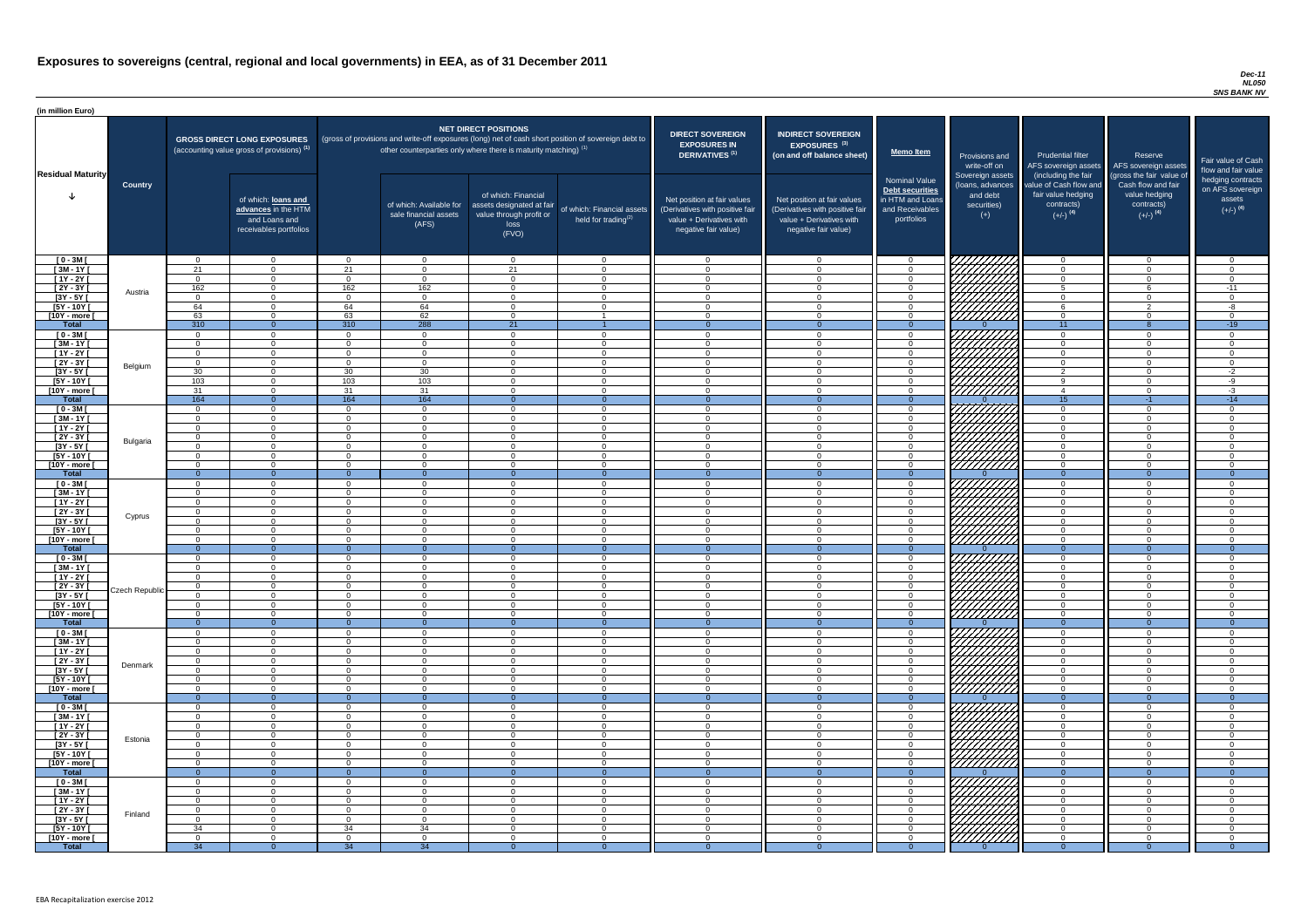#### *Dec-11 NL050 SNS BANK NV*

| (in million Euro)             |                       |                      |                                                                                             |                            |                                                                            |                                                                                              |                                                                                                     |                                                                                                                    |                                                                                                                    |                                                                                              |                                                                          |                                                                                                             |                                                                                                         |                                                                           |
|-------------------------------|-----------------------|----------------------|---------------------------------------------------------------------------------------------|----------------------------|----------------------------------------------------------------------------|----------------------------------------------------------------------------------------------|-----------------------------------------------------------------------------------------------------|--------------------------------------------------------------------------------------------------------------------|--------------------------------------------------------------------------------------------------------------------|----------------------------------------------------------------------------------------------|--------------------------------------------------------------------------|-------------------------------------------------------------------------------------------------------------|---------------------------------------------------------------------------------------------------------|---------------------------------------------------------------------------|
| <b>Residual Maturity</b>      |                       |                      | <b>GROSS DIRECT LONG EXPOSURES</b><br>(accounting value gross of provisions) <sup>(1)</sup> |                            | other counterparties only where there is maturity matching) <sup>(1)</sup> | <b>NET DIRECT POSITIONS</b>                                                                  | (gross of provisions and write-off exposures (long) net of cash short position of sovereign debt to | <b>DIRECT SOVEREIGN</b><br><b>EXPOSURES IN</b><br><b>DERIVATIVES (1)</b>                                           | <b>INDIRECT SOVEREIGN</b><br>EXPOSURES <sup>(3)</sup><br>(on and off balance sheet)                                | Memo Item                                                                                    | Provisions and<br>write-off on                                           | <b>Prudential filter</b><br>AFS sovereign assets                                                            | Reserve<br>AFS sovereign assets                                                                         | Fair value of Cash<br>flow and fair value                                 |
|                               | <b>Country</b>        |                      | of which: loans and<br>advances in the HTM<br>and Loans and<br>receivables portfolios       |                            | of which: Available for<br>sale financial assets<br>(AFS)                  | of which: Financial<br>assets designated at fair<br>value through profit or<br>loss<br>(FVO) | of which: Financial assets<br>held for trading $(2)$                                                | Net position at fair values<br>(Derivatives with positive fair<br>value + Derivatives with<br>negative fair value) | Net position at fair values<br>(Derivatives with positive fair<br>value + Derivatives with<br>negative fair value) | <b>Nominal Value</b><br>Debt securities<br>in HTM and Loans<br>and Receivables<br>portfolios | Sovereign assets<br>(loans, advances<br>and debt<br>securities)<br>$(+)$ | (including the fair<br>value of Cash flow and<br>fair value hedging<br>contracts)<br>$(+/-)$ <sup>(4)</sup> | (gross the fair value of<br>Cash flow and fair<br>value hedging<br>contracts)<br>$(+/-)$ <sup>(4)</sup> | hedging contracts<br>on AFS sovereign<br>assets<br>$(+/-)$ <sup>(4)</sup> |
| $[0 - 3M]$                    |                       | $\overline{0}$       | $\Omega$                                                                                    | $\Omega$                   | $\Omega$                                                                   | $\Omega$                                                                                     | $\Omega$                                                                                            | $\Omega$                                                                                                           | $\overline{0}$                                                                                                     |                                                                                              | 7777777777                                                               | $\Omega$                                                                                                    | $\overline{0}$                                                                                          | $\overline{0}$                                                            |
| $[3M-1Y]$<br>$[1Y - 2Y]$      |                       | $\Omega$             | $\Omega$<br>$\Omega$                                                                        | $\cap$                     | $\Omega$<br>$\Omega$                                                       | $\Omega$<br>$\Omega$                                                                         | $\Omega$                                                                                            | $\cap$<br>$\Omega$                                                                                                 | $\Omega$<br>$\Omega$                                                                                               |                                                                                              | MANA<br>MANA                                                             | $\Omega$                                                                                                    | $\Omega$<br>$\Omega$                                                                                    | $\Omega$<br>$\overline{0}$                                                |
| $[2Y - 3Y]$                   |                       | 47                   | $\Omega$                                                                                    | 47                         | $\overline{27}$                                                            | 20                                                                                           | $\overline{0}$                                                                                      | $\Omega$                                                                                                           | $\Omega$                                                                                                           |                                                                                              |                                                                          |                                                                                                             |                                                                                                         | $-2$                                                                      |
| $[3Y - 5Y]$                   | France                | 52                   | $\Omega$                                                                                    | 52                         | 52                                                                         | $\Omega$                                                                                     | $\overline{0}$                                                                                      | $\Omega$                                                                                                           | $\Omega$                                                                                                           | $\Omega$                                                                                     |                                                                          |                                                                                                             | -1                                                                                                      |                                                                           |
| $[5Y - 10Y]$                  |                       | $\Omega$             | $\Omega$                                                                                    | $\cap$                     | $\overline{0}$                                                             | $\cap$                                                                                       | $\overline{0}$                                                                                      | $\Omega$                                                                                                           | $\Omega$                                                                                                           | $\Omega$                                                                                     |                                                                          | $\Omega$                                                                                                    | $\Omega$                                                                                                | $\overline{0}$                                                            |
| [10Y - more [                 |                       | 95                   | $\Omega$                                                                                    | 95                         | 95                                                                         | $\Omega$                                                                                     | $\overline{0}$                                                                                      | $\overline{0}$                                                                                                     | $\Omega$                                                                                                           | $\cap$                                                                                       |                                                                          | 8                                                                                                           |                                                                                                         | $-9$                                                                      |
| <b>Total</b><br>$[0 - 3M]$    |                       | 195<br>37            | $\overline{0}$<br>$\Omega$                                                                  | 195<br>37                  | 174<br>10                                                                  | 20<br>27                                                                                     | $\overline{0}$                                                                                      | $\overline{0}$<br>$\overline{0}$                                                                                   | $\Omega$                                                                                                           | $\Omega$<br>$\cap$                                                                           | 7777777777                                                               | 10<br>$\overline{0}$                                                                                        | $\Omega$                                                                                                | $-11$<br>$\overline{0}$                                                   |
| $[3M - 1Y]$                   |                       | $\overline{0}$       | $\overline{0}$                                                                              | $\Omega$                   | $\overline{0}$                                                             | $\Omega$                                                                                     | $\overline{0}$                                                                                      | $\overline{0}$                                                                                                     | $\Omega$                                                                                                           | $\Omega$                                                                                     |                                                                          | $\overline{0}$                                                                                              | $\Omega$                                                                                                | $\overline{0}$                                                            |
| $[1Y - 2Y]$                   |                       | 682                  | $\Omega$                                                                                    | 682                        | 682                                                                        | $\Omega$                                                                                     | $\overline{0}$                                                                                      | $\Omega$                                                                                                           | $\Omega$                                                                                                           | $\cap$                                                                                       |                                                                          | $\Omega$                                                                                                    | $\Omega$                                                                                                | $-1$                                                                      |
| [2Y - 3Y [                    | Germany               | 56                   | $\Omega$                                                                                    | 56                         | 56                                                                         | $\Omega$                                                                                     | $\Omega$                                                                                            | $\Omega$                                                                                                           | $\Omega$                                                                                                           | $\Omega$                                                                                     | UMMI                                                                     | $\Omega$                                                                                                    | $\Omega$                                                                                                | $\overline{0}$                                                            |
| $[3Y - 5Y]$                   |                       | 80                   | $\Omega$                                                                                    | 80                         | 80                                                                         | $\Omega$                                                                                     | $\Omega$                                                                                            | $\Omega$                                                                                                           | $\Omega$                                                                                                           | $\Omega$                                                                                     |                                                                          | $\overline{1}$                                                                                              | $\overline{4}$                                                                                          | $-6$                                                                      |
| $[5Y - 10Y]$<br>[10Y - more [ |                       | 593<br>103           | $\Omega$<br>$\Omega$                                                                        | 593<br>103                 | 590<br>103                                                                 | $\Omega$<br>$\cap$                                                                           | -3<br>$\Omega$                                                                                      | $\Omega$<br>- റ                                                                                                    | $\overline{0}$<br>$\cap$                                                                                           | $\cap$<br>. വ                                                                                | 777777777<br>VIIIIIII                                                    | $\overline{2}$<br>$-3$                                                                                      | 12<br>$\mathbf{3}$                                                                                      | $-14$<br>$\overline{0}$                                                   |
| <b>Total</b>                  |                       | 1,551                | $\overline{0}$                                                                              | 1,551                      | 1,521                                                                      | $\overline{27}$                                                                              |                                                                                                     |                                                                                                                    |                                                                                                                    |                                                                                              |                                                                          |                                                                                                             | 20                                                                                                      | $-20$                                                                     |
| $[0 - 3M]$                    |                       | 26                   | - റ                                                                                         | 26                         | 26                                                                         | $\cap$                                                                                       | $\Omega$                                                                                            | - റ                                                                                                                | $\cap$                                                                                                             | $\sqrt{ }$                                                                                   | FHHHH                                                                    | $\Omega$                                                                                                    | $\Omega$                                                                                                | $\overline{0}$                                                            |
| $[3M - 1Y]$                   |                       | $\Omega$             | $\Omega$                                                                                    | $\Omega$                   | $\Omega$                                                                   | $\cap$                                                                                       | $\Omega$                                                                                            | $\Omega$                                                                                                           | - റ                                                                                                                | $\cap$                                                                                       |                                                                          | $\Omega$                                                                                                    | $\Omega$                                                                                                | $\overline{0}$                                                            |
| $[1Y - 2Y]$                   |                       | $\Omega$             | $\Omega$<br>$\Omega$                                                                        | - റ                        | $\Omega$<br>$\Omega$                                                       | $\Omega$<br>$\cap$                                                                           | $\Omega$<br>$\Omega$                                                                                | $\Omega$<br>$\Omega$                                                                                               | $\overline{0}$                                                                                                     | $\sqrt{ }$<br>$\sqrt{ }$                                                                     | <i>UMM</i>                                                               | $\Omega$<br>$\Omega$                                                                                        | $\Omega$<br>$\Omega$                                                                                    | $\overline{0}$                                                            |
| $[2Y - 3Y]$<br>$[3Y - 5Y]$    | Greece <sup>(5)</sup> | $\Omega$             |                                                                                             | $\Omega$                   |                                                                            |                                                                                              |                                                                                                     |                                                                                                                    | $\Omega$                                                                                                           |                                                                                              |                                                                          |                                                                                                             |                                                                                                         | $\overline{0}$                                                            |
| $[5Y - 10Y]$                  |                       | $\Omega$             | റ                                                                                           | $\Omega$                   | $\Omega$                                                                   | $\Omega$                                                                                     | $\Omega$                                                                                            | $\Omega$                                                                                                           | $\Omega$                                                                                                           |                                                                                              |                                                                          | $\cap$                                                                                                      | $\Omega$                                                                                                | $\Omega$                                                                  |
| [10Y - more [                 |                       | $\Omega$             | $\cap$                                                                                      | $\Omega$                   | $\Omega$                                                                   | $\Omega$                                                                                     | $\Omega$                                                                                            | $\Omega$                                                                                                           | $\Omega$                                                                                                           |                                                                                              | (HHHH)                                                                   | ∩                                                                                                           | $\Omega$                                                                                                | $\Omega$                                                                  |
| <b>Total</b>                  |                       | 26                   | $\overline{0}$                                                                              | 26                         | 26                                                                         | $\Omega$                                                                                     | $\Omega$                                                                                            | $\Omega$                                                                                                           | $\Omega$                                                                                                           | $\Omega$                                                                                     |                                                                          | $\Omega$                                                                                                    | $\Omega$                                                                                                | $\Omega$                                                                  |
| $[0 - 3M]$<br>$[3M - 1Y]$     |                       | - റ<br>$\Omega$      | $\Omega$<br>$\Omega$                                                                        | $\Omega$<br>$\Omega$       | $\Omega$<br>$\Omega$                                                       | $\Omega$<br>$\Omega$                                                                         | $\Omega$<br>$\Omega$                                                                                | $\Omega$<br>$\Omega$                                                                                               | $\Omega$<br>$\Omega$                                                                                               |                                                                                              |                                                                          | $\Omega$<br>$\Omega$                                                                                        | $\Omega$<br>$\Omega$                                                                                    | $\Omega$<br>$\Omega$                                                      |
| $[1Y - 2Y]$                   |                       | $\Omega$             | $\Omega$                                                                                    | $\Omega$                   | $\Omega$                                                                   | $\Omega$                                                                                     | $\overline{0}$                                                                                      | $\cap$                                                                                                             | $\Omega$                                                                                                           |                                                                                              |                                                                          | $\Omega$                                                                                                    | $\Omega$                                                                                                | $\Omega$                                                                  |
| $[2Y - 3Y]$                   | Hungary               | $\Omega$             | $\Omega$                                                                                    | $\Omega$                   | $\Omega$                                                                   | $\Omega$                                                                                     | $\Omega$                                                                                            | $\Omega$                                                                                                           | $\Omega$                                                                                                           |                                                                                              |                                                                          | $\cap$                                                                                                      | $\Omega$                                                                                                | $\Omega$                                                                  |
| $[3Y - 5Y]$                   |                       | $\Omega$             | $\Omega$                                                                                    | $\Omega$                   | $\Omega$                                                                   | $\Omega$                                                                                     | $\overline{0}$                                                                                      | $\Omega$                                                                                                           | $\Omega$                                                                                                           |                                                                                              |                                                                          | $\Omega$                                                                                                    | $\Omega$                                                                                                | $\Omega$                                                                  |
| $[5Y - 10Y]$                  |                       | $\Omega$<br>$\Omega$ | $\Omega$<br>$\Omega$                                                                        | $\Omega$<br>$\Omega$       | $\Omega$<br>$\Omega$                                                       | $\Omega$<br>$\Omega$                                                                         | $\Omega$<br>$\Omega$                                                                                | $\Omega$<br>$\cap$                                                                                                 | $\Omega$<br>$\Omega$                                                                                               | $\Omega$<br>$\Omega$                                                                         |                                                                          | $\Omega$<br>$\Omega$                                                                                        | $\Omega$<br>$\Omega$                                                                                    | $\Omega$<br>$\Omega$                                                      |
| [10Y - more [<br><b>Total</b> |                       | $\Omega$             | $\overline{0}$                                                                              | $\Omega$                   | $\Omega$                                                                   | $\Omega$                                                                                     | $\overline{0}$                                                                                      | $\Omega$                                                                                                           | $\Omega$                                                                                                           | $\Omega$                                                                                     | <u>VIIIIIIII</u>                                                         | $\Omega$                                                                                                    | $\Omega$                                                                                                | $\overline{0}$                                                            |
| $[0 - 3M]$                    |                       | $\overline{0}$       | $\Omega$                                                                                    | $\overline{0}$             | $\Omega$                                                                   | $\Omega$                                                                                     | $\overline{0}$                                                                                      | $\Omega$                                                                                                           | $\overline{0}$                                                                                                     | $\Omega$                                                                                     |                                                                          | $\overline{0}$                                                                                              | $\overline{0}$                                                                                          | $\overline{0}$                                                            |
| $[3M - 1Y]$                   |                       | $\Omega$             | $\Omega$                                                                                    | $\Omega$                   | $\Omega$                                                                   | $\Omega$                                                                                     | $\overline{0}$                                                                                      | $\Omega$                                                                                                           | $\Omega$                                                                                                           |                                                                                              |                                                                          | $\Omega$                                                                                                    | $\Omega$                                                                                                | $\Omega$                                                                  |
| $[1Y - 2Y]$                   |                       | $\Omega$             | $\Omega$                                                                                    | $\Omega$                   | $\Omega$                                                                   | $\Omega$                                                                                     | $\overline{0}$                                                                                      | $\Omega$                                                                                                           | $\Omega$                                                                                                           |                                                                                              |                                                                          | $\Omega$                                                                                                    | $\Omega$                                                                                                | $\Omega$                                                                  |
| $[2Y - 3Y]$<br>$[3Y - 5Y]$    | Iceland               | - 0<br>- 0           | $\Omega$<br>$\Omega$                                                                        | $\Omega$<br>$\Omega$       | $\Omega$<br>- ೧                                                            | 0<br>$\Omega$                                                                                | $\Omega$<br>$\Omega$                                                                                | $\Omega$<br>$\Omega$                                                                                               | $\Omega$<br>$\Omega$                                                                                               |                                                                                              | $\langle \nabla \mathcal{U} \mathcal{U} \rangle$                         | $\overline{0}$<br>$\Omega$                                                                                  | $\Omega$<br>$\Omega$                                                                                    | $\mathbf 0$<br>$\Omega$                                                   |
| $[5Y - 10Y]$                  |                       | - 0                  | $\Omega$                                                                                    | $\Omega$                   | $\Omega$                                                                   | $\Omega$                                                                                     | $\Omega$                                                                                            | $\Omega$                                                                                                           | $\Omega$                                                                                                           |                                                                                              | 7777                                                                     | $\Omega$                                                                                                    | $\Omega$                                                                                                | $\Omega$                                                                  |
| [10Y - more [                 |                       | $\Omega$             | $\Omega$                                                                                    | $\Omega$                   | $\Omega$                                                                   | $\Omega$                                                                                     | $\Omega$                                                                                            | $\Omega$                                                                                                           | $\Omega$                                                                                                           | $\Omega$                                                                                     | //////////                                                               | $\overline{0}$                                                                                              | $\Omega$                                                                                                | $\Omega$                                                                  |
| <b>Total</b>                  |                       | - വ                  | $\overline{0}$                                                                              |                            | - 0                                                                        |                                                                                              | $\overline{0}$                                                                                      |                                                                                                                    |                                                                                                                    |                                                                                              |                                                                          | $\Omega$                                                                                                    | $\Omega$                                                                                                | $\Omega$                                                                  |
| $[0 - 3M]$<br>$[3M - 1Y]$     |                       | $\Omega$<br>$\Omega$ | $\Omega$<br>$\overline{0}$                                                                  | $\Omega$<br>$\Omega$       | $\Omega$<br>$\Omega$                                                       | $\Omega$<br>$\Omega$                                                                         | $\overline{0}$<br>$\overline{0}$                                                                    | $\cap$<br>$\Omega$                                                                                                 | $\Omega$<br>$\Omega$                                                                                               | $\Omega$<br>$\cap$                                                                           |                                                                          | $\Omega$<br>$\overline{0}$                                                                                  | $\Omega$<br>$\overline{0}$                                                                              | $\Omega$<br>$\overline{0}$                                                |
| $[1Y - 2Y]$                   |                       | $\Omega$             | $\overline{0}$                                                                              | $\Omega$                   | $\Omega$                                                                   | $\Omega$                                                                                     | $\overline{0}$                                                                                      | $\Omega$                                                                                                           | $\Omega$                                                                                                           | $\cap$                                                                                       |                                                                          | $\overline{0}$                                                                                              | $\overline{0}$                                                                                          | $\overline{0}$                                                            |
| $[2Y - 3Y]$                   | Ireland               | 24                   | $\overline{0}$                                                                              | 24                         | 24                                                                         | $\Omega$                                                                                     | $\Omega$                                                                                            | $\Omega$                                                                                                           | $\Omega$                                                                                                           | $\Omega$                                                                                     |                                                                          | 2                                                                                                           | $-2$                                                                                                    | $-1$                                                                      |
| $[3Y - 5Y]$                   |                       | $\Omega$             | $\Omega$                                                                                    | $\Omega$                   | $\Omega$                                                                   | $\Omega$                                                                                     | $\overline{0}$                                                                                      | $\Omega$                                                                                                           | $\overline{0}$                                                                                                     | $\Omega$                                                                                     |                                                                          | $\overline{0}$                                                                                              | $\overline{0}$                                                                                          | $\overline{0}$                                                            |
| $[5Y - 10Y]$<br>[10Y - more [ |                       | 100<br>41            | $\Omega$<br>$\Omega$                                                                        | 100<br>41                  | 100<br>41                                                                  | $\Omega$<br>$\cap$                                                                           | $\Omega$<br>$\Omega$                                                                                | $\Omega$<br>$\Omega$                                                                                               | $\Omega$<br>$\Omega$                                                                                               |                                                                                              | 77777777                                                                 | 33<br>13                                                                                                    | $-19$<br>-9                                                                                             | $-14$<br>$-5$                                                             |
| <b>Total</b>                  |                       | 165                  | $\overline{0}$                                                                              | 165                        | 165                                                                        |                                                                                              | $\Omega$                                                                                            |                                                                                                                    |                                                                                                                    |                                                                                              |                                                                          | 49                                                                                                          | $-29$                                                                                                   | $-20$                                                                     |
| $[0 - 3M]$                    |                       | $\Omega$             | $\Omega$                                                                                    | $\Omega$                   | $\Omega$                                                                   | $\Omega$                                                                                     | $\Omega$                                                                                            | $\Omega$                                                                                                           | $\Omega$                                                                                                           |                                                                                              | 777777777                                                                | $\Omega$                                                                                                    | $\Omega$                                                                                                | $\overline{0}$                                                            |
| $[3M - 1Y]$                   |                       | $\Omega$             | $\Omega$                                                                                    | $\Omega$                   | $\Omega$                                                                   | $\Omega$                                                                                     | $\Omega$                                                                                            | $\Omega$                                                                                                           | $\Omega$                                                                                                           |                                                                                              |                                                                          | $\Omega$                                                                                                    | $\Omega$                                                                                                | $\Omega$                                                                  |
| $[1Y - 2Y]$                   |                       | $\Omega$             | $\Omega$<br>$\Omega$                                                                        | $\Omega$                   | $\Omega$<br>$\Omega$                                                       | $\Omega$                                                                                     | $\Omega$                                                                                            | $\Omega$<br>$\cap$                                                                                                 | $\overline{0}$<br>$\Omega$                                                                                         |                                                                                              |                                                                          | $\Omega$<br>$\Omega$                                                                                        | $\Omega$                                                                                                | $\Omega$                                                                  |
| $[2Y - 3Y]$<br>$[3Y - 5Y]$    | Italy                 | $\Omega$<br>$\Omega$ | $\Omega$                                                                                    | $\Omega$<br>$\Omega$       | $\Omega$                                                                   | $\Omega$<br>$\Omega$                                                                         | $\Omega$<br>$\Omega$                                                                                | $\Omega$                                                                                                           | $\Omega$                                                                                                           |                                                                                              |                                                                          | $\Omega$                                                                                                    | $\Omega$<br>$\Omega$                                                                                    | $\Omega$<br>$\Omega$                                                      |
| $[5Y - 10Y]$                  |                       | $\Omega$             | $\Omega$                                                                                    | $\Omega$                   | $\Omega$                                                                   | $\Omega$                                                                                     | $\Omega$                                                                                            | $\Omega$                                                                                                           | $\Omega$                                                                                                           | $\Omega$                                                                                     |                                                                          | $\Omega$                                                                                                    | $\Omega$                                                                                                | $\overline{0}$                                                            |
| [10Y - more [                 |                       | 270                  | $\Omega$                                                                                    | 270                        | 266                                                                        | $\Omega$                                                                                     |                                                                                                     | $\Omega$                                                                                                           | $\Omega$                                                                                                           | $\Omega$                                                                                     | 777777777                                                                | 136                                                                                                         | $-62$                                                                                                   | $-74$                                                                     |
| <b>Total</b>                  |                       | 270                  | $\overline{0}$                                                                              | 270                        | 266                                                                        | $\Omega$                                                                                     |                                                                                                     | $\Omega$                                                                                                           | $\Omega$                                                                                                           | $\Omega$                                                                                     | VIIIIIIIII                                                               | 136                                                                                                         | $-62$                                                                                                   | $-74$                                                                     |
| $[0 - 3M]$<br>$[3M-1Y]$       |                       | $\Omega$<br>$\Omega$ | $\Omega$<br>- റ                                                                             | $\overline{0}$<br>$\Omega$ | $\Omega$<br>$\Omega$                                                       | $\Omega$<br>$\Omega$                                                                         | $\Omega$<br>$\overline{0}$                                                                          | $\Omega$<br>$\Omega$                                                                                               | $\Omega$<br>$\Omega$                                                                                               |                                                                                              |                                                                          | $\Omega$<br>$\Omega$                                                                                        | $\Omega$<br>$\Omega$                                                                                    | $\Omega$<br>$\Omega$                                                      |
| $[1Y - 2Y]$                   |                       | $\overline{0}$       | $\Omega$                                                                                    | $\Omega$                   | $\Omega$                                                                   | $\Omega$                                                                                     | $\overline{0}$                                                                                      | $\Omega$                                                                                                           | $\overline{0}$                                                                                                     | $\Omega$                                                                                     |                                                                          | $\Omega$                                                                                                    | $\Omega$                                                                                                | $\overline{0}$                                                            |
| $[2Y - 3Y]$                   | Latvia                | - 0                  | $\overline{0}$                                                                              | $\overline{0}$             | $\Omega$                                                                   | $\Omega$                                                                                     | $\overline{0}$                                                                                      | $\overline{0}$                                                                                                     | $\Omega$                                                                                                           |                                                                                              |                                                                          | $\Omega$                                                                                                    | $\Omega$                                                                                                | $\mathbf 0$                                                               |
| $[3Y - 5Y]$                   |                       | - 0                  | $\Omega$                                                                                    | $\Omega$                   | - 0                                                                        | $\Omega$                                                                                     | $\overline{0}$                                                                                      | $\Omega$                                                                                                           | $\overline{0}$                                                                                                     |                                                                                              |                                                                          | $\Omega$                                                                                                    | $\Omega$                                                                                                | $\overline{0}$                                                            |
| $[5Y - 10Y]$<br>[10Y - more [ |                       | - 0<br>- 0           | $\Omega$<br>$\Omega$                                                                        | $\Omega$<br>$\overline{0}$ | $\Omega$<br>$\Omega$                                                       | $\Omega$<br>$\overline{0}$                                                                   | $\overline{0}$<br>$\overline{0}$                                                                    | $\Omega$<br>$\Omega$                                                                                               | $\Omega$<br>$\Omega$                                                                                               | $\Omega$<br>$\cap$                                                                           | HATHAR SAN FAIL I                                                        | $\Omega$<br>$\overline{0}$                                                                                  | $\Omega$<br>$\Omega$                                                                                    | $\overline{0}$<br>$\overline{0}$                                          |
| <b>Total</b>                  |                       | $\Omega$             | - 0                                                                                         | $\overline{0}$             | -0                                                                         |                                                                                              | $\Omega$                                                                                            |                                                                                                                    |                                                                                                                    |                                                                                              |                                                                          |                                                                                                             | $\Omega$                                                                                                | $\overline{0}$                                                            |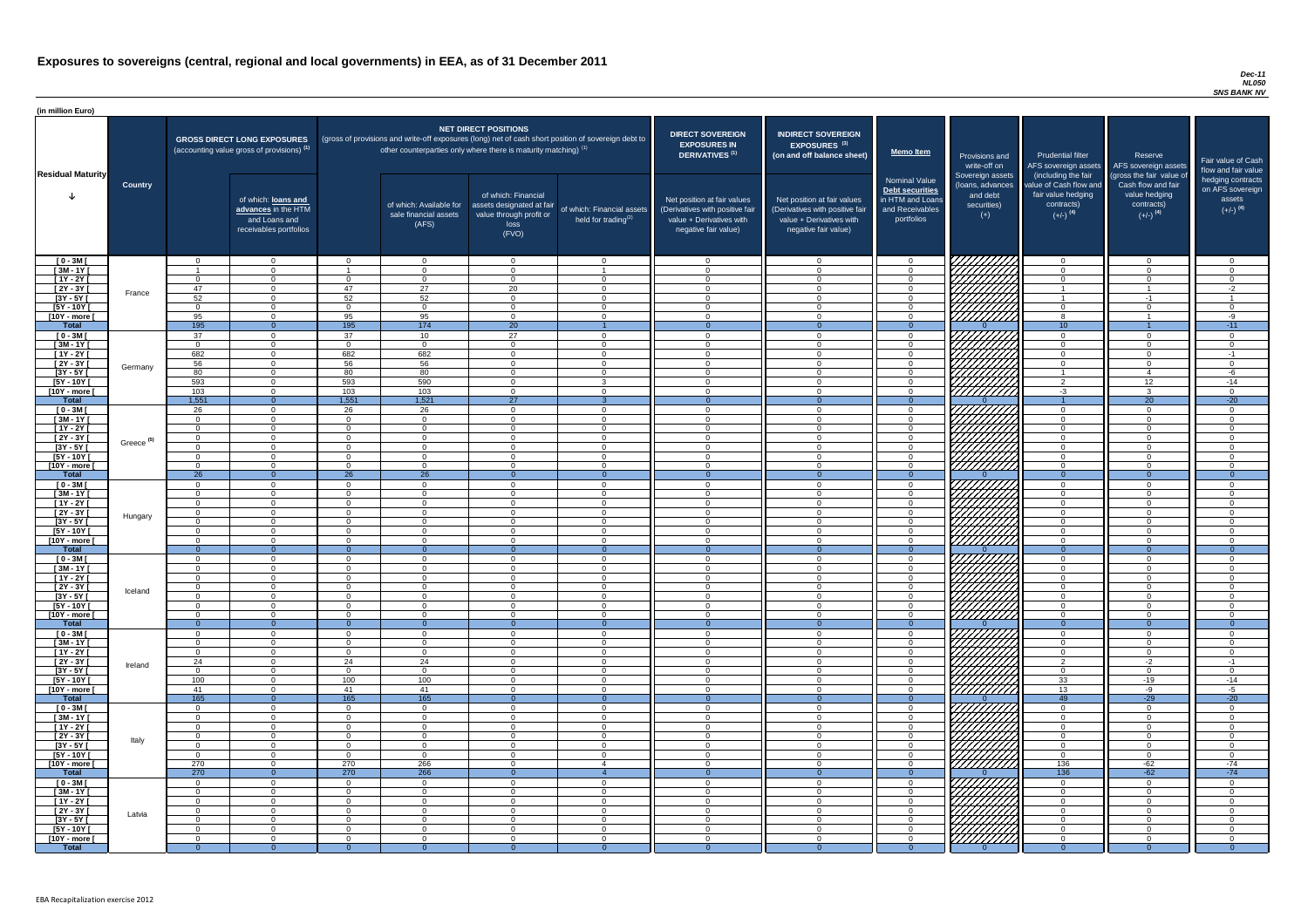#### *Dec-11 NL050 SNS BANK NV*

| <b>DIRECT SOVEREIGN</b><br><b>EXPOSURES IN</b><br><b>DERIVATIVES<sup>(1)</sup></b>                                 | <b>INDIRECT SOVEREIGN</b><br>EXPOSURES <sup>(3)</sup><br>(on and off balance sheet)                                | <b>Memo Item</b>                                                                             | Provisions and<br>write-off on                                           | <b>Prudential filter</b><br>AFS sovereign assets                                                            | Reserve<br>AFS sovereign assets                                                                         | Fair value of Cash                                                                               |
|--------------------------------------------------------------------------------------------------------------------|--------------------------------------------------------------------------------------------------------------------|----------------------------------------------------------------------------------------------|--------------------------------------------------------------------------|-------------------------------------------------------------------------------------------------------------|---------------------------------------------------------------------------------------------------------|--------------------------------------------------------------------------------------------------|
| Net position at fair values<br>(Derivatives with positive fair<br>value + Derivatives with<br>negative fair value) | Net position at fair values<br>(Derivatives with positive fair<br>value + Derivatives with<br>negative fair value) | <b>Nominal Value</b><br>Debt securities<br>in HTM and Loans<br>and Receivables<br>portfolios | Sovereign assets<br>(loans, advances<br>and debt<br>securities)<br>$(+)$ | (including the fair<br>value of Cash flow and<br>fair value hedging<br>contracts)<br>$(+/-)$ <sup>(4)</sup> | (gross the fair value of<br>Cash flow and fair<br>value hedging<br>contracts)<br>$(+/-)$ <sup>(4)</sup> | flow and fair value<br>hedging contracts<br>on AFS sovereign<br>assets<br>$(+/-)$ <sup>(4)</sup> |
| $\mathbf 0$                                                                                                        | $\mathbf 0$                                                                                                        | $\mathbf 0$                                                                                  |                                                                          | $\overline{0}$                                                                                              | $\mathbf 0$                                                                                             | $\mathbf 0$                                                                                      |
| $\mathbf 0$                                                                                                        | $\mathbf 0$                                                                                                        | $\mathbf 0$                                                                                  |                                                                          | $\mathbf 0$                                                                                                 | $\mathbf 0$                                                                                             | $\mathbf 0$                                                                                      |
| $\mathbf 0$                                                                                                        | $\mathbf 0$                                                                                                        | $\mathbf 0$                                                                                  |                                                                          | $\mathbf 0$                                                                                                 | $\mathbf 0$                                                                                             | $\mathbf 0$                                                                                      |
| $\mathbf 0$                                                                                                        | $\mathbf 0$                                                                                                        | $\mathbf 0$                                                                                  |                                                                          | $\mathbf 0$                                                                                                 | $\mathbf 0$                                                                                             | $\mathbf 0$                                                                                      |
| $\mathbf 0$                                                                                                        | $\mathbf 0$                                                                                                        | $\mathbf 0$                                                                                  |                                                                          | $\mathbf 0$                                                                                                 | $\mathbf 0$                                                                                             | $\mathbf 0$                                                                                      |
| $\pmb{0}$                                                                                                          | 0                                                                                                                  | $\pmb{0}$                                                                                    |                                                                          | $\pmb{0}$                                                                                                   | $\mathsf 0$                                                                                             | $\mathbf 0$                                                                                      |
| $\pmb{0}$<br>$\overline{0}$                                                                                        | $\mathbf 0$<br>$\overline{0}$                                                                                      | $\pmb{0}$<br>$\overline{0}$                                                                  | $\Omega$                                                                 | $\pmb{0}$<br>$\overline{0}$                                                                                 | $\mathbf 0$<br>$\overline{0}$                                                                           | $\mathbf 0$<br>$\overline{0}$                                                                    |
| $\mathbf 0$                                                                                                        | $\mathbf 0$                                                                                                        | 0                                                                                            |                                                                          | $\pmb{0}$                                                                                                   | $\mathbf 0$                                                                                             | $\mathbf 0$                                                                                      |
| $\mathbf 0$                                                                                                        | $\mathbf 0$                                                                                                        | $\mathbf 0$                                                                                  |                                                                          | $\mathbf 0$                                                                                                 | $\mathbf 0$                                                                                             | $\mathbf 0$                                                                                      |
| $\mathbf 0$                                                                                                        | $\mathbf 0$                                                                                                        | $\mathbf 0$                                                                                  |                                                                          | $\mathbf 0$                                                                                                 | $\mathbf 0$                                                                                             | $\mathbf 0$                                                                                      |
| $\pmb{0}$                                                                                                          | $\pmb{0}$                                                                                                          | $\pmb{0}$                                                                                    |                                                                          | $\pmb{0}$                                                                                                   | $\mathbf 0$                                                                                             | $\mathbf 0$                                                                                      |
| $\mathbf 0$                                                                                                        | $\pmb{0}$                                                                                                          | $\mathbf 0$                                                                                  |                                                                          | $\pmb{0}$                                                                                                   | $\mathbf 0$                                                                                             | $\mathbf 0$                                                                                      |
| $\mathbf 0$                                                                                                        | $\mathbf 0$                                                                                                        | $\mathbf 0$                                                                                  |                                                                          | $\mathbf 0$                                                                                                 | $\mathbf 0$                                                                                             | $\mathbf 0$                                                                                      |
| $\mathbf 0$                                                                                                        | $\mathbf 0$                                                                                                        | $\mathbf 0$                                                                                  |                                                                          | $\mathbf 0$                                                                                                 | $\mathbf 0$                                                                                             | $\mathbf 0$                                                                                      |
| $\mathbf{0}$                                                                                                       | $\overline{0}$                                                                                                     | $\overline{0}$                                                                               | $\Omega$                                                                 | $\overline{0}$                                                                                              | $\overline{0}$                                                                                          | $\overline{0}$                                                                                   |
| $\mathbf 0$                                                                                                        | $\mathbf 0$                                                                                                        | $\mathbf 0$                                                                                  |                                                                          | $\mathbf 0$                                                                                                 | $\mathbf 0$                                                                                             | $\mathbf 0$                                                                                      |
| $\pmb{0}$<br>$\pmb{0}$                                                                                             | $\mathbf 0$<br>$\pmb{0}$                                                                                           | $\pmb{0}$<br>$\boldsymbol{0}$                                                                |                                                                          | $\mathbf 0$<br>$\mathbf 0$                                                                                  | $\mathbf 0$<br>$\mathbf 0$                                                                              | $\mathbf 0$<br>$\mathbf 0$                                                                       |
| $\mathbf 0$                                                                                                        | $\mathbf 0$                                                                                                        | $\pmb{0}$                                                                                    |                                                                          | $\mathbf 0$                                                                                                 | $\mathbf 0$                                                                                             | $\mathbf 0$                                                                                      |
| $\Omega$                                                                                                           | $\Omega$                                                                                                           | $\Omega$                                                                                     |                                                                          | $\Omega$                                                                                                    | $\overline{0}$                                                                                          | $\overline{0}$                                                                                   |
| $\mathbf 0$                                                                                                        | 0                                                                                                                  | 0                                                                                            |                                                                          | 0                                                                                                           | 0                                                                                                       | 0                                                                                                |
| $\mathbf 0$                                                                                                        | 0                                                                                                                  | 0                                                                                            | <u>LLLLL</u>                                                             | 0                                                                                                           | 0                                                                                                       | 0                                                                                                |
| $\mathbf{0}$                                                                                                       | $\overline{0}$                                                                                                     | $\boldsymbol{0}$                                                                             | $\overline{0}$                                                           | $\overline{O}$                                                                                              | $\mathbf{0}$                                                                                            | 0                                                                                                |
| $\mathbf 0$                                                                                                        | $\mathbf 0$                                                                                                        | $\pmb{0}$                                                                                    |                                                                          | $\mathbf 0$                                                                                                 | $\mathbf 0$                                                                                             | 0                                                                                                |
| $\mathbf 0$                                                                                                        | 0                                                                                                                  | 0                                                                                            |                                                                          | 0                                                                                                           | 0                                                                                                       | 0                                                                                                |
| $\mathbf 0$                                                                                                        | 0                                                                                                                  | 0                                                                                            |                                                                          | 0                                                                                                           | 0                                                                                                       | 0                                                                                                |
| 0                                                                                                                  | 0                                                                                                                  | $\pmb{0}$                                                                                    |                                                                          | 0                                                                                                           | 0                                                                                                       | 0                                                                                                |
| 0<br>0                                                                                                             | 0<br>0                                                                                                             | $\mathbf 0$<br>0                                                                             |                                                                          | 0<br>0                                                                                                      | 0<br>0                                                                                                  | $\Omega$<br>0                                                                                    |
| $\mathbf 0$                                                                                                        | 0                                                                                                                  | $\pmb{0}$                                                                                    |                                                                          | $\mathbf 0$                                                                                                 | $\mathbf 0$                                                                                             | 0                                                                                                |
| $\mathbf{0}$                                                                                                       | $\overline{0}$                                                                                                     | $\mathbf 0$                                                                                  | $\overline{0}$                                                           | $\overline{0}$                                                                                              | $\overline{0}$                                                                                          | $\overline{0}$                                                                                   |
| $\mathbf 0$                                                                                                        | 0                                                                                                                  | 0                                                                                            |                                                                          | 0                                                                                                           | 0                                                                                                       | $\mathbf 0$                                                                                      |
| $\mathbf 0$                                                                                                        | $\mathbf 0$                                                                                                        | $\mathbf 0$                                                                                  |                                                                          | $\mathbf 0$                                                                                                 | 0                                                                                                       | $\mathbf 0$                                                                                      |
| 0                                                                                                                  | 0                                                                                                                  | $\mathbf 0$                                                                                  |                                                                          | $-1$                                                                                                        | 1                                                                                                       | $\mathbf 0$                                                                                      |
| 0                                                                                                                  | 0                                                                                                                  | $\pmb{0}$                                                                                    |                                                                          | $\mathfrak{B}$                                                                                              | 4                                                                                                       | $-7$                                                                                             |
| $\mathbf 0$                                                                                                        | $\mathbf 0$                                                                                                        | $\pmb{0}$                                                                                    |                                                                          | $\pmb{0}$                                                                                                   | $\mathbf 0$                                                                                             | $\mathbf 0$                                                                                      |
| $\mathbf 0$                                                                                                        | $\mathbf 0$                                                                                                        | $\mathbf 0$                                                                                  |                                                                          | $-2$                                                                                                        | 9                                                                                                       | $-6$                                                                                             |
| $\mathbf 0$<br>$\mathbf{0}$                                                                                        | $\mathbf 0$<br>$\overline{0}$                                                                                      | $\pmb{0}$<br>$\mathbf 0$                                                                     | $\overline{0}$                                                           | 1                                                                                                           | 6<br>19                                                                                                 | $-7$<br>$-20$                                                                                    |
| $\mathbf 0$                                                                                                        | $\mathbf 0$                                                                                                        | $\mathbf 0$                                                                                  |                                                                          | 0                                                                                                           | 0                                                                                                       | $\mathbf 0$                                                                                      |
| $\mathbf 0$                                                                                                        | $\mathbf 0$                                                                                                        | $\pmb{0}$                                                                                    |                                                                          | 0                                                                                                           | $\mathbf 0$                                                                                             | $\mathbf 0$                                                                                      |
| $\mathbf 0$                                                                                                        | $\mathbf 0$                                                                                                        | $\mathbf 0$                                                                                  |                                                                          | $\mathbf 0$                                                                                                 | 0                                                                                                       | $\mathbf 0$                                                                                      |
| $\mathbf 0$                                                                                                        | $\mathbf 0$                                                                                                        | $\pmb{0}$                                                                                    |                                                                          | $\mathbf 0$                                                                                                 | 0                                                                                                       | $\mathsf 0$                                                                                      |
| $\mathbf 0$                                                                                                        | $\mathbf 0$                                                                                                        | $\pmb{0}$                                                                                    |                                                                          | $\mathbf 0$                                                                                                 | $\mathbf 0$                                                                                             | $\mathsf 0$                                                                                      |
| $\mathbf 0$                                                                                                        | $\mathbf 0$                                                                                                        | $\pmb{0}$                                                                                    |                                                                          | $\mathbf 0$                                                                                                 | 0                                                                                                       | $\mathbf 0$                                                                                      |
| $\mathbf 0$<br>$\mathbf{0}$                                                                                        | $\mathbf 0$<br>$\overline{0}$                                                                                      | $\pmb{0}$<br>$\mathbf 0$                                                                     | $\overline{0}$                                                           | 0<br>$\overline{0}$                                                                                         | $\mathbf 0$<br>$\overline{0}$                                                                           | 0<br>$\overline{0}$                                                                              |
| 0                                                                                                                  | $\mathbf 0$                                                                                                        | $\pmb{0}$                                                                                    |                                                                          | $\mathbf 0$                                                                                                 | 0                                                                                                       | 0                                                                                                |
| $\mathbf 0$                                                                                                        | $\mathbf 0$                                                                                                        | $\boldsymbol{0}$                                                                             |                                                                          | $\mathbf 0$                                                                                                 | 0                                                                                                       | 0                                                                                                |
| $\mathbf 0$                                                                                                        | 0                                                                                                                  | 0                                                                                            |                                                                          | 0                                                                                                           | 0                                                                                                       | 0                                                                                                |
| 0                                                                                                                  | 0                                                                                                                  | $\boldsymbol{0}$                                                                             |                                                                          | 0                                                                                                           | 0                                                                                                       | 0                                                                                                |
| 0                                                                                                                  | 0                                                                                                                  | $\mathbf 0$                                                                                  |                                                                          | 0                                                                                                           | 0                                                                                                       | $\mathbf 0$                                                                                      |
| 0                                                                                                                  | 0                                                                                                                  | 0                                                                                            |                                                                          | 0                                                                                                           | 0                                                                                                       | $\overline{0}$                                                                                   |
| $\mathbf 0$                                                                                                        | 0                                                                                                                  | $\boldsymbol{0}$                                                                             |                                                                          | $\mathbf 0$                                                                                                 | $\mathbf 0$                                                                                             | 0                                                                                                |
| $\mathbf{0}$                                                                                                       | $\mathbf{0}$                                                                                                       | $\overline{0}$                                                                               | $\mathbf{0}$                                                             | $\overline{0}$                                                                                              | $\overline{0}$                                                                                          | $\overline{0}$                                                                                   |
| $\pmb{0}$<br>$\pmb{0}$                                                                                             | 0<br>$\overline{0}$                                                                                                | 0<br>$\,0\,$                                                                                 | <u>VIIIIIII</u> A                                                        | 0<br>$\mathbf 0$                                                                                            | 0<br>$\pmb{0}$                                                                                          | 0<br>$\mathbf 0$                                                                                 |
| $\overline{0}$                                                                                                     | $\overline{0}$                                                                                                     | $\mathbf 0$                                                                                  |                                                                          | $\overline{0}$                                                                                              | $\overline{0}$                                                                                          | $\overline{0}$                                                                                   |
| $\overline{0}$                                                                                                     | $\overline{0}$                                                                                                     | $\overline{0}$                                                                               |                                                                          | $\overline{0}$                                                                                              | $\overline{0}$                                                                                          | $\mathbf 0$                                                                                      |
| $\mathbf 0$                                                                                                        | $\mathbf 0$                                                                                                        | $\mathbf 0$                                                                                  |                                                                          | $\overline{0}$                                                                                              | $\overline{0}$                                                                                          | $\mathbf 0$                                                                                      |
| $\mathbf 0$                                                                                                        | $\mathbf 0$                                                                                                        | $\mathbf 0$                                                                                  |                                                                          | $\overline{0}$                                                                                              | $\overline{0}$                                                                                          | $\mathbf 0$                                                                                      |
| $\mathbf 0$                                                                                                        | $\mathbf 0$                                                                                                        | $\mathbf 0$                                                                                  |                                                                          | $\mathbf 0$                                                                                                 | $\overline{0}$                                                                                          | $\mathbf 0$                                                                                      |
| $\overline{0}$                                                                                                     | $\overline{0}$                                                                                                     | $\overline{0}$                                                                               | $\Omega$                                                                 | $\overline{0}$                                                                                              | $\overline{0}$                                                                                          | $\overline{0}$                                                                                   |

| (in million Euro)              |                |                      |                                                                                             |                        |                                                                                                                                                                          |                                                                                              |                                                               |                                                                                                                    |                                                                                                                    |                                                                                              |                                                                          |                                                                                                             |                                                                                                         |                                            |
|--------------------------------|----------------|----------------------|---------------------------------------------------------------------------------------------|------------------------|--------------------------------------------------------------------------------------------------------------------------------------------------------------------------|----------------------------------------------------------------------------------------------|---------------------------------------------------------------|--------------------------------------------------------------------------------------------------------------------|--------------------------------------------------------------------------------------------------------------------|----------------------------------------------------------------------------------------------|--------------------------------------------------------------------------|-------------------------------------------------------------------------------------------------------------|---------------------------------------------------------------------------------------------------------|--------------------------------------------|
| <b>Residual Maturity</b>       |                |                      | <b>GROSS DIRECT LONG EXPOSURES</b><br>(accounting value gross of provisions) <sup>(1)</sup> |                        | (gross of provisions and write-off exposures (long) net of cash short position of sovereign debt to<br>other counterparties only where there is maturity matching) $(1)$ | <b>NET DIRECT POSITIONS</b>                                                                  |                                                               | <b>DIRECT SOVEREIGN</b><br><b>EXPOSURES IN</b><br>DERIVATIVES <sup>(1)</sup>                                       | <b>INDIRECT SOVEREIGN</b><br>EXPOSURES <sup>(3)</sup><br>(on and off balance sheet)                                | <b>Memo Item</b>                                                                             | Provisions and<br>write-off on                                           | <b>Prudential filter</b><br>AFS sovereign assets                                                            | Reserve<br>AFS sovereign assets                                                                         | Fair value<br>flow and fa                  |
|                                | <b>Country</b> |                      | of which: loans and<br>advances in the HTM<br>and Loans and<br>receivables portfolios       |                        | of which: Available for<br>sale financial assets<br>(AFS)                                                                                                                | of which: Financial<br>assets designated at fair<br>value through profit or<br>loss<br>(FVO) | of which: Financial assets<br>held for trading <sup>(2)</sup> | Net position at fair values<br>(Derivatives with positive fair<br>value + Derivatives with<br>negative fair value) | Net position at fair values<br>(Derivatives with positive fair<br>value + Derivatives with<br>negative fair value) | <b>Nominal Value</b><br>Debt securities<br>in HTM and Loans<br>and Receivables<br>portfolios | Sovereign assets<br>(loans, advances<br>and debt<br>securities)<br>$(+)$ | (including the fair<br>value of Cash flow and<br>fair value hedging<br>contracts)<br>$(+/-)$ <sup>(4)</sup> | (gross the fair value of<br>Cash flow and fair<br>value hedging<br>contracts)<br>$(+/-)$ <sup>(4)</sup> | hedging co<br>on AFS sc<br>asse<br>$(+/-)$ |
| $[0 - 3M]$                     |                | $\Omega$             | $\Omega$                                                                                    | റ                      | $\overline{0}$                                                                                                                                                           | - 0                                                                                          | $\overline{0}$                                                | - റ                                                                                                                | $\overline{0}$                                                                                                     | - 0                                                                                          | THAT S                                                                   |                                                                                                             | $\overline{0}$                                                                                          |                                            |
| $[3M - 1Y]$                    |                | $\cap$<br>$\cap$     | $\Omega$<br>$\Omega$                                                                        | റ<br>$\Omega$          | $\Omega$<br>$\Omega$                                                                                                                                                     | $\cap$<br>$\cap$                                                                             | $\Omega$<br>$\Omega$                                          | റ<br>$\cap$                                                                                                        | $\Omega$<br>$\Omega$                                                                                               | - 0<br>$\cap$                                                                                |                                                                          | $\Omega$                                                                                                    | $\Omega$<br>$\Omega$                                                                                    | $\cap$                                     |
| $[1Y - 2Y]$<br>$[2Y - 3Y]$     |                | $\Omega$             | $\Omega$                                                                                    | $\sqrt{ }$             | $\overline{0}$                                                                                                                                                           | $\Omega$                                                                                     | $\Omega$                                                      | $\cap$                                                                                                             | $\overline{0}$                                                                                                     | $\Omega$                                                                                     |                                                                          | $\Omega$                                                                                                    | $\Omega$                                                                                                | $\Omega$                                   |
| $\overline{[3Y - 5Y]}$         | Liechtenstein  | $\cap$               | $\Omega$                                                                                    | $\Omega$               | $\Omega$                                                                                                                                                                 | $\cap$                                                                                       | $\Omega$                                                      | $\cap$                                                                                                             | $\Omega$                                                                                                           | $\Omega$                                                                                     |                                                                          | $\cap$                                                                                                      | $\cap$                                                                                                  |                                            |
| $[5Y - 10Y]$                   |                | $\Omega$<br>$\Omega$ | $\Omega$<br>$\Omega$                                                                        | $\cap$<br>$\cap$       | $\Omega$<br>$\overline{0}$                                                                                                                                               | $\cap$<br>$\Omega$                                                                           | $\overline{0}$<br>$\overline{0}$                              | $\cap$<br>$\Omega$                                                                                                 | $\Omega$<br>$\overline{0}$                                                                                         | $\Omega$<br>$\overline{0}$                                                                   |                                                                          | $\cap$<br>$\Omega$                                                                                          | $\Omega$<br>$\Omega$                                                                                    | $\Omega$                                   |
| [10Y - more [<br><b>Total</b>  |                | $\overline{0}$       | $\Omega$                                                                                    | $\overline{0}$         | $\Omega$                                                                                                                                                                 | $\Omega$                                                                                     | $\Omega$                                                      | $\Omega$                                                                                                           | $\Omega$                                                                                                           | $\Omega$                                                                                     |                                                                          | $\Omega$                                                                                                    | $\Omega$                                                                                                |                                            |
| $[0 - 3M]$                     |                | $\Omega$             | $\Omega$                                                                                    | $\cap$                 | $\overline{0}$                                                                                                                                                           | $\Omega$                                                                                     | $\Omega$                                                      | $\cap$                                                                                                             | $\Omega$                                                                                                           | $\Omega$                                                                                     | <i>VHHHFA</i> \\                                                         | $\Omega$                                                                                                    | $\Omega$                                                                                                |                                            |
| $[3M - 1Y]$<br>$[1Y - 2Y]$     |                | $\Omega$             | $\Omega$<br>$\Omega$                                                                        | റ                      | $\Omega$<br>$\Omega$                                                                                                                                                     | $\cap$<br>$\cap$                                                                             | $\Omega$<br>$\Omega$                                          | $\cap$                                                                                                             | $\Omega$<br>$\Omega$                                                                                               | $\cap$<br>$\Omega$                                                                           |                                                                          | $\cap$                                                                                                      | $\Omega$<br>$\Omega$                                                                                    | റ                                          |
| $[2Y - 3Y]$                    |                | $\Omega$             | $\Omega$                                                                                    |                        | $\Omega$                                                                                                                                                                 | $\cap$                                                                                       | $\Omega$                                                      |                                                                                                                    | $\Omega$                                                                                                           | $\Omega$                                                                                     | HAHAS SAHAS SER                                                          |                                                                                                             | $\Omega$                                                                                                |                                            |
| $[3Y - 5Y]$                    | Lithuania      | $\cap$               | $\Omega$                                                                                    | റ                      | $\Omega$                                                                                                                                                                 | $\cap$                                                                                       | $\Omega$                                                      | $\cap$                                                                                                             | $\overline{0}$                                                                                                     | $\Omega$                                                                                     |                                                                          |                                                                                                             | $\Omega$                                                                                                |                                            |
| $[5Y - 10Y]$                   |                | $\cap$<br>$\cap$     | $\Omega$<br>$\Omega$                                                                        | _റ<br>$\Omega$         | $\Omega$<br>$\Omega$                                                                                                                                                     | $\cap$<br>$\cap$                                                                             | $\Omega$<br>$\Omega$                                          | $\cap$<br>$\cap$                                                                                                   | $\Omega$<br>$\Omega$                                                                                               | $\bigcap$<br>$\cap$                                                                          |                                                                          | $\cap$                                                                                                      | $\Omega$<br>$\Omega$                                                                                    | $\Omega$<br>$\Omega$                       |
| [10Y - more [<br><b>Total</b>  |                | $\Omega$             | $\Omega$                                                                                    |                        | $\Omega$                                                                                                                                                                 | - വ                                                                                          | $\Omega$                                                      | $\Omega$                                                                                                           | $\Omega$                                                                                                           | $\Omega$                                                                                     |                                                                          |                                                                                                             | $\Omega$                                                                                                | $\Omega$                                   |
| $[0 - 3M]$                     |                | $\cap$               | $\Omega$                                                                                    | റ                      | $\Omega$                                                                                                                                                                 | $\cap$                                                                                       | $\Omega$                                                      | $\cap$                                                                                                             | $\Omega$                                                                                                           | $\cap$                                                                                       | HAAN SAAHAS                                                              | $\cap$                                                                                                      | $\cap$                                                                                                  | $\Omega$                                   |
| $[3M - 1Y]$<br>$[1Y - 2Y]$     |                | $\cap$<br>$\Omega$   | $\Omega$<br>$\Omega$                                                                        | $\sqrt{ }$<br>$\Omega$ | $\Omega$<br>$\Omega$                                                                                                                                                     | $\Omega$<br>$\cap$                                                                           | $\Omega$<br>$\Omega$                                          | $\Omega$<br>$\cap$                                                                                                 | $\Omega$<br>$\Omega$                                                                                               | $\cap$<br>$\Omega$                                                                           |                                                                          | $\Omega$<br>$\Omega$                                                                                        | $\Omega$<br>$\Omega$                                                                                    | $\Omega$<br>$\Omega$                       |
| $[2Y - 3Y]$                    |                | $\Omega$             | $\Omega$                                                                                    | $\Omega$               | $\Omega$                                                                                                                                                                 | $\cap$                                                                                       | $\Omega$                                                      | $\cap$                                                                                                             | $\Omega$                                                                                                           | $\Omega$                                                                                     |                                                                          | $\Omega$                                                                                                    | $\Omega$                                                                                                | $\cap$                                     |
| [3Y - 5Y                       | Luxembourg     |                      |                                                                                             |                        |                                                                                                                                                                          |                                                                                              |                                                               |                                                                                                                    |                                                                                                                    |                                                                                              |                                                                          |                                                                                                             |                                                                                                         |                                            |
| $[5Y - 10Y]$<br>$[10Y - more]$ |                | 15                   | $\Omega$<br>$\Omega$                                                                        | 15                     | $\Omega$<br>15                                                                                                                                                           | $\cap$<br>റ                                                                                  | $\Omega$<br>$\Omega$                                          |                                                                                                                    | $\Omega$<br>$\Omega$                                                                                               | $\cap$                                                                                       | HAAAN (                                                                  |                                                                                                             |                                                                                                         |                                            |
| <b>Total</b>                   |                | 15                   | $\Omega$                                                                                    | 15                     | 15                                                                                                                                                                       | $\Omega$                                                                                     | $\Omega$                                                      |                                                                                                                    | $\Omega$                                                                                                           | $\Omega$                                                                                     |                                                                          |                                                                                                             | $\Omega$                                                                                                |                                            |
| $[0 - 3M]$                     |                | $\cap$               | $\Omega$                                                                                    | $\cap$                 | $\Omega$                                                                                                                                                                 | - വ                                                                                          | $\Omega$                                                      |                                                                                                                    | $\Omega$                                                                                                           | $\Omega$                                                                                     | THATHAN<br>HATHAN<br>HATHAN                                              |                                                                                                             | $\Omega$                                                                                                |                                            |
| $[3M - 1Y]$<br>$[1Y - 2Y]$     |                | $\cap$<br>$\Omega$   | $\Omega$<br>$\Omega$                                                                        | $\cap$<br>$\Omega$     | $\Omega$<br>$\Omega$                                                                                                                                                     | - വ<br>$\cap$                                                                                | $\Omega$<br>$\Omega$                                          | $\Omega$                                                                                                           | $\Omega$<br>$\overline{0}$                                                                                         | $\Omega$<br>$\Omega$                                                                         |                                                                          |                                                                                                             | $\Omega$<br>$\Omega$                                                                                    |                                            |
| $[2Y - 3Y]$                    | Malta          | $\cap$               | റ -                                                                                         | $\cap$                 | $\Omega$                                                                                                                                                                 | റ                                                                                            | $\Omega$                                                      | റ                                                                                                                  | $\Omega$                                                                                                           | $\cap$                                                                                       |                                                                          | $\cap$                                                                                                      | <u>റ</u>                                                                                                |                                            |
| $[3Y - 5Y]$                    |                |                      | $\Omega$                                                                                    | $\cap$                 | $\Omega$                                                                                                                                                                 | $\Omega$                                                                                     | $\Omega$                                                      | $\Omega$                                                                                                           | $\Omega$                                                                                                           | $\cap$                                                                                       |                                                                          | $\cap$                                                                                                      | $\cap$                                                                                                  |                                            |
| $[5Y - 10Y]$<br>[10Y - more [  |                | $\cap$<br>$\cap$     | $\overline{0}$<br>$\Omega$                                                                  | $\Omega$<br>$\cap$     | $\mathbf{0}$<br>$\Omega$                                                                                                                                                 | $\Omega$<br>$\cap$                                                                           | $\overline{0}$<br>$\Omega$                                    | $\cap$<br>$\cap$                                                                                                   | $\overline{0}$<br>$\Omega$                                                                                         | $\Omega$<br>$\Omega$                                                                         |                                                                          | $\Omega$<br>$\Omega$                                                                                        | $\Omega$<br>. റ                                                                                         |                                            |
| <b>Total</b>                   |                | $\overline{0}$       | $\Omega$                                                                                    | $\overline{0}$         | $\overline{0}$                                                                                                                                                           | $\Omega$                                                                                     | $\Omega$                                                      | $\Omega$                                                                                                           | $\Omega$                                                                                                           | $\Omega$                                                                                     |                                                                          | $\Omega$                                                                                                    | $\Omega$                                                                                                |                                            |
| $[0 - 3M]$                     |                | 4,489                | 4,477                                                                                       | 4,489                  | $\overline{0}$                                                                                                                                                           | 12                                                                                           | $\overline{0}$                                                |                                                                                                                    | $\Omega$                                                                                                           | $\Omega$                                                                                     |                                                                          | $\Omega$                                                                                                    | $\Omega$                                                                                                |                                            |
| $[3M - 1Y]$<br>$[1Y - 2Y]$     |                | 43<br>53             | 43<br>26                                                                                    | 43<br>53               | $\overline{0}$<br>27                                                                                                                                                     | $\cap$<br>$\cap$                                                                             | $\overline{0}$<br>$\Omega$                                    |                                                                                                                    | $\Omega$<br>$\Omega$                                                                                               | $\Omega$<br>$\Omega$                                                                         | $\not\!\!\!Z$                                                            | $\Omega$<br>$-1$                                                                                            | $\Omega$<br>-1                                                                                          | $\Omega$                                   |
| $[2Y - 3Y]$                    | Netherlands    | 179                  | 95                                                                                          | 179                    | 84                                                                                                                                                                       | - 0                                                                                          | $\Omega$                                                      |                                                                                                                    | $\Omega$                                                                                                           | $\cap$                                                                                       | HAHHA KU                                                                 | ્વ                                                                                                          |                                                                                                         | $-7$                                       |
| $\overline{3Y - 5Y}$           |                | 91                   | 91                                                                                          | 91                     | $\overline{0}$                                                                                                                                                           |                                                                                              | $\Omega$                                                      |                                                                                                                    | - 0                                                                                                                |                                                                                              |                                                                          |                                                                                                             | - 0                                                                                                     |                                            |
| [5Y - 10Y [<br>[10Y - more [   |                | 1,326<br>93          | 802<br>7                                                                                    | 1,326<br>93            | 524<br>86                                                                                                                                                                | - വ<br>റ                                                                                     | $\Omega$<br>$\Omega$                                          | റ                                                                                                                  | $\Omega$<br>$\Omega$                                                                                               | $\Omega$                                                                                     | HHTA I                                                                   | $-2$                                                                                                        |                                                                                                         | -6<br>$-7$                                 |
| <b>Total</b>                   |                | 6,274                | 5,541                                                                                       | 6,274                  | 721                                                                                                                                                                      | 12 <sup>°</sup>                                                                              | $\Omega$                                                      |                                                                                                                    | -0                                                                                                                 | - ೧                                                                                          |                                                                          |                                                                                                             | 19                                                                                                      | $-20$                                      |
| $[0 - 3M]$                     |                | $\cap$               | $\overline{0}$                                                                              | റ                      | $\overline{0}$                                                                                                                                                           | $\cap$                                                                                       | $\Omega$                                                      | $\cap$                                                                                                             | $\Omega$                                                                                                           | $\Omega$                                                                                     |                                                                          | $\cap$                                                                                                      | $\Omega$                                                                                                |                                            |
| $[3M - 1Y]$<br>$[1Y - 2Y]$     |                | $\Omega$<br>$\Omega$ | $\overline{0}$<br>$\Omega$                                                                  | - റ<br>$\cap$          | $\overline{0}$<br>$\Omega$                                                                                                                                               | $\cap$<br>$\cap$                                                                             | $\Omega$<br>$\Omega$                                          | $\cap$<br>$\cap$                                                                                                   | $\Omega$<br>$\Omega$                                                                                               | - 0<br>- 0                                                                                   | <b>TIFATAN</b><br>HATARAN                                                | $\Omega$<br>$\cap$                                                                                          | . റ<br>$\Omega$                                                                                         | $\cap$<br>$\Omega$                         |
| $[2Y - 3Y]$                    | Norway         | $\cap$               | $\Omega$                                                                                    | $\cap$                 | $\Omega$                                                                                                                                                                 | $\cap$                                                                                       | $\Omega$                                                      | $\cap$                                                                                                             | $\Omega$                                                                                                           | $\Omega$                                                                                     |                                                                          | $\Omega$                                                                                                    | $\Omega$                                                                                                |                                            |
| $[3Y - 5Y]$<br>$[5Y - 10Y]$    |                | $\Omega$             | $\Omega$<br>$\Omega$                                                                        | $\cap$<br>$\cap$       | $\overline{0}$<br>$\Omega$                                                                                                                                               | $\Omega$<br>റ                                                                                | $\Omega$<br>$\Omega$                                          | $\Omega$                                                                                                           | $\Omega$<br>$\Omega$                                                                                               | - 0<br>$\cap$                                                                                |                                                                          | $\Omega$<br>$\cap$                                                                                          | $\Omega$<br>$\Omega$                                                                                    | $\Omega$                                   |
| [10Y - more                    |                |                      | $\Omega$                                                                                    | $\Omega$               | $\Omega$                                                                                                                                                                 | $\cap$                                                                                       | $\Omega$                                                      |                                                                                                                    | $\Omega$                                                                                                           | $\cap$                                                                                       |                                                                          |                                                                                                             |                                                                                                         |                                            |
| <b>Total</b>                   |                |                      | $\Omega$                                                                                    |                        | $\Omega$                                                                                                                                                                 |                                                                                              | $\Omega$                                                      |                                                                                                                    | <u>_ N</u>                                                                                                         | $\Omega$                                                                                     |                                                                          |                                                                                                             |                                                                                                         |                                            |
| $[0 - 3M]$                     |                | $\cap$               | $\Omega$                                                                                    | $\cap$<br>$\cap$       | $\Omega$                                                                                                                                                                 | - 0<br>- 0                                                                                   | $\Omega$                                                      |                                                                                                                    | $\Omega$                                                                                                           | $\cap$<br>$\cap$                                                                             | THING SAN TANG                                                           |                                                                                                             | $\Omega$                                                                                                |                                            |
| $[3M - 1Y]$<br>$[1Y - 2Y]$     |                | റ                    | $\Omega$<br>$\Omega$                                                                        | $\cap$                 | $\Omega$<br>$\Omega$                                                                                                                                                     | - 0                                                                                          | $\Omega$<br>$\overline{0}$                                    |                                                                                                                    | $\Omega$<br>$\Omega$                                                                                               | $\Omega$                                                                                     |                                                                          | $\cap$                                                                                                      | $\Omega$<br>$\Omega$                                                                                    |                                            |
| $[2Y - 3Y]$                    | Poland         | $\cap$               | $\Omega$                                                                                    | $\cap$                 | $\Omega$                                                                                                                                                                 | റ                                                                                            | $\Omega$                                                      | റ                                                                                                                  | $\Omega$                                                                                                           | $\Omega$                                                                                     |                                                                          | $\cap$                                                                                                      | $\Omega$                                                                                                |                                            |
| $[3Y - 5Y]$                    |                |                      | $\Omega$                                                                                    | $\cap$                 | $\Omega$                                                                                                                                                                 | $\cap$                                                                                       | $\Omega$                                                      | $\cap$                                                                                                             | $\Omega$                                                                                                           | $\cap$                                                                                       |                                                                          | $\cap$                                                                                                      | $\cap$                                                                                                  |                                            |
| $[5Y - 10Y]$<br>[10Y - more ]  |                | $\cap$               | $\Omega$<br>$\Omega$                                                                        | $\Omega$<br>$\Omega$   | $\Omega$<br>$\Omega$                                                                                                                                                     | $\Omega$<br>$\Omega$                                                                         | $\overline{0}$<br>$\Omega$                                    | $\Omega$                                                                                                           | $\Omega$<br>$\Omega$                                                                                               | $\Omega$<br>$\Omega$                                                                         |                                                                          | $\Omega$<br>$\cap$                                                                                          | $\Omega$<br>$\cap$                                                                                      |                                            |
| <b>Total</b>                   |                |                      | $\Omega$                                                                                    | $\Omega$               | $\Omega$                                                                                                                                                                 | - 0                                                                                          | $\Omega$                                                      | $\Omega$                                                                                                           | $\Omega$                                                                                                           | $\Omega$                                                                                     |                                                                          | $\Omega$                                                                                                    | $\Omega$                                                                                                |                                            |
| $[0 - 3M]$                     |                | $\Omega$             | $\Omega$                                                                                    |                        | $\Omega$                                                                                                                                                                 | $\Omega$                                                                                     | $\Omega$                                                      |                                                                                                                    | $\Omega$                                                                                                           | $\cap$                                                                                       | <i>77777777</i> 71                                                       | $\Omega$                                                                                                    | $\Omega$                                                                                                |                                            |
| $[3M - 1Y]$<br>$[1Y - 2Y]$     |                | $\cap$               | 0<br>$\Omega$                                                                               | $\cap$                 | $\Omega$<br>$\Omega$                                                                                                                                                     | - 0<br>$\cap$                                                                                | $\overline{0}$<br>$\overline{0}$                              |                                                                                                                    | - 0<br>$\Omega$                                                                                                    | $\Omega$<br>$\cap$                                                                           |                                                                          | $\Omega$                                                                                                    | $\Omega$<br>$\Omega$                                                                                    | $\overline{0}$<br>$\Omega$                 |
| $[2Y - 3Y]$                    |                | $\Omega$             | $\Omega$                                                                                    | $\cap$                 | $\Omega$                                                                                                                                                                 | - റ                                                                                          | $\overline{0}$                                                | റ                                                                                                                  | $\overline{0}$                                                                                                     | - 0                                                                                          |                                                                          | $\Omega$                                                                                                    | $\Omega$                                                                                                | $\Omega$                                   |
| $[3Y - 5Y]$                    | Portugal       | റ                    | $\Omega$                                                                                    |                        | $\Omega$                                                                                                                                                                 | - ೧                                                                                          | $\overline{0}$                                                |                                                                                                                    | $\overline{0}$                                                                                                     | $\Omega$                                                                                     |                                                                          |                                                                                                             | $\Omega$                                                                                                | $\overline{0}$                             |
| $[5Y - 10Y]$                   |                | റ<br><u>n</u>        | $\Omega$                                                                                    | - 0                    | $\Omega$<br>- 0                                                                                                                                                          | $\Omega$<br>$\cap$                                                                           | - 0<br>- റ                                                    | - 0<br>റ                                                                                                           | $\Omega$                                                                                                           | $\Omega$<br>- 0                                                                              | William                                                                  | $\cap$                                                                                                      | $\Omega$<br>$\Omega$                                                                                    | $\overline{0}$<br>$\overline{0}$           |
| [10Y - more [<br><b>Total</b>  |                | $\Omega$             | $\Omega$                                                                                    |                        |                                                                                                                                                                          |                                                                                              |                                                               |                                                                                                                    | - 0                                                                                                                |                                                                                              |                                                                          |                                                                                                             |                                                                                                         | $\overline{\ }$ 0                          |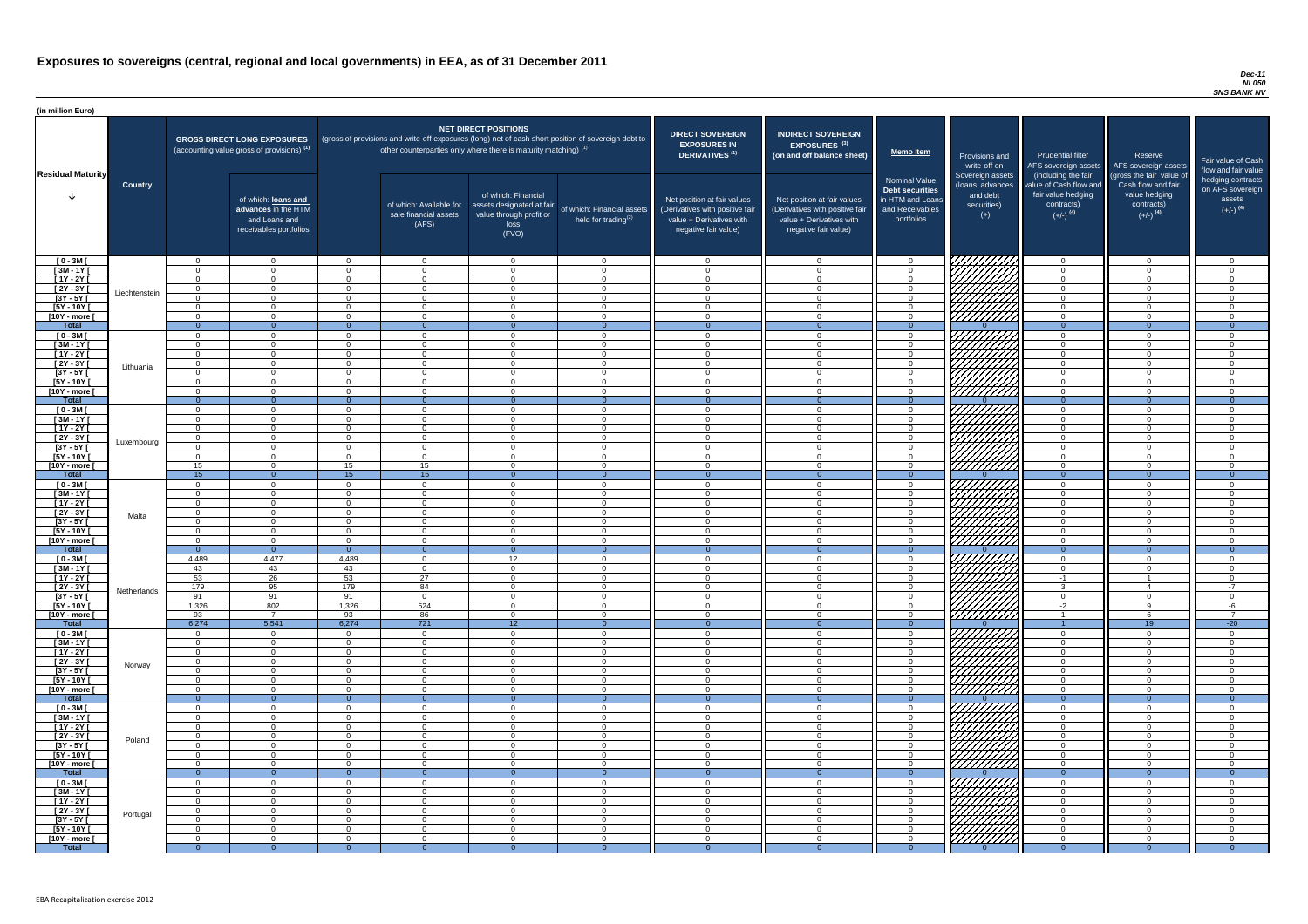#### *Dec-11 NL050 SNS BANK NV*

(4) According with CEBS Guidelines on prudential filters it is required a consistent treatment of gains and losses resulting from a transaction whereby a cash flow hedge is created for an available for sale instrument: i.e item are recognised in additional own funds, so should the results of the corresponding cash flow hedging derivative. Moreover if fair-value hedging contracts on sovereign assets are taken in consideration for the computat (before their removal), the FV of such contracts must be reported in the column AB.

| (in million Euro)          |                     |                            |                                                                                             |                      |                                                                                                                                                                                   |                                                                                              |                                                      |                                                                                                                    |                                                                                                                    |                                                                                              |                                                                          |                                                                                      |                                                                             |                                                                           |
|----------------------------|---------------------|----------------------------|---------------------------------------------------------------------------------------------|----------------------|-----------------------------------------------------------------------------------------------------------------------------------------------------------------------------------|----------------------------------------------------------------------------------------------|------------------------------------------------------|--------------------------------------------------------------------------------------------------------------------|--------------------------------------------------------------------------------------------------------------------|----------------------------------------------------------------------------------------------|--------------------------------------------------------------------------|--------------------------------------------------------------------------------------|-----------------------------------------------------------------------------|---------------------------------------------------------------------------|
| <b>Residual Maturity</b>   |                     |                            | <b>GROSS DIRECT LONG EXPOSURES</b><br>(accounting value gross of provisions) <sup>(1)</sup> |                      | (gross of provisions and write-off exposures (long) net of cash short position of sovereign debt to<br>other counterparties only where there is maturity matching) <sup>(1)</sup> | NET DIRECT POSITIONS                                                                         |                                                      | <b>DIRECT SOVEREIGN</b><br><b>EXPOSURES IN</b><br><b>DERIVATIVES (1)</b>                                           | <b>INDIRECT SOVEREIGN</b><br>EXPOSURES <sup>(3)</sup><br>(on and off balance sheet)                                | <b>Memo Item</b>                                                                             | Provisions and<br>write-off on                                           | Prudential filter<br>AFS sovereign assets<br>(including the fair                     | Reserve<br>AFS sovereign assets<br>(gross the fair value of                 | Fair value of Cash<br>flow and fair value                                 |
|                            | <b>Country</b>      |                            | of which: loans and<br>advances in the HTM<br>and Loans and<br>receivables portfolios       |                      | of which: Available for<br>sale financial assets<br>(AFS)                                                                                                                         | of which: Financial<br>assets designated at fair<br>value through profit or<br>loss<br>(FVO) | of which: Financial assets<br>held for trading $(2)$ | Net position at fair values<br>(Derivatives with positive fair<br>value + Derivatives with<br>negative fair value) | Net position at fair values<br>(Derivatives with positive fair<br>value + Derivatives with<br>negative fair value) | <b>Nominal Value</b><br>Debt securities<br>in HTM and Loans<br>and Receivables<br>portfolios | Sovereign assets<br>(loans, advances<br>and debt<br>securities)<br>$(+)$ | value of Cash flow and<br>fair value hedging<br>contracts)<br>$(+/-)$ <sup>(4)</sup> | Cash flow and fair<br>value hedging<br>contracts)<br>$(+/-)$ <sup>(4)</sup> | hedging contracts<br>on AFS sovereign<br>assets<br>$(+/-)$ <sup>(4)</sup> |
| $[0 - 3M]$                 |                     | $\Omega$                   | $\Omega$                                                                                    | $\Omega$             | - റ                                                                                                                                                                               | - റ                                                                                          | $\overline{0}$                                       | $\overline{0}$                                                                                                     | $\Omega$                                                                                                           | $\Omega$                                                                                     | <i>ЧНННА</i>                                                             | $\overline{0}$                                                                       | $\overline{0}$                                                              | $\overline{0}$                                                            |
| $[3M-1Y]$                  |                     | $\Omega$                   | $\Omega$                                                                                    | $\cap$               | _റ                                                                                                                                                                                | $\Omega$                                                                                     | $\Omega$                                             | $\Omega$                                                                                                           | $\Omega$                                                                                                           | $\Omega$                                                                                     |                                                                          | $\overline{0}$                                                                       | $\Omega$                                                                    | $\overline{0}$                                                            |
| $[1Y - 2Y]$                |                     | $\Omega$                   | $\Omega$<br>$\Omega$                                                                        | $\Omega$<br>$\Omega$ | $\cap$<br>$\cap$                                                                                                                                                                  | $\Omega$<br>$\Omega$                                                                         | $\overline{0}$                                       | $\Omega$                                                                                                           | $\Omega$<br>$\Omega$                                                                                               | $\cap$                                                                                       |                                                                          | $\Omega$                                                                             | $\Omega$<br>$\Omega$                                                        | $\overline{0}$                                                            |
| [2Y - 3Y [<br>[3Y - 5Y [   | Romania             | $\Omega$<br>$\Omega$       | $\cap$                                                                                      | $\cap$               | $\cap$                                                                                                                                                                            | റ                                                                                            | $\overline{0}$<br>$\Omega$                           | $\Omega$<br>$\Omega$                                                                                               | $\Omega$                                                                                                           |                                                                                              |                                                                          | $\Omega$<br>$\Omega$                                                                 | $\Omega$                                                                    | $\overline{0}$<br>$\overline{0}$                                          |
| [5Y - 10Y [                |                     | $\Omega$                   | $\cap$                                                                                      | $\cap$               | $\cap$                                                                                                                                                                            | $\cap$                                                                                       | $\cap$                                               | $\cap$                                                                                                             | $\Omega$                                                                                                           |                                                                                              |                                                                          | $\Omega$                                                                             | $\Omega$                                                                    | $\Omega$                                                                  |
| [10Y - more [              |                     | $\Omega$                   | $\cap$                                                                                      | $\cap$               | $\cap$                                                                                                                                                                            | $\cap$                                                                                       | $\Omega$                                             | $\cap$                                                                                                             | $\cap$                                                                                                             |                                                                                              | <u>UHHHA</u>                                                             | $\Omega$                                                                             | $\Omega$                                                                    | $\Omega$                                                                  |
| <b>Total</b>               |                     | $\Omega$                   | $\Omega$                                                                                    | $\Omega$             | - റ                                                                                                                                                                               | $\Omega$                                                                                     | $\Omega$                                             | $\Omega$                                                                                                           | $\Omega$                                                                                                           |                                                                                              |                                                                          | $\Omega$                                                                             | $\Omega$                                                                    | $\overline{0}$                                                            |
| $[0 - 3M]$                 |                     | $\Omega$                   | $\Omega$                                                                                    | $\Omega$             | $\Omega$                                                                                                                                                                          |                                                                                              | $\cap$                                               | $\Omega$                                                                                                           | $\Omega$                                                                                                           |                                                                                              | KATANA<br>KATANA                                                         | $\Omega$                                                                             | $\Omega$                                                                    | $\Omega$                                                                  |
| $[3M-1Y]$<br>$[1Y - 2Y]$   |                     | $\Omega$<br>$\Omega$       | $\Omega$<br>$\Omega$                                                                        | $\cap$<br>$\cap$     | $\Omega$<br>$\Omega$                                                                                                                                                              | $\cap$<br>$\cap$                                                                             | $\Omega$<br>$\Omega$                                 | $\Omega$<br>$\Omega$                                                                                               | $\Omega$<br>$\Omega$                                                                                               | $\Omega$                                                                                     |                                                                          | $\Omega$<br>$\Omega$                                                                 | $\Omega$<br>$\Omega$                                                        | $\overline{0}$<br>$\overline{0}$                                          |
| $[2Y - 3Y]$                |                     | $\Omega$                   | $\Omega$                                                                                    | $\cap$               | $\cap$                                                                                                                                                                            | $\cap$                                                                                       | $\Omega$                                             | $\Omega$                                                                                                           | $\Omega$                                                                                                           | $\Omega$                                                                                     |                                                                          | $\Omega$                                                                             | $\overline{0}$                                                              | $\overline{0}$                                                            |
| $[3Y - 5Y]$                | Slovakia            | $\Omega$                   | $\Omega$                                                                                    | $\Omega$             | $\Omega$                                                                                                                                                                          | $\cap$                                                                                       | $\Omega$                                             | $\Omega$                                                                                                           | $\Omega$                                                                                                           | $\Omega$                                                                                     |                                                                          | $\Omega$                                                                             | $\Omega$                                                                    | $\overline{0}$                                                            |
| [5Y - 10Y [                |                     | $\Omega$                   | $\cap$                                                                                      | $\cap$               | $\Omega$                                                                                                                                                                          | $\cap$                                                                                       | $\Omega$                                             | $\overline{0}$                                                                                                     | $\Omega$                                                                                                           | $\Omega$                                                                                     |                                                                          | $\Omega$                                                                             | $\Omega$                                                                    | $\overline{0}$                                                            |
| [10Y - more [              |                     | $\Omega$                   | $\Omega$                                                                                    | $\Omega$             | $\Omega$                                                                                                                                                                          | $\cap$                                                                                       | $\Omega$                                             | $\Omega$                                                                                                           | $\Omega$                                                                                                           | $\Omega$                                                                                     |                                                                          | $\overline{0}$                                                                       | $\Omega$                                                                    | $\overline{0}$                                                            |
| <b>Total</b>               |                     | - 0                        | $\Omega$                                                                                    | $\Omega$             | $\Omega$                                                                                                                                                                          | $\Omega$                                                                                     | $\Omega$                                             | $\Omega$                                                                                                           | $\Omega$                                                                                                           |                                                                                              |                                                                          | $\Omega$                                                                             | $\Omega$                                                                    | $\overline{0}$                                                            |
| $[0 - 3M]$                 |                     | $\Omega$                   | $\Omega$                                                                                    | $\cap$               | $\cap$<br>$\Omega$                                                                                                                                                                | $\cap$                                                                                       | $\Omega$                                             | $\Omega$                                                                                                           | $\Omega$                                                                                                           | $\cap$                                                                                       |                                                                          | $\Omega$                                                                             | $\Omega$                                                                    | $\overline{0}$                                                            |
| $[3M - 1Y]$<br>$[1Y - 2Y]$ |                     | $\Omega$<br>$\Omega$       | $\Omega$                                                                                    | $\cap$               | $\Omega$                                                                                                                                                                          |                                                                                              | $\Omega$<br>$\Omega$                                 | $\Omega$<br>$\Omega$                                                                                               | $\Omega$<br>$\Omega$                                                                                               |                                                                                              |                                                                          | $\Omega$<br>$\Omega$                                                                 | $\Omega$<br>$\Omega$                                                        | $\overline{0}$<br>$\Omega$                                                |
| [2Y - 3Y [                 |                     | $\Omega$                   |                                                                                             | ∩                    |                                                                                                                                                                                   |                                                                                              |                                                      | - 0                                                                                                                | $\Omega$                                                                                                           |                                                                                              |                                                                          | $\Omega$                                                                             | $\Omega$                                                                    | $\Omega$                                                                  |
| $[3Y - 5Y]$                | Slovenia            | - 0                        |                                                                                             |                      | - ( )                                                                                                                                                                             |                                                                                              | - 0                                                  | - 0                                                                                                                | 0                                                                                                                  |                                                                                              |                                                                          | - 0                                                                                  | -0                                                                          | - 0                                                                       |
| $[5Y - 10Y]$               |                     | $\Omega$                   | $\Omega$                                                                                    | $\Omega$             | - റ                                                                                                                                                                               | - റ                                                                                          | $\Omega$                                             | $\Omega$                                                                                                           | $\Omega$                                                                                                           | $\Omega$                                                                                     |                                                                          | $\overline{0}$                                                                       | $\overline{0}$                                                              | $\overline{0}$                                                            |
| [10Y - more [              |                     | $\Omega$                   | $\Omega$                                                                                    | . വ                  | - വ                                                                                                                                                                               | $\Omega$                                                                                     | $\Omega$                                             | $\Omega$                                                                                                           | - റ                                                                                                                | $\Omega$                                                                                     | $\left \frac{\mathscr{L}}{\mathscr{L}}\right $                           | $\overline{0}$                                                                       | $\Omega$                                                                    | $\overline{0}$                                                            |
| <b>Total</b>               |                     | $\Omega$                   | $\Omega$                                                                                    |                      |                                                                                                                                                                                   | $\Omega$                                                                                     | $\overline{0}$                                       | $\Omega$                                                                                                           | $\Omega$                                                                                                           |                                                                                              |                                                                          | $\Omega$                                                                             | $\Omega$                                                                    | $\Omega$                                                                  |
| $[0 - 3M]$                 |                     | $\Omega$                   | $\Omega$                                                                                    | . വ                  | - 0                                                                                                                                                                               | - റ                                                                                          | $\overline{0}$                                       | $\overline{0}$                                                                                                     | $\Omega$                                                                                                           | $\Omega$                                                                                     | <i>VIIIIII</i><br>VIIIIII                                                | $\overline{0}$                                                                       | $\overline{0}$                                                              | $\overline{0}$                                                            |
| $[3M - 1Y]$<br>$[1Y - 2Y]$ |                     | $\Omega$<br>$\overline{0}$ | $\overline{0}$<br>$\overline{0}$                                                            | $\Omega$<br>$\Omega$ | $\Omega$<br>$\Omega$                                                                                                                                                              | $\Omega$<br>$\Omega$                                                                         | $\overline{0}$<br>$\overline{0}$                     | $\overline{0}$<br>$\overline{0}$                                                                                   | $\Omega$<br>$\overline{0}$                                                                                         | $\Omega$<br>$\overline{0}$                                                                   |                                                                          | $\overline{0}$<br>$\overline{0}$                                                     | $\overline{0}$<br>$\overline{0}$                                            | $\overline{0}$<br>$\overline{0}$                                          |
| $[2Y - 3Y]$                |                     | $\Omega$                   | $\Omega$                                                                                    | $\Omega$             | - 0                                                                                                                                                                               | $\Omega$                                                                                     | $\overline{0}$                                       | $\Omega$                                                                                                           | $\Omega$                                                                                                           | $\Omega$                                                                                     |                                                                          | $\overline{0}$                                                                       | $\overline{0}$                                                              | $\overline{0}$                                                            |
| $[3Y - 5Y]$                | Spain               | $\Omega$                   | $\Omega$                                                                                    | $\Omega$             | $\Omega$                                                                                                                                                                          | $\Omega$                                                                                     | $\overline{0}$                                       | $\Omega$                                                                                                           | $\Omega$                                                                                                           | $\Omega$                                                                                     | <i>VIIII I</i> I                                                         | $\overline{0}$                                                                       | $\overline{0}$                                                              | $\overline{0}$                                                            |
| [5Y - 10Y [                |                     | 29                         | $\Omega$                                                                                    | 29                   | 29                                                                                                                                                                                | $\Omega$                                                                                     | $\Omega$                                             | $\Omega$                                                                                                           | $\Omega$                                                                                                           | $\Omega$                                                                                     |                                                                          | $\overline{4}$                                                                       | $-1$                                                                        | $-3$                                                                      |
| [10Y - more [              |                     | $\Omega$                   | $\Omega$                                                                                    | $\Omega$             | $\Omega$                                                                                                                                                                          | $\cap$                                                                                       | $\Omega$                                             | - റ                                                                                                                | $\Omega$                                                                                                           | $\Omega$                                                                                     | <u> HHHHH</u>                                                            | $\Omega$                                                                             | $\overline{0}$                                                              | $\overline{0}$                                                            |
| <b>Total</b>               |                     | $\overline{29}$            | $\overline{0}$                                                                              | $\overline{29}$      | $\overline{29}$                                                                                                                                                                   | $\Omega$                                                                                     | $\overline{0}$                                       | $\overline{0}$                                                                                                     | $\Omega$                                                                                                           |                                                                                              | 7777777777                                                               |                                                                                      | $-1$                                                                        | $-3$                                                                      |
| $[0 - 3M]$                 |                     | $\Omega$                   | $\Omega$<br>$\Omega$                                                                        | $\Omega$<br>$\Omega$ | $\Omega$<br>$\cap$                                                                                                                                                                | $\cap$<br>$\Omega$                                                                           | $\Omega$<br>$\Omega$                                 | $\Omega$                                                                                                           | $\Omega$                                                                                                           | $\Omega$<br>$\Omega$                                                                         | WANA WA                                                                  | $\Omega$<br>$\Omega$                                                                 | $\overline{0}$<br>$\Omega$                                                  | $\overline{0}$                                                            |
| $[3M - 1Y]$<br>[1Y - 2Y [  |                     | $\Omega$<br>$\Omega$       | $\Omega$                                                                                    | $\Omega$             | $\cap$                                                                                                                                                                            | $\cap$                                                                                       | $\Omega$                                             | $\Omega$<br>$\Omega$                                                                                               | $\Omega$<br>$\Omega$                                                                                               | $\Omega$                                                                                     |                                                                          | $\Omega$                                                                             | $\Omega$                                                                    | $\overline{0}$<br>$\overline{0}$                                          |
| [2Y - 3Y [                 |                     | $\Omega$                   | $\Omega$                                                                                    | $\Omega$             | $\Omega$                                                                                                                                                                          | $\cap$                                                                                       | $\Omega$                                             | $\overline{0}$                                                                                                     | $\Omega$                                                                                                           | $\Omega$                                                                                     |                                                                          | $\Omega$                                                                             | $\Omega$                                                                    | $\overline{0}$                                                            |
| [3Y - 5Y [                 | Sweden              | $\Omega$                   | $\Omega$                                                                                    | $\Omega$             | $\Omega$                                                                                                                                                                          | $\cap$                                                                                       | $\Omega$                                             | $\Omega$                                                                                                           | $\Omega$                                                                                                           | $\Omega$                                                                                     |                                                                          | $\Omega$                                                                             | $\Omega$                                                                    | $\overline{0}$                                                            |
| [5Y - 10Y [                |                     | $\Omega$                   | $\Omega$                                                                                    | $\Omega$             | $\Omega$                                                                                                                                                                          | $\Omega$                                                                                     | $\Omega$                                             | $\overline{0}$                                                                                                     | $\Omega$                                                                                                           | $\Omega$                                                                                     |                                                                          | $\overline{0}$                                                                       | $\Omega$                                                                    | $\overline{0}$                                                            |
| [10Y - more [              |                     | $\Omega$                   | $\Omega$                                                                                    | $\Omega$             | $\Omega$                                                                                                                                                                          | $\Omega$                                                                                     | $\overline{0}$                                       | $\overline{0}$                                                                                                     | $\Omega$                                                                                                           | $\Omega$                                                                                     | <u> 7777777</u>                                                          | $\overline{0}$                                                                       | $\overline{0}$                                                              | $\overline{0}$                                                            |
| <b>Total</b>               |                     | $\Omega$                   | $\overline{0}$                                                                              | $\Omega$             | $\Omega$                                                                                                                                                                          | $\overline{0}$                                                                               | $\overline{0}$                                       | $\overline{0}$                                                                                                     | $\Omega$                                                                                                           | - 0                                                                                          |                                                                          | $\overline{0}$                                                                       | $\Omega$                                                                    | $\overline{0}$                                                            |
| $[0 - 3M]$<br>$[3M - 1Y]$  |                     | $\Omega$<br>- 0            | $\Omega$<br>$\Omega$                                                                        | $\Omega$<br>$\Omega$ | $\cap$<br>$\Omega$                                                                                                                                                                | $\cap$<br>$\Omega$                                                                           | $\Omega$<br>$\overline{0}$                           | $\overline{0}$<br>$\overline{0}$                                                                                   | $\Omega$<br>$\overline{0}$                                                                                         | $\Omega$<br>$\Omega$                                                                         | HIIIIII)                                                                 | $\Omega$<br>$\overline{0}$                                                           | $\overline{0}$<br>$\overline{0}$                                            | $\overline{0}$<br>$\overline{0}$                                          |
| $[1Y - 2Y]$                |                     | $\Omega$                   | $\Omega$                                                                                    | $\Omega$             | $\cap$                                                                                                                                                                            |                                                                                              | $\Omega$                                             | - 0                                                                                                                | $\Omega$                                                                                                           |                                                                                              |                                                                          | $\Omega$                                                                             | $\Omega$                                                                    | $\Omega$                                                                  |
| [2Y - 3Y]                  |                     | $\Omega$                   | $\Omega$                                                                                    | $\Omega$             |                                                                                                                                                                                   |                                                                                              |                                                      | - 0                                                                                                                | $\Omega$                                                                                                           |                                                                                              | MANA.                                                                    | $\Omega$                                                                             | $\Omega$                                                                    | $\overline{0}$                                                            |
| $[3Y - 5Y]$                | United Kingdom      | <u>ິດ</u>                  | $\Omega$                                                                                    | $\Omega$             |                                                                                                                                                                                   |                                                                                              | $\Omega$                                             | - 0                                                                                                                | $\Omega$                                                                                                           |                                                                                              |                                                                          | $\Omega$                                                                             | $\Omega$                                                                    | $\overline{0}$                                                            |
| [5Y - 10Y [                |                     | $\Omega$                   | $\Omega$                                                                                    | $\Omega$             | $\cap$                                                                                                                                                                            |                                                                                              | $\Omega$                                             | $\Omega$                                                                                                           | $\Omega$                                                                                                           | $\Omega$                                                                                     |                                                                          | $\Omega$                                                                             | $\Omega$                                                                    | $\overline{0}$                                                            |
| [10Y - more [              |                     | $\Omega$                   | $\cap$                                                                                      | $\cap$               | $\cap$                                                                                                                                                                            | റ                                                                                            | $\cap$                                               | $\cap$                                                                                                             | $\Omega$                                                                                                           | $\cap$                                                                                       |                                                                          | $\Omega$                                                                             | $\cap$                                                                      | $\Omega$                                                                  |
| <b>Total</b>               |                     |                            |                                                                                             |                      |                                                                                                                                                                                   |                                                                                              | $\Omega$                                             |                                                                                                                    |                                                                                                                    |                                                                                              |                                                                          |                                                                                      |                                                                             | $\Omega$                                                                  |
|                            | <b>TOTAL EEA 30</b> | 9,033                      | 5,541                                                                                       | 9,033                |                                                                                                                                                                                   |                                                                                              |                                                      | $\Omega$                                                                                                           | $\Omega$                                                                                                           |                                                                                              | $\Omega$                                                                 | 225                                                                                  | $-45$                                                                       | $-180$                                                                    |
|                            |                     |                            |                                                                                             |                      | 3,403                                                                                                                                                                             | 80                                                                                           |                                                      |                                                                                                                    |                                                                                                                    |                                                                                              |                                                                          |                                                                                      |                                                                             |                                                                           |

(3) The exposures reported include the positions towards counterparts (other than sovereign) on sovereign credit risk (i.e. CDS, financial guarantees) booked in all the accounting portfolio (on-off balance sheet). Irrespec or accounting classification of the positions the economic substance over the form must be used as a criteria for the identification of the exposures to be included in this column. This item does not include exposures to c sovereign) with full or partial government guarantees by central, regional and local governments

**(5)** Please report gross and net direct positions before eventual write-off (PSI); in the column provisions must be included eventual write-off (PSI).

#### **Notes and definitions**

**(1)** The exposures reported cover only exposures to central, regional and local governments on immediate borrower basis, and do not include exposures to other counterparts with full or partial government guarantees **(2)** The banks disclose the exposures in the "Financial assets held for trading" portfolio after offsetting the cash short positions having the same maturities.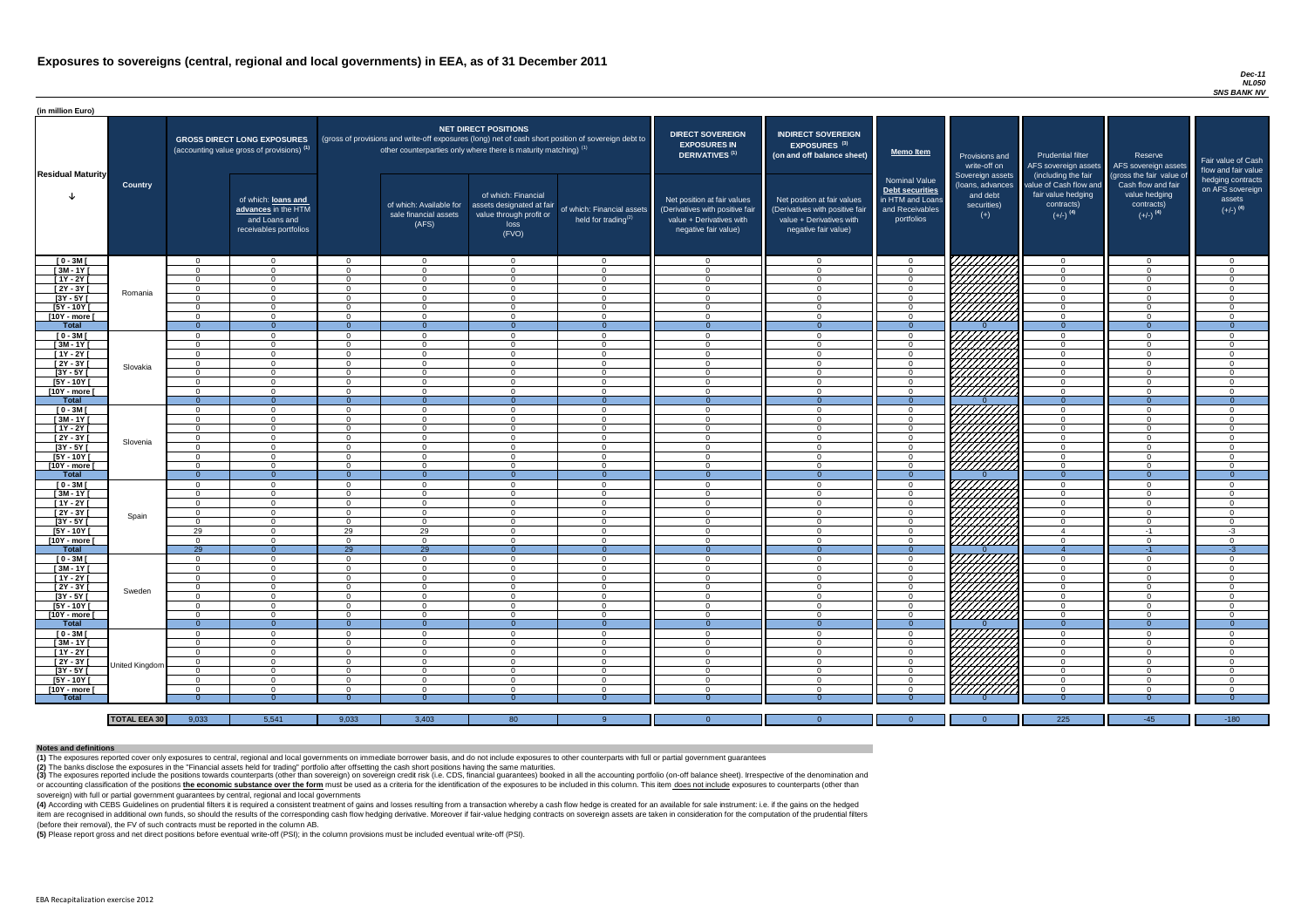#### *Jun-12 NL050 SNS BANK NV*

| (in million Euro)             |                |                  |                                                                                             |                      |                                                                                                                                                                                   |                                                                                              |                                                      |                                                                                                                    |                                                                                                                    |                                                                                                     |                                                                          |                                                                                      |                                                                                  |                                                                           |
|-------------------------------|----------------|------------------|---------------------------------------------------------------------------------------------|----------------------|-----------------------------------------------------------------------------------------------------------------------------------------------------------------------------------|----------------------------------------------------------------------------------------------|------------------------------------------------------|--------------------------------------------------------------------------------------------------------------------|--------------------------------------------------------------------------------------------------------------------|-----------------------------------------------------------------------------------------------------|--------------------------------------------------------------------------|--------------------------------------------------------------------------------------|----------------------------------------------------------------------------------|---------------------------------------------------------------------------|
| <b>Residual Maturity</b>      |                |                  | <b>GROSS DIRECT LONG EXPOSURES</b><br>(accounting value gross of provisions) <sup>(1)</sup> |                      | (gross of provisions and write-off exposures (long) net of cash short position of sovereign debt to<br>other counterparties only where there is maturity matching) <sup>(1)</sup> | NET DIRECT POSITIONS                                                                         |                                                      | <b>DIRECT SOVEREIGN</b><br><b>EXPOSURES IN</b><br><b>DERIVATIVES (1)</b>                                           | <b>INDIRECT SOVEREIGN</b><br><b>EXPOSURES<sup>(3)</sup></b><br>(on and off balance sheet)                          | <b>Memo Item</b>                                                                                    | Provisions and<br>write-off on                                           | <b>Prudential filter</b><br>(including the fair                                      | Reserve<br>AFS sovereign assets AFS sovereign assets<br>(gross the fair value of | Fair value of Cash<br>flow and fair value                                 |
|                               | <b>Country</b> |                  | of which: loans and<br>advances in the HTM<br>and Loans and<br>receivables portfolios       |                      | of which: Available for<br>sale financial assets<br>(AFS)                                                                                                                         | of which: Financial<br>assets designated at fair<br>value through profit or<br>loss<br>(FVO) | of which: Financial assets<br>held for trading $(2)$ | Net position at fair values<br>(Derivatives with positive fair<br>value + Derivatives with<br>negative fair value) | Net position at fair values<br>(Derivatives with positive fair<br>value + Derivatives with<br>negative fair value) | <b>Nominal Value</b><br><b>Debt securities</b><br>in HTM and Loans<br>and Receivables<br>portfolios | Sovereign assets<br>(loans, advances<br>and debt<br>securities)<br>$(+)$ | value of Cash flow and<br>fair value hedging<br>contracts)<br>$(+/-)$ <sup>(4)</sup> | Cash flow and fair<br>value hedging<br>contracts)<br>$(+/-)$ <sup>(4)</sup>      | hedging contracts<br>on AFS sovereign<br>assets<br>$(+/-)$ <sup>(4)</sup> |
| $[0 - 3M]$                    |                | 21               | $\overline{0}$                                                                              | 21                   | $\Omega$                                                                                                                                                                          | 21                                                                                           | $\overline{0}$                                       | $\cap$                                                                                                             | $\cap$                                                                                                             | - റ                                                                                                 | 777777777                                                                | _റ                                                                                   | $\overline{0}$                                                                   | . വ                                                                       |
| $[3M - 1Y]$<br>$[1Y - 2Y]$    |                | $\cap$<br>$\cap$ | $\Omega$<br>$\Omega$                                                                        | $\Omega$<br>$\Omega$ | $\Omega$<br>$\Omega$                                                                                                                                                              | $\Omega$<br>$\Omega$                                                                         | $\overline{0}$<br>$\overline{0}$                     | $\Omega$<br>$\cap$                                                                                                 | $\Omega$<br>$\Omega$                                                                                               | $\Omega$<br>$\Omega$                                                                                |                                                                          | $\Omega$<br>$\Omega$                                                                 | $\overline{0}$<br>$\Omega$                                                       | $\Omega$<br>$\Omega$                                                      |
| $[2Y - 3Y]$                   |                | 165              | $\Omega$                                                                                    | 165                  | 165                                                                                                                                                                               | $\Omega$                                                                                     | $\Omega$                                             | $\cap$                                                                                                             | $\Omega$                                                                                                           | $\Omega$                                                                                            | HANA<br>HANA                                                             | $\overline{4}$                                                                       | $\overline{ }$                                                                   | $-10$                                                                     |
| $[3Y - 5Y]$                   | Austria        |                  | $\Omega$                                                                                    |                      | $\overline{0}$                                                                                                                                                                    | $\Omega$                                                                                     | $\Omega$                                             | $\cap$                                                                                                             |                                                                                                                    | $\cap$                                                                                              |                                                                          | $\Omega$                                                                             | $\Omega$                                                                         | $\Omega$                                                                  |
| $[5Y - 10Y]$                  |                | 68<br>ົດ         | $\Omega$                                                                                    | 68<br>$\Omega$       | 68                                                                                                                                                                                | $\Omega$                                                                                     | $\Omega$                                             | $\cap$                                                                                                             |                                                                                                                    | $\Omega$                                                                                            |                                                                          | $\overline{4}$                                                                       | $5^{\circ}$                                                                      | $-9$                                                                      |
| [10Y - more [<br><b>Total</b> |                | 256              | $\Omega$<br>$\Omega$                                                                        | 256                  | $\mathcal{P}$<br>235                                                                                                                                                              | $\Omega$<br>21                                                                               | $\Omega$<br>$\Omega$                                 | $\cap$<br>- 0                                                                                                      | $\Omega$<br>$\Omega$                                                                                               | $\Omega$<br>$\Omega$                                                                                |                                                                          | $\Omega$                                                                             | $\Omega$<br>11                                                                   | $\Omega$<br>$-19$                                                         |
| $[0 - 3M]$                    |                | $\cap$           | $\Omega$                                                                                    |                      | $\Omega$                                                                                                                                                                          | $\Omega$                                                                                     | $\Omega$                                             | $\cap$                                                                                                             | $\Omega$                                                                                                           | $\Omega$                                                                                            |                                                                          | $\cap$                                                                               | $\Omega$                                                                         | $\Omega$                                                                  |
| $[3M - 1Y]$                   |                | $\cap$           | $\overline{0}$                                                                              |                      | $\Omega$                                                                                                                                                                          | $\Omega$                                                                                     | $\overline{0}$                                       | $\cap$                                                                                                             | $\Omega$                                                                                                           | $\Omega$                                                                                            |                                                                          | $\Omega$                                                                             | $\Omega$                                                                         | $\Omega$                                                                  |
| $[1Y - 2Y]$                   |                | $\cap$           | $\overline{0}$                                                                              | $\Omega$<br>$\Omega$ | $\Omega$                                                                                                                                                                          | $\Omega$                                                                                     | $\overline{0}$                                       | $\Omega$                                                                                                           | $\Omega$                                                                                                           | $\Omega$                                                                                            |                                                                          | $\Omega$                                                                             | $\Omega$                                                                         | $\Omega$                                                                  |
| $[2Y - 3Y]$<br>$[3Y - 5Y]$    | Belgium        | $\cap$<br>33     | $\overline{0}$<br>$\overline{0}$                                                            | 33                   | $\Omega$<br>33                                                                                                                                                                    | $\Omega$<br>$\Omega$                                                                         | $\overline{0}$<br>$\overline{0}$                     | $\cap$<br>$\cap$                                                                                                   | $\Omega$<br>$\Omega$                                                                                               | $\Omega$<br>$\Omega$                                                                                | HAHAHA<br>HAHAHA                                                         | $\Omega$                                                                             | $\Omega$                                                                         | $\Omega$<br>$-2$                                                          |
| $[5Y - 10Y]$                  |                | 146              | $\overline{0}$                                                                              | 146                  | 146                                                                                                                                                                               | $\Omega$                                                                                     | $\overline{0}$                                       | $\Omega$                                                                                                           | $\Omega$                                                                                                           | $\overline{0}$                                                                                      |                                                                          | 8                                                                                    | 5                                                                                | $-13$                                                                     |
| [10Y - more [                 |                | $\Omega$         | $\overline{0}$                                                                              | $\cap$               | $\overline{0}$                                                                                                                                                                    | $\Omega$                                                                                     | $\overline{0}$                                       | $\Omega$                                                                                                           | $\Omega$                                                                                                           | $\overline{0}$                                                                                      |                                                                          | $\overline{0}$                                                                       | $\Omega$                                                                         | $\overline{0}$                                                            |
| <b>Total</b>                  |                | 179<br>$\Omega$  | $\overline{0}$                                                                              | 179<br>$\Omega$      | 179                                                                                                                                                                               | $\Omega$<br>$\Omega$                                                                         | $\Omega$                                             | $\Omega$<br>$\Omega$                                                                                               | $\Omega$                                                                                                           | $\Omega$                                                                                            |                                                                          | $\alpha$<br>$\Omega$                                                                 |                                                                                  | $-15$<br>$\Omega$                                                         |
| $[0 - 3M]$<br>$\sqrt{3M-1Y}$  |                | $\Omega$         | $\overline{0}$<br>$\overline{0}$                                                            |                      | $\overline{0}$<br>$\Omega$                                                                                                                                                        | $\Omega$                                                                                     | $\overline{0}$<br>$\overline{0}$                     | $\Omega$                                                                                                           | $\cap$                                                                                                             | $\overline{0}$<br>$\Omega$                                                                          | ZZZZZZZZZZ<br>CZZZZZZZZZZZZ                                              | $\Omega$                                                                             | $\overline{0}$<br>$\Omega$                                                       | $\Omega$                                                                  |
| $[1Y - 2Y]$                   |                | $\Omega$         | $\Omega$                                                                                    |                      | $\Omega$                                                                                                                                                                          | $\Omega$                                                                                     | $\overline{0}$                                       | - 0                                                                                                                |                                                                                                                    | $\Omega$                                                                                            |                                                                          | $\Omega$                                                                             | $\Omega$                                                                         | $\Omega$                                                                  |
| $[2Y - 3Y]$                   | Bulgaria       | $\Omega$         | $\Omega$                                                                                    | $\Omega$             | $\Omega$                                                                                                                                                                          | $\Omega$                                                                                     | $\overline{0}$                                       | - 0                                                                                                                | $\Omega$                                                                                                           | $\Omega$                                                                                            | $\frac{1}{2}$                                                            | - 0                                                                                  | $\overline{0}$                                                                   | $\Omega$                                                                  |
| $[3Y - 5Y]$<br>$[5Y - 10Y]$   |                |                  | O<br>$\Omega$                                                                               | $\cap$               | - 0<br>- റ                                                                                                                                                                        | $\Omega$<br>$\Omega$                                                                         | 0<br>$\overline{0}$                                  | $\cap$                                                                                                             |                                                                                                                    | $\Omega$                                                                                            | <i>\HHHIII</i>                                                           | -0<br>_റ                                                                             | 0<br>$\Omega$                                                                    | $\Omega$                                                                  |
| [10Y - more [                 |                | $\cap$           | $\Omega$                                                                                    | $\cap$               | $\Omega$                                                                                                                                                                          | $\Omega$                                                                                     | $\Omega$                                             | $\cap$                                                                                                             | $\cap$                                                                                                             | $\Omega$                                                                                            | <u>//////////</u>                                                        | $\overline{0}$                                                                       | $\Omega$                                                                         | $\Omega$                                                                  |
| <b>Total</b>                  |                |                  | $\Omega$                                                                                    |                      |                                                                                                                                                                                   |                                                                                              | $\overline{0}$                                       |                                                                                                                    |                                                                                                                    | -0                                                                                                  |                                                                          | $\Omega$                                                                             |                                                                                  |                                                                           |
| $[0 - 3M]$                    |                | $\cap$           | $\Omega$                                                                                    | $\Omega$             | $\Omega$                                                                                                                                                                          | $\Omega$                                                                                     | $\overline{0}$                                       | $\Omega$                                                                                                           | $\Omega$                                                                                                           | $\cap$                                                                                              |                                                                          | $\cap$                                                                               | $\overline{0}$                                                                   | $\Omega$                                                                  |
| $[3M - 1Y]$<br>$[1Y - 2Y]$    |                | $\cap$<br>$\cap$ | $\overline{0}$<br>$\Omega$                                                                  | $\Omega$<br>$\Omega$ | $\Omega$<br>$\Omega$                                                                                                                                                              | $\Omega$<br>$\Omega$                                                                         | $\overline{0}$<br>$\overline{0}$                     | $\Omega$<br>$\Omega$                                                                                               | $\Omega$<br>$\Omega$                                                                                               | $\Omega$<br>$\Omega$                                                                                |                                                                          | $\Omega$<br>$\Omega$                                                                 | $\overline{0}$<br>$\overline{0}$                                                 | $\Omega$<br>$\Omega$                                                      |
| $[2Y - 3Y]$                   |                | റ                | $\overline{0}$                                                                              | $\Omega$             | $\overline{0}$                                                                                                                                                                    | $\Omega$                                                                                     | $\overline{0}$                                       | $\Omega$                                                                                                           | $\Omega$                                                                                                           | $\Omega$                                                                                            |                                                                          | $\Omega$                                                                             | $\overline{0}$                                                                   | $\Omega$                                                                  |
| $[3Y - 5Y]$                   | Cyprus         |                  | $\Omega$                                                                                    | $\Omega$             | $\Omega$                                                                                                                                                                          | $\Omega$                                                                                     | $\Omega$                                             | $\cap$                                                                                                             | $\cap$                                                                                                             | $\Omega$                                                                                            |                                                                          | $\Omega$                                                                             | $\Omega$                                                                         | $\Omega$                                                                  |
| $[5Y - 10Y]$                  |                |                  | $\Omega$                                                                                    | ∩                    | $\Omega$                                                                                                                                                                          | $\Omega$                                                                                     | $\Omega$                                             | $\cap$                                                                                                             | ∩                                                                                                                  | $\Omega$                                                                                            | <u>//////////</u>                                                        | $\cap$                                                                               | $\Omega$                                                                         | ∩                                                                         |
| [10Y - more [<br><b>Total</b> |                | $\Omega$         | $\Omega$<br>$\Omega$                                                                        | $\Omega$             | $\Omega$<br>$\Omega$                                                                                                                                                              | $\Omega$<br>$\Omega$                                                                         | $\Omega$<br>$\Omega$                                 | $\Omega$                                                                                                           |                                                                                                                    | $\cap$<br>$\Omega$                                                                                  |                                                                          | $\Omega$<br>$\Omega$                                                                 | $\Omega$<br>$\Omega$                                                             | $\Omega$                                                                  |
| $[0 - 3M]$                    |                |                  | $\Omega$                                                                                    | $\cap$               | $\Omega$                                                                                                                                                                          | $\Omega$                                                                                     | $\Omega$                                             | റ                                                                                                                  | $\Omega$                                                                                                           | $\Omega$                                                                                            |                                                                          | $\Omega$                                                                             | $\Omega$                                                                         |                                                                           |
| $[3M - 1Y]$                   |                |                  | $\Omega$                                                                                    | $\Omega$             | $\Omega$                                                                                                                                                                          | $\Omega$                                                                                     | $\overline{0}$                                       | $\Omega$                                                                                                           | $\Omega$                                                                                                           | $\Omega$                                                                                            |                                                                          | $\Omega$                                                                             | $\Omega$                                                                         | $\Omega$                                                                  |
| $[1Y - 2Y]$<br>$[2Y - 3Y]$    |                | $\cap$           | $\Omega$<br>$\overline{0}$                                                                  | $\Omega$<br>$\Omega$ | $\Omega$<br>$\Omega$                                                                                                                                                              | $\Omega$<br>$\Omega$                                                                         | $\overline{0}$<br>$\overline{0}$                     | $\Omega$<br>$\Omega$                                                                                               | $\Omega$<br>$\Omega$                                                                                               | $\Omega$<br>$\Omega$                                                                                | 777777777                                                                | $\Omega$<br>$\Omega$                                                                 | $\Omega$<br>$\Omega$                                                             | $\Omega$<br>$\Omega$                                                      |
| $[3Y - 5Y]$                   | Czech Republic |                  | $\Omega$                                                                                    | $\Omega$             | $\Omega$                                                                                                                                                                          | $\Omega$                                                                                     | $\overline{0}$                                       | $\cap$                                                                                                             | $\Omega$                                                                                                           | $\Omega$                                                                                            |                                                                          | $\Omega$                                                                             | $\Omega$                                                                         | $\Omega$                                                                  |
| $[5Y - 10Y]$                  |                | $\cap$           | $\overline{0}$                                                                              | $\Omega$             | $\Omega$                                                                                                                                                                          | $\Omega$                                                                                     | $\overline{0}$                                       | $\cap$                                                                                                             | $\Omega$                                                                                                           | $\Omega$                                                                                            | 777777777                                                                | $\Omega$                                                                             | $\Omega$                                                                         | $\Omega$                                                                  |
| [10Y - more ]                 |                | $\cap$           | $\overline{0}$                                                                              | $\Omega$             | $\Omega$                                                                                                                                                                          | $\Omega$                                                                                     | $\Omega$                                             | $\Omega$                                                                                                           | $\Omega$                                                                                                           | $\overline{0}$                                                                                      | ,,,,,,,,,,                                                               | $\Omega$                                                                             | $\Omega$                                                                         | $\Omega$                                                                  |
| <b>Total</b><br>$[0 - 3M]$    |                | $\Omega$         | $\overline{0}$<br>$\overline{0}$                                                            | $\Omega$<br>$\cap$   | $\Omega$<br>$\Omega$                                                                                                                                                              | $\Omega$                                                                                     | $\overline{0}$<br>$\overline{0}$                     | $\Omega$<br>- 0                                                                                                    |                                                                                                                    | $\Omega$<br>$\Omega$                                                                                | ,,,,,,,,,,,                                                              | $\overline{0}$<br>$\overline{0}$                                                     | $\Omega$<br>$\overline{0}$                                                       | $\Omega$                                                                  |
| $[3M - 1Y]$                   |                |                  | $\overline{0}$                                                                              |                      | $\Omega$                                                                                                                                                                          | $\Omega$                                                                                     | $\overline{0}$                                       | - 0                                                                                                                |                                                                                                                    | $\Omega$                                                                                            |                                                                          | $\Omega$                                                                             | $\Omega$                                                                         |                                                                           |
| $[1Y - 2Y]$                   |                |                  | $\overline{0}$                                                                              |                      | - 0                                                                                                                                                                               | $\Omega$                                                                                     | $\mathbf{0}$                                         | $\Omega$                                                                                                           |                                                                                                                    | $\Omega$                                                                                            | 777777777                                                                | $\overline{0}$                                                                       | $\overline{0}$                                                                   |                                                                           |
| $[2Y - 3Y]$<br>$[3Y - 5Y]$    | Denmark        |                  | $\Omega$<br>$\Omega$                                                                        |                      | - ೧<br>$\Omega$                                                                                                                                                                   | $\Omega$<br>$\Omega$                                                                         | $\Omega$<br>$\overline{0}$                           | - വ<br>- വ                                                                                                         |                                                                                                                    | $\Omega$<br>$\Omega$                                                                                | //////////                                                               | $\Omega$<br>$\Omega$                                                                 | $\Omega$<br>$\overline{0}$                                                       |                                                                           |
| $[5Y - 10Y]$                  |                | $\Omega$         | $\overline{0}$                                                                              | $\Omega$             | $\Omega$                                                                                                                                                                          | $\Omega$                                                                                     | $\overline{0}$                                       | - 0                                                                                                                | $\Omega$                                                                                                           | $\Omega$                                                                                            | 7777777777                                                               | $\overline{0}$                                                                       | $\overline{0}$                                                                   | $\Omega$                                                                  |
| [10Y - more [                 |                | $\cap$           | $\overline{0}$                                                                              | $\cap$               | - റ                                                                                                                                                                               | $\Omega$                                                                                     | $\overline{0}$                                       | റ                                                                                                                  | $\Omega$                                                                                                           | $\Omega$                                                                                            | ////////////                                                             | $\overline{0}$                                                                       | $\Omega$                                                                         | $\cap$                                                                    |
| <b>Total</b>                  |                | റ                | $\Omega$                                                                                    |                      | - വ                                                                                                                                                                               |                                                                                              | $\Omega$                                             | - റ                                                                                                                |                                                                                                                    | $\Omega$                                                                                            |                                                                          | $\overline{0}$                                                                       | $\Omega$                                                                         |                                                                           |
| $[0 - 3M]$<br>$[3M - 1Y]$     |                | $\cap$<br>$\cap$ | $\overline{0}$<br>$\overline{0}$                                                            | $\cap$<br>$\Omega$   | $\Omega$<br>$\Omega$                                                                                                                                                              | $\Omega$<br>$\Omega$                                                                         | $\overline{0}$<br>$\overline{0}$                     | - 0<br>$\Omega$                                                                                                    | $\Omega$<br>$\Omega$                                                                                               | $\overline{0}$<br>$\overline{0}$                                                                    |                                                                          | $\overline{0}$<br>$\overline{0}$                                                     | $\overline{0}$<br>$\overline{0}$                                                 | $\Omega$<br>$\Omega$                                                      |
| $[1Y - 2Y]$                   |                | $\cap$           | $\Omega$                                                                                    | $\Omega$             | $\Omega$                                                                                                                                                                          | $\Omega$                                                                                     | $\overline{0}$                                       | $\Omega$                                                                                                           | $\Omega$                                                                                                           | $\Omega$                                                                                            | VIIIIIII                                                                 | $\Omega$                                                                             | $\overline{0}$                                                                   | $\Omega$                                                                  |
| $[2Y - 3Y]$                   | Estonia        | റ                | $\overline{0}$                                                                              | $\Omega$             | $\overline{0}$                                                                                                                                                                    | $\overline{0}$                                                                               | $\overline{0}$                                       | $\Omega$                                                                                                           | $\Omega$                                                                                                           | $\overline{0}$                                                                                      |                                                                          | $\overline{0}$                                                                       | $\overline{0}$                                                                   | $\Omega$                                                                  |
| $[3Y - 5Y]$                   |                |                  | $\Omega$                                                                                    | $\Omega$<br>$\cap$   | $\Omega$                                                                                                                                                                          | $\Omega$                                                                                     | $\Omega$                                             | $\Omega$<br>$\cap$                                                                                                 | $\Omega$<br>∩                                                                                                      | $\Omega$                                                                                            |                                                                          | $\Omega$                                                                             | $\Omega$                                                                         | $\Omega$                                                                  |
| $[5Y - 10Y]$<br>[10Y - more ] |                |                  | $\Omega$<br>$\Omega$                                                                        | $\Omega$             | $\Omega$<br>$\Omega$                                                                                                                                                              | $\Omega$<br>$\Omega$                                                                         | $\Omega$<br>$\Omega$                                 | $\Omega$                                                                                                           | $\cap$                                                                                                             | $\Omega$<br>$\Omega$                                                                                |                                                                          | $\Omega$<br>$\Omega$                                                                 | $\Omega$<br>$\Omega$                                                             | $\Omega$<br>$\Omega$                                                      |
| <b>Total</b>                  |                |                  | $\Omega$                                                                                    |                      |                                                                                                                                                                                   |                                                                                              | $\Omega$                                             |                                                                                                                    |                                                                                                                    |                                                                                                     | /////////                                                                |                                                                                      | $\overline{0}$                                                                   | $\theta$                                                                  |
| $[0 - 3M]$                    |                |                  | $\Omega$                                                                                    |                      | $\cap$                                                                                                                                                                            | $\Omega$                                                                                     | $\Omega$                                             |                                                                                                                    |                                                                                                                    |                                                                                                     | 777777777                                                                |                                                                                      | $\Omega$                                                                         |                                                                           |
| $[3M - 1Y]$                   |                | $\Omega$         | $\overline{0}$                                                                              | $\Omega$<br>$\Omega$ | $\overline{0}$                                                                                                                                                                    | $\Omega$                                                                                     | $\overline{0}$                                       | $\Omega$<br>$\Omega$                                                                                               | $\Omega$<br>$\Omega$                                                                                               | $\Omega$<br>$\Omega$                                                                                | William                                                                  | $\Omega$<br>$\Omega$                                                                 | $\overline{0}$                                                                   |                                                                           |
| $[1Y - 2Y]$<br>$[2Y - 3Y]$    |                | റ                | $\overline{0}$<br>$\overline{0}$                                                            | $\Omega$             | $\Omega$<br>$\Omega$                                                                                                                                                              | $\overline{0}$<br>$\Omega$                                                                   | $\overline{0}$<br>$\overline{0}$                     | $\Omega$                                                                                                           | $\Omega$                                                                                                           | $\Omega$                                                                                            |                                                                          | $\Omega$                                                                             | $\overline{0}$<br>$\overline{0}$                                                 | $\overline{0}$<br>$\Omega$                                                |
| $[3Y - 5Y]$                   | Finland        | റ                | $\overline{0}$                                                                              | $\Omega$             | $\overline{0}$                                                                                                                                                                    | $\overline{0}$                                                                               | $\overline{0}$                                       | $\Omega$                                                                                                           | $\Omega$                                                                                                           | $\overline{0}$                                                                                      |                                                                          | $\Omega$                                                                             | $\overline{0}$                                                                   | $\overline{0}$                                                            |
| [5Y - 10Y [                   |                | . വ              | $\overline{0}$                                                                              | $\Omega$             | $\overline{0}$                                                                                                                                                                    | $\overline{0}$                                                                               | $\overline{0}$                                       | $\Omega$                                                                                                           | $\Omega$                                                                                                           | $\overline{0}$                                                                                      |                                                                          | $\Omega$                                                                             | $\overline{0}$                                                                   | $\Omega$                                                                  |
| [10Y - more [<br><b>Total</b> |                | 15<br>15         | $\overline{0}$<br>$\overline{0}$                                                            | 15<br>15             | 15<br>15                                                                                                                                                                          | $\overline{0}$<br>$\mathbf{0}$                                                               | $\overline{0}$<br>$\overline{0}$                     | $\Omega$<br>- 0                                                                                                    | $\Omega$                                                                                                           | $\overline{0}$<br>$\Omega$                                                                          |                                                                          | $\Omega$<br>$\overline{0}$                                                           | $\Omega$<br>$\Omega$                                                             | $\Omega$<br>$\overline{0}$                                                |
|                               |                |                  |                                                                                             |                      |                                                                                                                                                                                   |                                                                                              |                                                      |                                                                                                                    |                                                                                                                    |                                                                                                     |                                                                          |                                                                                      |                                                                                  |                                                                           |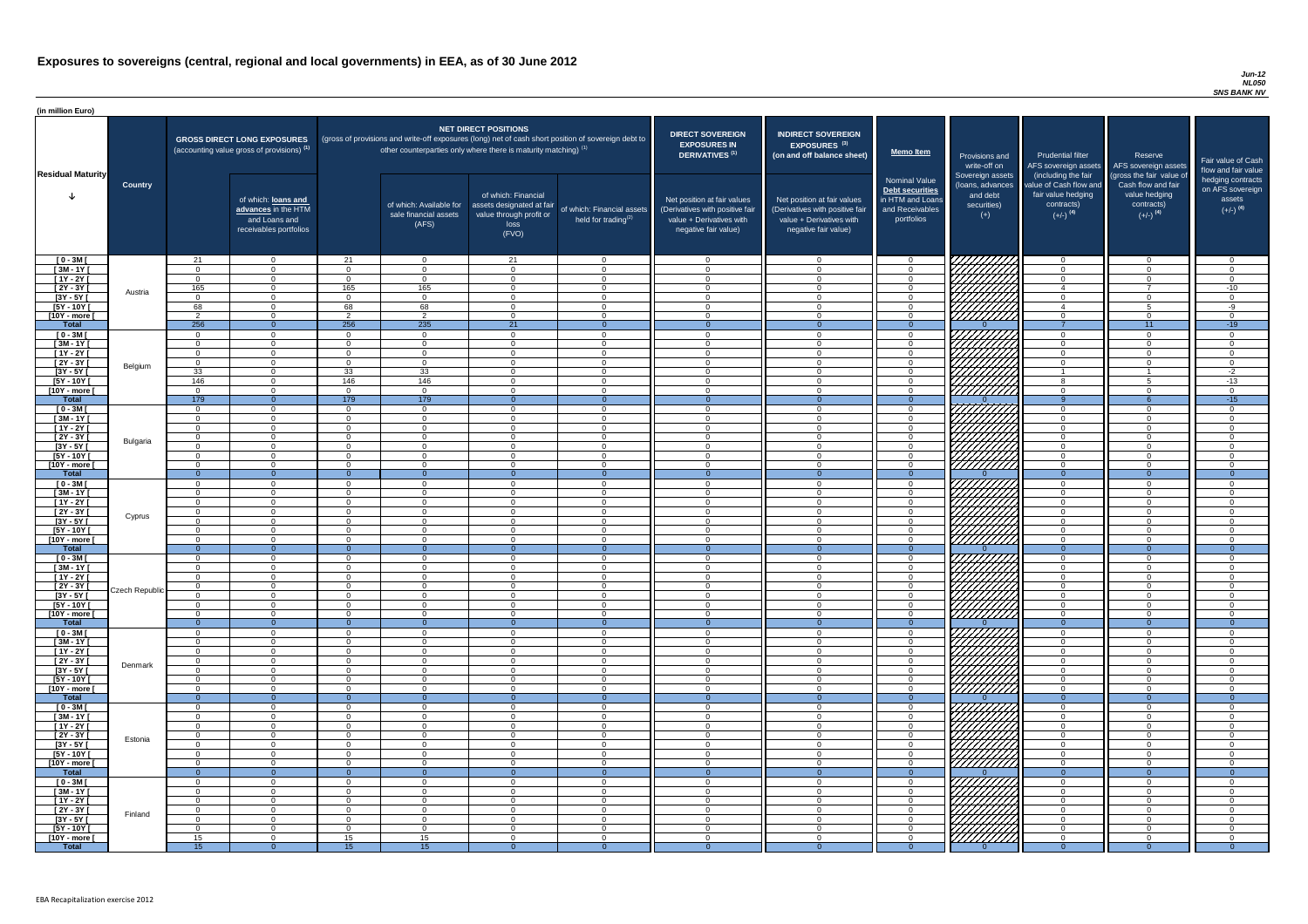#### *Jun-12 NL050 SNS BANK NV*

| (in million Euro)             |                       |                      |                                                                                             |                      |                                                                                                     |                                                                                                           |                                                      |                                                                                                                    |                                                                                                                    |                                                                                                     |                                                                                                                                                                                                                                      |                                                                                                             |                                                                                                         |                                                                           |
|-------------------------------|-----------------------|----------------------|---------------------------------------------------------------------------------------------|----------------------|-----------------------------------------------------------------------------------------------------|-----------------------------------------------------------------------------------------------------------|------------------------------------------------------|--------------------------------------------------------------------------------------------------------------------|--------------------------------------------------------------------------------------------------------------------|-----------------------------------------------------------------------------------------------------|--------------------------------------------------------------------------------------------------------------------------------------------------------------------------------------------------------------------------------------|-------------------------------------------------------------------------------------------------------------|---------------------------------------------------------------------------------------------------------|---------------------------------------------------------------------------|
| <b>Residual Maturity</b>      |                       |                      | <b>GROSS DIRECT LONG EXPOSURES</b><br>(accounting value gross of provisions) <sup>(1)</sup> |                      | (gross of provisions and write-off exposures (long) net of cash short position of sovereign debt to | <b>NET DIRECT POSITIONS</b><br>other counterparties only where there is maturity matching) <sup>(1)</sup> |                                                      | <b>DIRECT SOVEREIGN</b><br><b>EXPOSURES IN</b><br><b>DERIVATIVES (1)</b>                                           | <b>INDIRECT SOVEREIGN</b><br><b>EXPOSURES<sup>(3)</sup></b><br>(on and off balance sheet)                          | <b>Memo Item</b>                                                                                    | Provisions and<br>write-off on                                                                                                                                                                                                       | <b>Prudential filter</b>                                                                                    | Reserve<br>AFS sovereign assets AFS sovereign assets                                                    | Fair value of Cash<br>flow and fair value                                 |
|                               | <b>Country</b>        |                      | of which: loans and<br>advances in the HTM<br>and Loans and<br>receivables portfolios       |                      | of which: Available for<br>sale financial assets<br>(AFS)                                           | of which: Financial<br>assets designated at fair<br>value through profit or<br>loss<br>(FVO)              | of which: Financial assets<br>held for trading $(2)$ | Net position at fair values<br>(Derivatives with positive fair<br>value + Derivatives with<br>negative fair value) | Net position at fair values<br>(Derivatives with positive fair<br>value + Derivatives with<br>negative fair value) | <b>Nominal Value</b><br><b>Debt securities</b><br>in HTM and Loans<br>and Receivables<br>portfolios | Sovereign assets<br>(loans, advances<br>and debt<br>securities)<br>$(+)$                                                                                                                                                             | (including the fair<br>value of Cash flow and<br>fair value hedging<br>contracts)<br>$(+/-)$ <sup>(4)</sup> | (gross the fair value of<br>Cash flow and fair<br>value hedging<br>contracts)<br>$(+/-)$ <sup>(4)</sup> | hedging contracts<br>on AFS sovereign<br>assets<br>$(+/-)$ <sup>(4)</sup> |
| $[0 - 3M]$                    |                       |                      | $\overline{0}$                                                                              |                      | $\overline{0}$                                                                                      | $\Omega$                                                                                                  |                                                      | - റ                                                                                                                | $\Omega$                                                                                                           | $\Omega$                                                                                            |                                                                                                                                                                                                                                      | $\cap$                                                                                                      | $\overline{0}$                                                                                          | $\Omega$                                                                  |
| $[3M - 1Y]$<br>$[1Y - 2Y]$    |                       | $\Omega$<br>20       | $\Omega$<br>$\Omega$                                                                        | $\Omega$<br>20       | $\Omega$<br>$\Omega$                                                                                | $\Omega$<br>20                                                                                            | $\Omega$<br>$\Omega$                                 | $\Omega$<br>$\cap$                                                                                                 | $\Omega$<br>$\Omega$                                                                                               | $\Omega$                                                                                            |                                                                                                                                                                                                                                      | $\cap$<br>$\Omega$                                                                                          | $\Omega$<br>$\Omega$                                                                                    | $\Omega$<br>$\Omega$                                                      |
| [2Y - 3Y [                    |                       | 28                   | $\Omega$                                                                                    | 28                   | 28                                                                                                  | $\Omega$                                                                                                  | $\overline{0}$                                       | $\cap$                                                                                                             | $\Omega$                                                                                                           | $\cap$                                                                                              |                                                                                                                                                                                                                                      |                                                                                                             |                                                                                                         | $-2$                                                                      |
| $[3Y - 5Y]$                   | France                | 53                   | $\Omega$                                                                                    | 53                   | $\overline{53}$                                                                                     | $\Omega$                                                                                                  | $\overline{0}$                                       | $\cap$                                                                                                             | $\Omega$                                                                                                           | $\cap$                                                                                              |                                                                                                                                                                                                                                      | $-1$                                                                                                        | -1                                                                                                      | $\overline{1}$                                                            |
| $[5Y - 10Y]$                  |                       | 21                   | $\overline{0}$                                                                              | 21                   | 21                                                                                                  | $\Omega$                                                                                                  | $\overline{0}$                                       | $\cap$                                                                                                             | $\Omega$                                                                                                           | $\cap$                                                                                              |                                                                                                                                                                                                                                      | $\cap$                                                                                                      | $\Omega$                                                                                                | $\Omega$                                                                  |
| [10Y - more [                 |                       | 100<br>223           | $\overline{0}$<br>$\overline{0}$                                                            | 100                  | 100<br>$\overline{202}$                                                                             | $\Omega$                                                                                                  | $\overline{0}$<br>$\overline{1}$                     | $\cap$<br>- 0                                                                                                      | $\Omega$<br>$\Omega$                                                                                               | $\Omega$                                                                                            |                                                                                                                                                                                                                                      | $\alpha$                                                                                                    | $\mathbf{3}$                                                                                            | $-13$                                                                     |
| <b>Total</b><br>$[0 - 3M]$    |                       | $\Omega$             | $\overline{0}$                                                                              | 223<br>$\Omega$      | $\overline{0}$                                                                                      | $\overline{20}$<br>$\Omega$                                                                               | $\overline{0}$                                       | $\cap$                                                                                                             | $\Omega$                                                                                                           | $\Omega$<br>$\Omega$                                                                                |                                                                                                                                                                                                                                      | 10<br>$\Omega$                                                                                              | $\Omega$                                                                                                | $-14$<br>$\Omega$                                                         |
| $[3M - 1Y]$                   |                       | 228                  | $\overline{0}$                                                                              | 228                  | 203                                                                                                 | 25                                                                                                        | $\overline{0}$                                       | $\cap$                                                                                                             | $\Omega$                                                                                                           | $\Omega$                                                                                            |                                                                                                                                                                                                                                      | $\cap$                                                                                                      | $\Omega$                                                                                                | $\Omega$                                                                  |
| $[1Y - 2Y]$                   |                       | 418                  | $\overline{0}$                                                                              | 418                  | 418                                                                                                 | $\Omega$                                                                                                  | $\overline{0}$                                       | $\Omega$                                                                                                           | $\Omega$                                                                                                           | $\Omega$                                                                                            |                                                                                                                                                                                                                                      |                                                                                                             |                                                                                                         | $-1$                                                                      |
| $[2Y - 3Y]$                   | Germany               | 55                   | $\overline{0}$                                                                              | 55                   | 55                                                                                                  | $\Omega$                                                                                                  | $\overline{0}$                                       | $\Omega$                                                                                                           | $\Omega$                                                                                                           | $\Omega$                                                                                            | an dheer ah dheer ah dheer ah dheer ah dheer ah dheer ah dheer ah dheer ah dheer ah dheer ah dheer ah dheer ah<br>Marko dheer ah dheer ah dheer ah dheer ah dheer ah dheer ah dheer ah dheer ah dheer ah dheer ah dheer ah dheer<br> |                                                                                                             | $\overline{2}$                                                                                          | $-3$                                                                      |
| $[3Y - 5Y]$<br>$[5Y - 10Y]$   |                       | 24<br>260            | $\overline{0}$<br>$\Omega$                                                                  | 24<br>260            | $\overline{24}$<br>258                                                                              | $\Omega$<br>$\Omega$                                                                                      | $\Omega$<br>$\mathcal{P}$                            | $\Omega$                                                                                                           |                                                                                                                    | $\Omega$                                                                                            |                                                                                                                                                                                                                                      | $\Omega$<br>$\overline{4}$                                                                                  | $\overline{2}$                                                                                          | $-2$<br>$-14$                                                             |
| [10Y - more [                 |                       | 127                  | $\Omega$                                                                                    | 127                  | 127                                                                                                 | $\cap$                                                                                                    | $\Omega$                                             | $\cap$                                                                                                             | $\Omega$                                                                                                           | $\cap$                                                                                              | 777777777                                                                                                                                                                                                                            | $\overline{4}$                                                                                              | 10 <sup>°</sup><br>$-4$                                                                                 | - 0                                                                       |
| <b>Total</b>                  |                       | 1,112                | $\Omega$                                                                                    | 1,112                | 1,085                                                                                               | 25                                                                                                        | $\overline{2}$                                       | - റ                                                                                                                |                                                                                                                    | $\Omega$                                                                                            |                                                                                                                                                                                                                                      | 10                                                                                                          | 11                                                                                                      | $-21$                                                                     |
| $[0 - 3M]$                    |                       | $\cap$               | $\Omega$                                                                                    | $\cap$               | $\Omega$                                                                                            | $\cap$                                                                                                    | $\Omega$                                             | $\cap$                                                                                                             | $\cap$                                                                                                             | റ                                                                                                   | 777777777                                                                                                                                                                                                                            | $\Omega$                                                                                                    | $\overline{0}$                                                                                          | $\Omega$                                                                  |
| $[3M - 1Y]$                   |                       | $\cap$               | $\overline{0}$                                                                              | $\Omega$             | $\Omega$                                                                                            | $\Omega$<br>$\cap$                                                                                        | $\overline{0}$                                       | $\cap$                                                                                                             | $\Omega$                                                                                                           | $\cap$                                                                                              | ШШ                                                                                                                                                                                                                                   | $\Omega$                                                                                                    | $\overline{0}$                                                                                          | $\Omega$                                                                  |
| $[1Y - 2Y]$<br>$[2Y - 3Y]$    |                       | $\Omega$<br>$\Omega$ | $\Omega$<br>$\Omega$                                                                        | $\cap$<br>$\Omega$   | $\Omega$<br>$\Omega$                                                                                | $\Omega$                                                                                                  | $\overline{0}$<br>$\Omega$                           | - 0<br>$\cap$                                                                                                      | $\Omega$<br>$\Omega$                                                                                               | $\Omega$<br>$\Omega$                                                                                | <i>VIIIIIA</i>                                                                                                                                                                                                                       | $\overline{0}$<br>$\Omega$                                                                                  | $\overline{0}$<br>$\Omega$                                                                              | $\overline{0}$<br>$\Omega$                                                |
| $[3Y - 5Y]$                   | Greece <sup>(5)</sup> |                      |                                                                                             |                      |                                                                                                     |                                                                                                           |                                                      |                                                                                                                    |                                                                                                                    |                                                                                                     |                                                                                                                                                                                                                                      |                                                                                                             |                                                                                                         |                                                                           |
| $[5Y - 10Y]$                  |                       | $\Omega$             | $\Omega$                                                                                    | $\Omega$             | $\Omega$                                                                                            | $\Omega$                                                                                                  | $\Omega$                                             | $\Omega$                                                                                                           | $\Omega$                                                                                                           | $\Omega$                                                                                            | UMM                                                                                                                                                                                                                                  | $\Omega$                                                                                                    | $\overline{0}$                                                                                          | $\Omega$                                                                  |
| [10Y - more [                 |                       | ົ                    | $\Omega$                                                                                    | $\mathcal{D}$        | $\mathcal{P}$                                                                                       | $\Omega$                                                                                                  | $\Omega$                                             | $\cap$                                                                                                             | $\Omega$                                                                                                           | $\Omega$                                                                                            | 777777777                                                                                                                                                                                                                            | $\overline{2}$<br>$\Omega$                                                                                  | $-2$                                                                                                    | $\cap$                                                                    |
| <b>Total</b><br>$[0 - 3M]$    |                       | $\Omega$             | $\Omega$<br>$\overline{0}$                                                                  | $\Omega$             | -2<br>$\Omega$                                                                                      | $\Omega$                                                                                                  | $\Omega$<br>$\Omega$                                 | $\Omega$                                                                                                           | $\Omega$                                                                                                           | $\Omega$                                                                                            |                                                                                                                                                                                                                                      | $\Omega$                                                                                                    | $-2$<br>$\overline{0}$                                                                                  | $\Omega$                                                                  |
| $[3M-1\overline{Y}]$          |                       | $\Omega$             | $\overline{0}$                                                                              | $\Omega$             | $\Omega$                                                                                            | $\Omega$                                                                                                  | $\overline{0}$                                       | $\Omega$                                                                                                           | $\Omega$                                                                                                           | $\Omega$                                                                                            | 77777777                                                                                                                                                                                                                             | $\Omega$                                                                                                    | $\overline{0}$                                                                                          | $\Omega$                                                                  |
| $[1Y - 2Y]$                   |                       | $\overline{0}$       | $\overline{0}$                                                                              | $\Omega$             | $\Omega$                                                                                            | $\Omega$                                                                                                  | $\overline{0}$                                       | - 0                                                                                                                | $\Omega$                                                                                                           | $\Omega$                                                                                            |                                                                                                                                                                                                                                      | $\Omega$                                                                                                    | $\overline{0}$                                                                                          | $\Omega$                                                                  |
| $[2Y - 3Y]$                   | Hungary               | $\Omega$             | $\Omega$                                                                                    | $\Omega$             | $\Omega$                                                                                            | $\Omega$                                                                                                  | $\overline{0}$                                       | $\cap$                                                                                                             | $\Omega$                                                                                                           | $\Omega$                                                                                            |                                                                                                                                                                                                                                      | $\Omega$                                                                                                    | $\overline{0}$                                                                                          | $\Omega$                                                                  |
| $[3Y - 5Y]$<br>$[5Y - 10Y]$   |                       | $\Omega$<br>. റ      | $\Omega$<br>$\Omega$                                                                        | $\Omega$<br>$\Omega$ | $\Omega$<br>$\Omega$                                                                                | $\Omega$<br>$\Omega$                                                                                      | $\Omega$<br>$\overline{0}$                           | $\cap$<br>$\Omega$                                                                                                 | $\Omega$<br>$\Omega$                                                                                               | $\cap$<br>$\Omega$                                                                                  |                                                                                                                                                                                                                                      | $\Omega$<br>$\Omega$                                                                                        | $\Omega$<br>$\overline{0}$                                                                              | $\Omega$<br>$\Omega$                                                      |
| [10Y - more [                 |                       | $\Omega$             | $\Omega$                                                                                    | $\Omega$             | $\Omega$                                                                                            | $\Omega$                                                                                                  | $\overline{0}$                                       | $\cap$                                                                                                             | $\Omega$                                                                                                           | $\cap$                                                                                              |                                                                                                                                                                                                                                      | $\cap$                                                                                                      | $\Omega$                                                                                                | $\Omega$                                                                  |
| <b>Total</b>                  |                       | $\overline{0}$       | $\overline{0}$                                                                              | $\Omega$             | $\Omega$                                                                                            | $\Omega$                                                                                                  | $\Omega$                                             | - റ                                                                                                                | $\Omega$                                                                                                           | $\Omega$                                                                                            |                                                                                                                                                                                                                                      | $\Omega$                                                                                                    | $\Omega$                                                                                                | $\overline{0}$                                                            |
| $[0 - 3M]$                    |                       | $\Omega$             | $\overline{0}$                                                                              | $\Omega$             | $\overline{0}$                                                                                      | $\Omega$                                                                                                  | $\overline{0}$                                       | $\Omega$                                                                                                           | $\Omega$                                                                                                           | $\Omega$                                                                                            |                                                                                                                                                                                                                                      | $\Omega$                                                                                                    | $\Omega$                                                                                                | $\Omega$                                                                  |
| $[3M - 1Y]$<br>$[1Y - 2Y]$    |                       | $\Omega$<br>$\Omega$ | $\Omega$<br>$\Omega$                                                                        | $\Omega$<br>$\Omega$ | $\Omega$<br>$\Omega$                                                                                | $\Omega$<br>$\Omega$                                                                                      | $\overline{0}$<br>$\Omega$                           | $\Omega$<br>$\Omega$                                                                                               | $\Omega$<br>$\Omega$                                                                                               | $\Omega$<br>$\Omega$                                                                                |                                                                                                                                                                                                                                      | $\Omega$<br>$\Omega$                                                                                        | $\overline{0}$<br>$\Omega$                                                                              | $\Omega$<br>$\Omega$                                                      |
| [2Y - 3Y [                    |                       | $\Omega$             | $\overline{0}$                                                                              | $\Omega$             | $\Omega$                                                                                            | $\Omega$                                                                                                  | $\overline{0}$                                       | $\cap$                                                                                                             | ∩                                                                                                                  | $\Omega$                                                                                            |                                                                                                                                                                                                                                      | $\Omega$                                                                                                    | $\Omega$                                                                                                | $\Omega$                                                                  |
| $[3Y - 5Y]$                   | Iceland               |                      | $\Omega$                                                                                    | $\Omega$             | $\Omega$                                                                                            | $\Omega$                                                                                                  | $\Omega$                                             |                                                                                                                    |                                                                                                                    |                                                                                                     |                                                                                                                                                                                                                                      | $\cap$                                                                                                      | $\Omega$                                                                                                |                                                                           |
| $[5Y - 10Y]$                  |                       | $\Omega$             | $\Omega$                                                                                    | $\Omega$             | $\Omega$                                                                                            | $\Omega$                                                                                                  | $\Omega$                                             |                                                                                                                    |                                                                                                                    | $\Omega$                                                                                            |                                                                                                                                                                                                                                      | $\cap$                                                                                                      | $\Omega$                                                                                                |                                                                           |
| [10Y - more [<br><b>Total</b> |                       | - 0<br>- റ           | $\Omega$<br>$\Omega$                                                                        | $\Omega$<br>$\Omega$ | $\Omega$<br>$\Omega$                                                                                | $\Omega$<br>$\Omega$                                                                                      | $\Omega$<br>$\Omega$                                 |                                                                                                                    | ∩<br>$\Omega$                                                                                                      | $\Omega$<br>$\Omega$                                                                                | //////////                                                                                                                                                                                                                           | $\Omega$<br>$\Omega$                                                                                        | $\Omega$<br>$\Omega$                                                                                    | $\Omega$                                                                  |
| $[0 - 3M]$                    |                       | $\cap$               | $\Omega$                                                                                    | $\Omega$             | $\Omega$                                                                                            | $\Omega$                                                                                                  | $\overline{0}$                                       | $\cap$                                                                                                             | $\Omega$                                                                                                           | $\cap$                                                                                              |                                                                                                                                                                                                                                      | $\Omega$                                                                                                    | $\Omega$                                                                                                | $\cap$                                                                    |
| $1$ Y I - ME                  |                       | $\Omega$             | $\overline{0}$                                                                              | $\Omega$             | $\Omega$                                                                                            | $\Omega$                                                                                                  | $\overline{0}$                                       | $\cap$                                                                                                             | $\Omega$                                                                                                           | $\Omega$                                                                                            |                                                                                                                                                                                                                                      | $\overline{0}$                                                                                              | $\overline{0}$                                                                                          | $\Omega$                                                                  |
| $[1Y - 2Y]$                   |                       | $\Omega$             | $\overline{0}$<br>$\overline{0}$                                                            | $\Omega$<br>$\Omega$ | $\Omega$<br>$\Omega$                                                                                | $\Omega$<br>$\Omega$                                                                                      | $\overline{0}$<br>$\overline{0}$                     | $\cap$<br>$\Omega$                                                                                                 | $\Omega$<br>$\Omega$                                                                                               | $\Omega$<br>$\Omega$                                                                                | 7777777<br>777777777                                                                                                                                                                                                                 | $\overline{0}$<br>$\overline{0}$                                                                            | $\overline{0}$<br>$\overline{0}$                                                                        | $\Omega$<br>$\Omega$                                                      |
| $[2Y - 3Y]$<br>$[3Y - 5Y]$    | Ireland               | $\Omega$<br>$\Omega$ | $\overline{0}$                                                                              | $\Omega$             | $\Omega$                                                                                            | $\Omega$                                                                                                  | $\overline{0}$                                       | $\Omega$                                                                                                           | $\Omega$                                                                                                           | $\Omega$                                                                                            | 777777777                                                                                                                                                                                                                            | $\overline{0}$                                                                                              | $\overline{0}$                                                                                          | $\Omega$                                                                  |
| $[5Y - 10Y]$                  |                       | 71                   | $\overline{0}$                                                                              | 71                   | 71                                                                                                  | $\Omega$                                                                                                  | $\overline{0}$                                       | $\Omega$                                                                                                           | $\Omega$                                                                                                           | $\Omega$                                                                                            | 777777777                                                                                                                                                                                                                            | 16                                                                                                          | $-5$                                                                                                    | $-11$                                                                     |
| [10Y - more [                 |                       | 37                   | $\Omega$                                                                                    | 37                   | 37                                                                                                  | $\Omega$                                                                                                  | $\Omega$                                             | $\cap$                                                                                                             | $\Omega$                                                                                                           | $\Omega$                                                                                            | <u>77777777</u>                                                                                                                                                                                                                      | 8                                                                                                           | $-3$                                                                                                    | $-5$                                                                      |
| <b>Total</b>                  |                       | 108                  | $\Omega$                                                                                    | 108                  | 108                                                                                                 |                                                                                                           |                                                      | $\Omega$                                                                                                           |                                                                                                                    | $\Omega$                                                                                            |                                                                                                                                                                                                                                      | 24                                                                                                          | $-8$                                                                                                    | $-16$                                                                     |
| $[0 - 3M]$<br>$[3M - 1Y]$     |                       | $\Omega$<br>$\Omega$ | $\overline{0}$<br>$\Omega$                                                                  | $\Omega$<br>$\Omega$ | $\Omega$<br>$\Omega$                                                                                | $\Omega$<br>$\Omega$                                                                                      | $\Omega$<br>$\Omega$                                 | $\Omega$                                                                                                           | $\Omega$<br>$\Omega$                                                                                               | $\Omega$                                                                                            | <u>UMMI</u>                                                                                                                                                                                                                          | $\Omega$<br>$\Omega$                                                                                        | $\Omega$<br>$\Omega$                                                                                    | $\Omega$<br>$\Omega$                                                      |
| $[1Y - 2Y]$                   |                       | $\overline{0}$       | $\Omega$                                                                                    | $\Omega$             | $\Omega$                                                                                            | $\Omega$                                                                                                  | $\Omega$                                             | $\Omega$                                                                                                           | $\Omega$                                                                                                           | $\Omega$                                                                                            |                                                                                                                                                                                                                                      | $\Omega$                                                                                                    | $\overline{0}$                                                                                          | $\Omega$                                                                  |
| $[2Y - 3Y]$                   | Italy                 | $\Omega$             | $\Omega$                                                                                    | $\Omega$             | $\Omega$                                                                                            | $\Omega$                                                                                                  | $\overline{0}$                                       | - 0                                                                                                                | $\Omega$                                                                                                           | $\Omega$                                                                                            |                                                                                                                                                                                                                                      | $\Omega$                                                                                                    | $\overline{0}$                                                                                          | $\Omega$                                                                  |
| $[3Y - 5Y]$<br>$[5Y - 10Y]$   |                       | $\Omega$<br>. റ      | $\Omega$<br>$\Omega$                                                                        | $\Omega$<br>$\Omega$ | $\Omega$<br>$\Omega$                                                                                | $\Omega$<br>$\Omega$                                                                                      | $\Omega$<br>$\overline{0}$                           | $\Omega$<br>$\Omega$                                                                                               | $\Omega$<br>$\Omega$                                                                                               | $\Omega$<br>$\Omega$                                                                                |                                                                                                                                                                                                                                      | $\Omega$<br>$\overline{0}$                                                                                  | $\Omega$<br>$\overline{0}$                                                                              | $\Omega$<br>$\overline{0}$                                                |
| [10Y - more [                 |                       | 284                  | $\Omega$                                                                                    | 284                  | 284                                                                                                 | $\cap$                                                                                                    | $\Omega$                                             | $\cap$                                                                                                             | $\Omega$                                                                                                           | $\cap$                                                                                              | <u>HHHH</u>                                                                                                                                                                                                                          | 133                                                                                                         | -48                                                                                                     | $-85$                                                                     |
| <b>Total</b>                  |                       | 284                  | $\Omega$                                                                                    | 284                  | 284                                                                                                 |                                                                                                           | $\Omega$                                             |                                                                                                                    |                                                                                                                    |                                                                                                     |                                                                                                                                                                                                                                      | 133                                                                                                         | $-48$                                                                                                   | $-85$                                                                     |
| $[0 - 3M]$                    |                       | . റ                  | $\Omega$                                                                                    | $\Omega$             | $\Omega$                                                                                            | $\Omega$                                                                                                  | $\Omega$                                             | $\cap$                                                                                                             | $\Omega$                                                                                                           | $\cap$                                                                                              | <i>VIIIIIIII</i>                                                                                                                                                                                                                     | $\cap$                                                                                                      | $\Omega$                                                                                                |                                                                           |
| $[3M - 1Y]$                   |                       | $\Omega$             | $\overline{0}$                                                                              | $\Omega$             | $\overline{0}$                                                                                      | $\Omega$                                                                                                  | $\overline{0}$                                       | $\Omega$                                                                                                           | $\Omega$                                                                                                           | $\Omega$<br>$\Omega$                                                                                |                                                                                                                                                                                                                                      | $\Omega$<br>$\Omega$                                                                                        | $\overline{0}$                                                                                          | $\Omega$                                                                  |
| $[1Y - 2Y]$<br>$[2Y - 3Y]$    |                       | $\Omega$<br>$\Omega$ | $\Omega$<br>$\overline{0}$                                                                  | $\Omega$<br>$\Omega$ | $\Omega$<br>$\Omega$                                                                                | $\Omega$<br>$\Omega$                                                                                      | $\overline{0}$<br>$\overline{0}$                     | $\cap$<br>$\Omega$                                                                                                 | $\Omega$<br>$\Omega$                                                                                               | $\Omega$                                                                                            |                                                                                                                                                                                                                                      | $\Omega$                                                                                                    | $\overline{0}$<br>$\Omega$                                                                              | $\Omega$<br>$\Omega$                                                      |
| $[3Y - 5Y]$                   | Latvia                | $\Omega$             | $\Omega$                                                                                    | $\Omega$             | $\Omega$                                                                                            | $\Omega$                                                                                                  | $\overline{0}$                                       | $\cap$                                                                                                             | $\Omega$                                                                                                           | $\Omega$                                                                                            |                                                                                                                                                                                                                                      | $\cap$                                                                                                      | $\Omega$                                                                                                | $\Omega$                                                                  |
| $[5Y - 10Y]$                  |                       | $\Omega$             | $\Omega$                                                                                    | $\Omega$             | $\Omega$                                                                                            | $\Omega$                                                                                                  | $\overline{0}$                                       | $\Omega$                                                                                                           | $\Omega$                                                                                                           | $\Omega$                                                                                            | HATHAR<br>HATHAR                                                                                                                                                                                                                     | $\Omega$                                                                                                    | $\Omega$                                                                                                | $\Omega$                                                                  |
| [10Y - more [                 |                       | $\Omega$             | $\Omega$                                                                                    | $\Omega$             | $\Omega$                                                                                            | $\Omega$                                                                                                  | $\Omega$                                             |                                                                                                                    | $\Omega$                                                                                                           | $\Omega$                                                                                            |                                                                                                                                                                                                                                      | $\Omega$                                                                                                    | $\Omega$                                                                                                | $\Omega$                                                                  |
| <b>Total</b>                  |                       | - 0                  | $\Omega$                                                                                    | $\Omega$             | - 0                                                                                                 | $\Omega$                                                                                                  | $\Omega$                                             |                                                                                                                    |                                                                                                                    | $\Omega$                                                                                            |                                                                                                                                                                                                                                      |                                                                                                             | $\Omega$                                                                                                | $\Omega$                                                                  |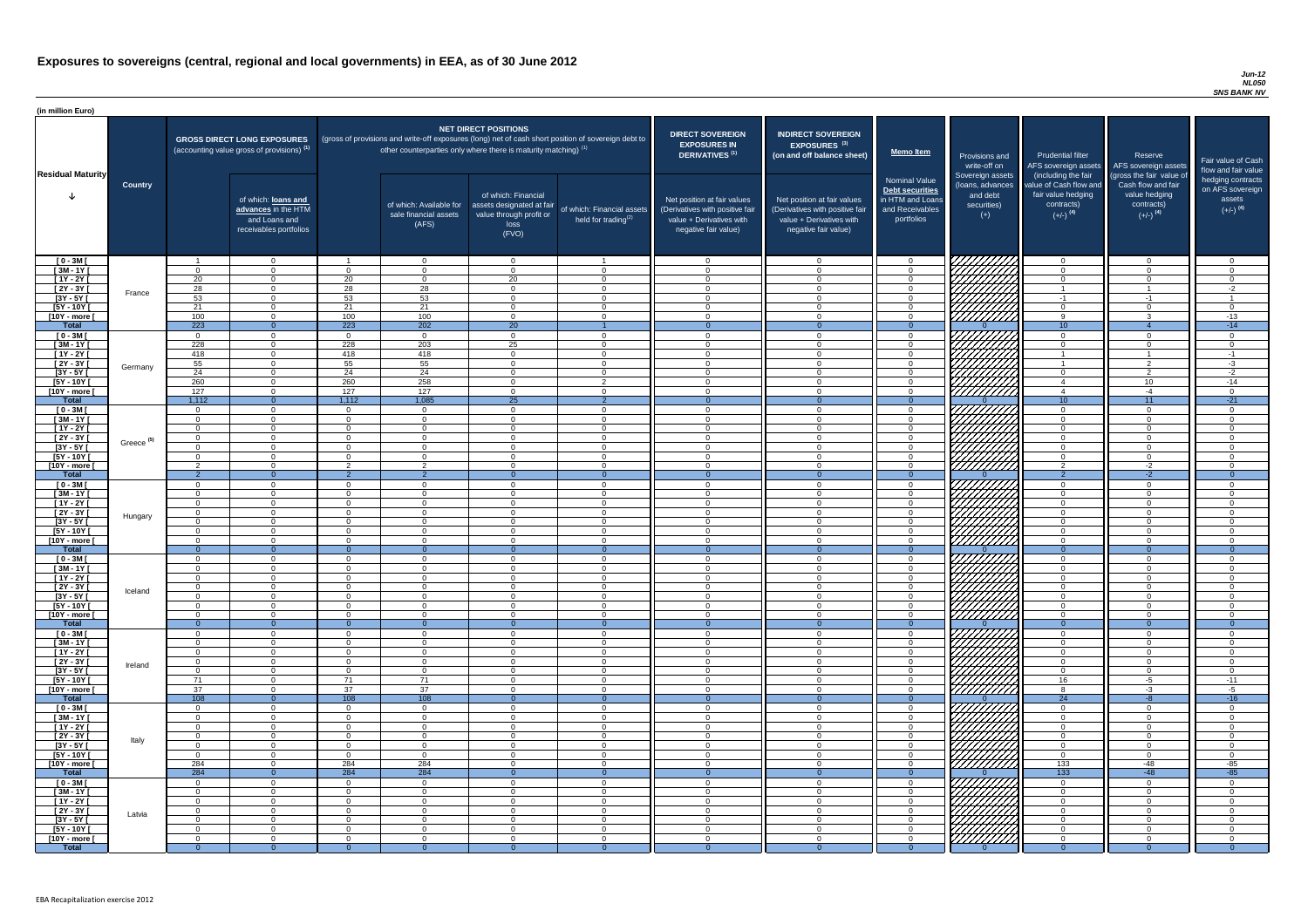#### *Jun-12 NL050 SNS BANK NV*

| <b>DIRECT SOVEREIGN</b><br><b>EXPOSURES IN</b><br><b>DERIVATIVES<sup>(1)</sup></b><br>Net position at fair values<br>(Derivatives with positive fair<br>value + Derivatives with<br>negative fair value) | <b>INDIRECT SOVEREIGN</b><br><b>EXPOSURES<sup>(3)</sup></b><br>(on and off balance sheet)<br>Net position at fair values<br>(Derivatives with positive fair<br>value + Derivatives with<br>negative fair value) | <b>Memo Item</b><br><b>Nominal Value</b><br>Debt securities<br>in HTM and Loans<br>and Receivables<br>portfolios | Provisions and<br>write-off on<br>Sovereign assets<br>(loans, advances<br>and debt<br>securities)<br>$(+)$ | <b>Prudential filter</b><br>AFS sovereign assets<br>(including the fair<br>value of Cash flow and<br>fair value hedging<br>contracts)<br>$(+/-)$ <sup>(4)</sup> | Reserve<br>AFS sovereign assets<br>(gross the fair value of<br>Cash flow and fair<br>value hedging<br>contracts)<br>$(+/-)$ <sup>(4)</sup> | Fair value of Cash<br>flow and fair value<br>hedging contracts<br>on AFS sovereign<br>assets<br>$(+/-)$ <sup>(4)</sup> |
|----------------------------------------------------------------------------------------------------------------------------------------------------------------------------------------------------------|-----------------------------------------------------------------------------------------------------------------------------------------------------------------------------------------------------------------|------------------------------------------------------------------------------------------------------------------|------------------------------------------------------------------------------------------------------------|-----------------------------------------------------------------------------------------------------------------------------------------------------------------|--------------------------------------------------------------------------------------------------------------------------------------------|------------------------------------------------------------------------------------------------------------------------|
|                                                                                                                                                                                                          |                                                                                                                                                                                                                 |                                                                                                                  |                                                                                                            |                                                                                                                                                                 |                                                                                                                                            |                                                                                                                        |
| $\mathbf 0$                                                                                                                                                                                              | $\mathbf 0$                                                                                                                                                                                                     | 0                                                                                                                |                                                                                                            | $\mathbf 0$                                                                                                                                                     | $\mathbf 0$                                                                                                                                | 0                                                                                                                      |
| $\pmb{0}$                                                                                                                                                                                                | $\pmb{0}$                                                                                                                                                                                                       | $\pmb{0}$                                                                                                        |                                                                                                            | $\mathbf 0$                                                                                                                                                     | $\mathbf 0$                                                                                                                                | $\mathbf 0$                                                                                                            |
| $\mathbf 0$                                                                                                                                                                                              | $\mathbf 0$                                                                                                                                                                                                     | 0                                                                                                                |                                                                                                            | $\mathbf 0$                                                                                                                                                     | $\mathbf 0$                                                                                                                                | $\mathbf 0$                                                                                                            |
| $\mathbf 0$                                                                                                                                                                                              | $\mathbf 0$                                                                                                                                                                                                     | $\mathbf 0$                                                                                                      |                                                                                                            | $\mathbf 0$                                                                                                                                                     | $\mathbf 0$                                                                                                                                | $\mathbf 0$                                                                                                            |
| $\mathbf 0$                                                                                                                                                                                              | $\mathbf 0$                                                                                                                                                                                                     | $\boldsymbol{0}$                                                                                                 |                                                                                                            | $\mathbf 0$                                                                                                                                                     | $\mathbf 0$                                                                                                                                | $\mathbf 0$                                                                                                            |
| $\mathbf 0$<br>$\mathbf 0$                                                                                                                                                                               | $\mathbf 0$                                                                                                                                                                                                     | $\mathbf 0$<br>$\boldsymbol{0}$                                                                                  |                                                                                                            | $\mathbf 0$<br>$\mathbf 0$                                                                                                                                      | $\mathbf 0$<br>$\overline{0}$                                                                                                              | $\mathbf 0$<br>$\mathbf 0$                                                                                             |
| $\mathbf{0}$                                                                                                                                                                                             | 0<br>$\overline{0}$                                                                                                                                                                                             | $\overline{0}$                                                                                                   | $\Omega$                                                                                                   | $\overline{0}$                                                                                                                                                  | $\overline{0}$                                                                                                                             | $\overline{0}$                                                                                                         |
| $\pmb{0}$                                                                                                                                                                                                | $\mathbf 0$                                                                                                                                                                                                     | $\mathbf 0$                                                                                                      |                                                                                                            | $\mathbf 0$                                                                                                                                                     | $\mathbf 0$                                                                                                                                | $\mathbf 0$                                                                                                            |
| $\mathbf 0$                                                                                                                                                                                              | $\mathbf 0$                                                                                                                                                                                                     | $\mathbf 0$                                                                                                      |                                                                                                            | $\mathbf 0$                                                                                                                                                     | $\mathbf 0$                                                                                                                                | $\mathbf 0$                                                                                                            |
| $\mathbf 0$                                                                                                                                                                                              | $\mathbf 0$                                                                                                                                                                                                     | $\mathbf 0$                                                                                                      |                                                                                                            | $\mathbf 0$                                                                                                                                                     | $\mathbf 0$                                                                                                                                | $\mathbf 0$                                                                                                            |
| $\mathbf 0$                                                                                                                                                                                              | $\mathbf 0$                                                                                                                                                                                                     | $\mathbf 0$                                                                                                      |                                                                                                            | $\mathbf 0$                                                                                                                                                     | $\overline{0}$                                                                                                                             | $\mathbf 0$                                                                                                            |
| $\mathbf 0$                                                                                                                                                                                              | $\mathbf 0$                                                                                                                                                                                                     | $\mathbf 0$                                                                                                      |                                                                                                            | $\mathbf 0$                                                                                                                                                     | $\overline{0}$                                                                                                                             | $\mathbf 0$                                                                                                            |
| $\mathbf 0$                                                                                                                                                                                              | $\pmb{0}$                                                                                                                                                                                                       | $\mathbf 0$                                                                                                      |                                                                                                            | $\mathsf{O}\xspace$                                                                                                                                             | $\mathbf 0$                                                                                                                                | $\mathbf 0$                                                                                                            |
| $\mathbf 0$                                                                                                                                                                                              | $\pmb{0}$                                                                                                                                                                                                       | $\mathbf 0$                                                                                                      |                                                                                                            | $\mathbf 0$                                                                                                                                                     | $\mathbf 0$                                                                                                                                | $\mathbf 0$                                                                                                            |
| $\mathbf{0}$                                                                                                                                                                                             | $\overline{0}$                                                                                                                                                                                                  | $\overline{0}$                                                                                                   | $\Omega$                                                                                                   | $\overline{0}$                                                                                                                                                  | $\overline{0}$                                                                                                                             | $\overline{0}$                                                                                                         |
| $\mathbf 0$<br>$\mathbf 0$                                                                                                                                                                               | $\mathbf 0$<br>$\mathbf 0$                                                                                                                                                                                      | $\pmb{0}$<br>$\mathbf 0$                                                                                         |                                                                                                            | $\mathbf 0$<br>$\mathbf 0$                                                                                                                                      | $\overline{0}$<br>$\overline{0}$                                                                                                           | $\mathbf 0$<br>$\mathbf 0$                                                                                             |
| $\mathbf 0$                                                                                                                                                                                              | 0                                                                                                                                                                                                               | $\pmb{0}$                                                                                                        |                                                                                                            | $\mathbf 0$                                                                                                                                                     | 0                                                                                                                                          | $\mathbf 0$                                                                                                            |
| $\mathbf 0$                                                                                                                                                                                              | $\mathbf 0$                                                                                                                                                                                                     | $\pmb{0}$                                                                                                        |                                                                                                            | $\pmb{0}$                                                                                                                                                       | $\mathbf 0$                                                                                                                                | $\mathbf 0$                                                                                                            |
| $\Omega$                                                                                                                                                                                                 | $\Omega$                                                                                                                                                                                                        | $\Omega$                                                                                                         |                                                                                                            | $\Omega$                                                                                                                                                        | $\Omega$                                                                                                                                   | $\Omega$                                                                                                               |
| 0                                                                                                                                                                                                        | 0                                                                                                                                                                                                               | 0                                                                                                                |                                                                                                            | 0                                                                                                                                                               | $\mathbf 0$                                                                                                                                | 0                                                                                                                      |
| $\mathbf 0$                                                                                                                                                                                              | $\mathbf 0$                                                                                                                                                                                                     | 0                                                                                                                |                                                                                                            | 0                                                                                                                                                               | 0                                                                                                                                          | 0                                                                                                                      |
| $\mathbf{0}$                                                                                                                                                                                             | $\overline{0}$                                                                                                                                                                                                  | $\overline{0}$                                                                                                   | $\overline{0}$                                                                                             | $\overline{0}$                                                                                                                                                  | $\overline{0}$                                                                                                                             | $\overline{0}$                                                                                                         |
| 0                                                                                                                                                                                                        | $\mathbf 0$                                                                                                                                                                                                     | 0                                                                                                                |                                                                                                            | $\mathbf 0$                                                                                                                                                     | 0                                                                                                                                          | 0                                                                                                                      |
| $\mathbf 0$                                                                                                                                                                                              | $\mathbf 0$                                                                                                                                                                                                     | $\pmb{0}$                                                                                                        |                                                                                                            | $\mathbf 0$                                                                                                                                                     | $\mathbf 0$                                                                                                                                | 0                                                                                                                      |
| $\mathbf 0$                                                                                                                                                                                              | $\mathbf 0$                                                                                                                                                                                                     | $\mathbf 0$                                                                                                      |                                                                                                            | $\overline{0}$                                                                                                                                                  | $\mathbf 0$                                                                                                                                | 0                                                                                                                      |
| $\mathbf 0$<br>0                                                                                                                                                                                         | 0<br>0                                                                                                                                                                                                          | $\pmb{0}$<br>$\pmb{0}$                                                                                           |                                                                                                            | 0<br>0                                                                                                                                                          | 0<br>0                                                                                                                                     | 0<br>0                                                                                                                 |
| 0                                                                                                                                                                                                        | 0                                                                                                                                                                                                               | $\pmb{0}$                                                                                                        |                                                                                                            | 0                                                                                                                                                               | 0                                                                                                                                          | 0                                                                                                                      |
| $\mathbf 0$                                                                                                                                                                                              | 0                                                                                                                                                                                                               | 0                                                                                                                |                                                                                                            | $\mathbf 0$                                                                                                                                                     | $\Omega$                                                                                                                                   | 0                                                                                                                      |
| $\mathbf{0}$                                                                                                                                                                                             | $\overline{0}$                                                                                                                                                                                                  | $\boldsymbol{0}$                                                                                                 | $\overline{0}$                                                                                             | $\overline{0}$                                                                                                                                                  | $\overline{0}$                                                                                                                             | $\overline{0}$                                                                                                         |
| $\mathbf 0$                                                                                                                                                                                              | 0                                                                                                                                                                                                               | $\boldsymbol{0}$                                                                                                 |                                                                                                            | 0                                                                                                                                                               | 0                                                                                                                                          | 0                                                                                                                      |
| $\mathbf 0$                                                                                                                                                                                              | $\mathbf 0$                                                                                                                                                                                                     | $\boldsymbol{0}$                                                                                                 |                                                                                                            | 0                                                                                                                                                               | $\mathbf 0$                                                                                                                                | $\mathbf 0$                                                                                                            |
| $\mathbf 0$                                                                                                                                                                                              | $\mathbf 0$                                                                                                                                                                                                     | $\mathbf 0$                                                                                                      |                                                                                                            | 1                                                                                                                                                               | 0                                                                                                                                          | $-1$                                                                                                                   |
| $\mathbf 0$                                                                                                                                                                                              | $\mathbf 0$                                                                                                                                                                                                     | $\boldsymbol{0}$                                                                                                 |                                                                                                            | 3                                                                                                                                                               | 4                                                                                                                                          | -6                                                                                                                     |
| 0                                                                                                                                                                                                        | 0                                                                                                                                                                                                               | 0                                                                                                                |                                                                                                            | -1                                                                                                                                                              | 3                                                                                                                                          | $-2$                                                                                                                   |
| $\mathbf 0$                                                                                                                                                                                              | 0                                                                                                                                                                                                               | 0                                                                                                                |                                                                                                            | 4                                                                                                                                                               | 5                                                                                                                                          | -9<br>$-9$                                                                                                             |
| $\mathbf 0$<br>$\mathbf{0}$                                                                                                                                                                              | $\mathbf 0$<br>$\overline{0}$                                                                                                                                                                                   | $\pmb{0}$<br>$\overline{0}$                                                                                      | $\overline{0}$                                                                                             | 9<br>14                                                                                                                                                         | $\mathbf 0$<br>$\overline{13}$                                                                                                             | $-27$                                                                                                                  |
| 0                                                                                                                                                                                                        | 0                                                                                                                                                                                                               | 0                                                                                                                |                                                                                                            | $\overline{0}$                                                                                                                                                  | 0                                                                                                                                          | 0                                                                                                                      |
| 0                                                                                                                                                                                                        | $\mathbf 0$                                                                                                                                                                                                     | $\boldsymbol{0}$                                                                                                 |                                                                                                            | $\overline{0}$                                                                                                                                                  | 0                                                                                                                                          | $\mathbf 0$                                                                                                            |
| 0                                                                                                                                                                                                        | 0                                                                                                                                                                                                               | $\boldsymbol{0}$                                                                                                 |                                                                                                            | $\mathbf 0$                                                                                                                                                     | 0                                                                                                                                          | $\mathbf 0$                                                                                                            |
| $\mathbf 0$                                                                                                                                                                                              | 0                                                                                                                                                                                                               | $\,0\,$                                                                                                          |                                                                                                            | $\mathbf 0$                                                                                                                                                     | 0                                                                                                                                          | $\mathbf 0$                                                                                                            |
| $\boldsymbol{0}$                                                                                                                                                                                         | $\mathbf 0$                                                                                                                                                                                                     | $\pmb{0}$                                                                                                        |                                                                                                            | $\mathbf 0$                                                                                                                                                     | $\mathbf 0$                                                                                                                                | $\mathbf 0$                                                                                                            |
| $\mathbf 0$                                                                                                                                                                                              | $\mathbf 0$                                                                                                                                                                                                     | $\pmb{0}$                                                                                                        |                                                                                                            | $\mathbf 0$                                                                                                                                                     | $\mathbf 0$                                                                                                                                | $\mathbf 0$                                                                                                            |
| $\mathbf 0$<br>$\mathbf{0}$                                                                                                                                                                              | $\mathbf 0$<br>$\overline{0}$                                                                                                                                                                                   | $\,0\,$<br>$\overline{0}$                                                                                        | $\mathbf{0}$                                                                                               | 0<br>$\overline{0}$                                                                                                                                             | 0<br>$\overline{0}$                                                                                                                        | 0<br>$\overline{0}$                                                                                                    |
| 0                                                                                                                                                                                                        | $\mathbf 0$                                                                                                                                                                                                     | $\pmb{0}$                                                                                                        |                                                                                                            | $\mathbf 0$                                                                                                                                                     | 0                                                                                                                                          | 0                                                                                                                      |
| $\mathbf 0$                                                                                                                                                                                              | 0                                                                                                                                                                                                               | 0                                                                                                                |                                                                                                            | 0                                                                                                                                                               | 0                                                                                                                                          | 0                                                                                                                      |
| $\mathbf 0$                                                                                                                                                                                              | $\mathbf 0$                                                                                                                                                                                                     | $\pmb{0}$                                                                                                        |                                                                                                            | $\mathbf 0$                                                                                                                                                     | $\mathbf 0$                                                                                                                                | 0                                                                                                                      |
| 0                                                                                                                                                                                                        | 0                                                                                                                                                                                                               | 0                                                                                                                |                                                                                                            | 0                                                                                                                                                               | 0                                                                                                                                          | 0                                                                                                                      |
| 0                                                                                                                                                                                                        | 0                                                                                                                                                                                                               | 0                                                                                                                |                                                                                                            | 0                                                                                                                                                               | 0                                                                                                                                          | 0                                                                                                                      |
| 0                                                                                                                                                                                                        | 0                                                                                                                                                                                                               | 0                                                                                                                |                                                                                                            | 0                                                                                                                                                               | 0                                                                                                                                          | 0                                                                                                                      |
| 0                                                                                                                                                                                                        | 0                                                                                                                                                                                                               | 0                                                                                                                | $\boldsymbol{\mathcal{L}}$                                                                                 | 0                                                                                                                                                               | 0                                                                                                                                          | 0                                                                                                                      |
| $\overline{0}$                                                                                                                                                                                           | $\overline{0}$                                                                                                                                                                                                  | $\mathbf{0}$                                                                                                     | $\overline{0}$                                                                                             | $\overline{0}$                                                                                                                                                  | $\overline{0}$                                                                                                                             | $\overline{0}$                                                                                                         |
| 0                                                                                                                                                                                                        | 0                                                                                                                                                                                                               | 0                                                                                                                |                                                                                                            | 0                                                                                                                                                               | 0                                                                                                                                          | 0                                                                                                                      |
| $\pmb{0}$<br>$\mathbf 0$                                                                                                                                                                                 | $\pmb{0}$<br>$\overline{0}$                                                                                                                                                                                     | 0<br>$\mathbf 0$                                                                                                 | <u>VIIIIIIII</u>                                                                                           | $\pmb{0}$<br>$\overline{0}$                                                                                                                                     | $\pmb{0}$<br>$\mathbf 0$                                                                                                                   | $\pmb{0}$<br>$\overline{0}$                                                                                            |
| $\mathbf 0$                                                                                                                                                                                              | $\mathbf 0$                                                                                                                                                                                                     | $\mathbf 0$                                                                                                      |                                                                                                            | $\overline{0}$                                                                                                                                                  | $\overline{0}$                                                                                                                             | $\overline{0}$                                                                                                         |
| $\mathbf 0$                                                                                                                                                                                              | $\overline{0}$                                                                                                                                                                                                  | $\mathbf 0$                                                                                                      |                                                                                                            | $\overline{0}$                                                                                                                                                  | $\overline{0}$                                                                                                                             | $\overline{0}$                                                                                                         |
| $\mathbf 0$                                                                                                                                                                                              | $\mathbf 0$                                                                                                                                                                                                     | $\mathbf 0$                                                                                                      |                                                                                                            | $\overline{0}$                                                                                                                                                  | $\overline{0}$                                                                                                                             | $\overline{0}$                                                                                                         |
| $\mathbf 0$                                                                                                                                                                                              | $\mathbf 0$                                                                                                                                                                                                     | $\pmb{0}$                                                                                                        |                                                                                                            | $\overline{0}$                                                                                                                                                  | $\mathbf 0$                                                                                                                                | $\overline{0}$                                                                                                         |
| $\overline{0}$                                                                                                                                                                                           | $\overline{0}$                                                                                                                                                                                                  | $\overline{0}$                                                                                                   | $\Omega$                                                                                                   | $\overline{0}$                                                                                                                                                  | $\overline{0}$                                                                                                                             | $\overline{0}$                                                                                                         |

| (in million Euro)             |                |                            |                                                                                             |                          |                                                                                                                                                                          |                                                                                              |                                                               |                                                                                                                    |                                                                                                                    |                                                                                              |                                                                          |                                                                                                             |                                                                                                         |                                            |
|-------------------------------|----------------|----------------------------|---------------------------------------------------------------------------------------------|--------------------------|--------------------------------------------------------------------------------------------------------------------------------------------------------------------------|----------------------------------------------------------------------------------------------|---------------------------------------------------------------|--------------------------------------------------------------------------------------------------------------------|--------------------------------------------------------------------------------------------------------------------|----------------------------------------------------------------------------------------------|--------------------------------------------------------------------------|-------------------------------------------------------------------------------------------------------------|---------------------------------------------------------------------------------------------------------|--------------------------------------------|
| <b>Residual Maturity</b>      |                |                            | <b>GROSS DIRECT LONG EXPOSURES</b><br>(accounting value gross of provisions) <sup>(1)</sup> |                          | (gross of provisions and write-off exposures (long) net of cash short position of sovereign debt to<br>other counterparties only where there is maturity matching) $(1)$ | <b>NET DIRECT POSITIONS</b>                                                                  |                                                               | <b>DIRECT SOVEREIGN</b><br><b>EXPOSURES IN</b><br><b>DERIVATIVES<sup>(1)</sup></b>                                 | <b>INDIRECT SOVEREIGN</b><br>EXPOSURES <sup>(3)</sup><br>(on and off balance sheet)                                | <b>Memo Item</b>                                                                             | Provisions and<br>write-off on                                           | <b>Prudential filter</b><br>AFS sovereign assets                                                            | Reserve<br>AFS sovereign assets                                                                         | Fair value<br>flow and fa                  |
|                               | <b>Country</b> |                            | of which: loans and<br>advances in the HTM<br>and Loans and<br>receivables portfolios       |                          | of which: Available for<br>sale financial assets<br>(AFS)                                                                                                                | of which: Financial<br>assets designated at fair<br>value through profit or<br>loss<br>(FVO) | of which: Financial assets<br>held for trading <sup>(2)</sup> | Net position at fair values<br>(Derivatives with positive fair<br>value + Derivatives with<br>negative fair value) | Net position at fair values<br>(Derivatives with positive fair<br>value + Derivatives with<br>negative fair value) | <b>Nominal Value</b><br>Debt securities<br>in HTM and Loans<br>and Receivables<br>portfolios | Sovereign assets<br>(loans, advances<br>and debt<br>securities)<br>$(+)$ | (including the fair<br>value of Cash flow and<br>fair value hedging<br>contracts)<br>$(+/-)$ <sup>(4)</sup> | (gross the fair value of<br>Cash flow and fair<br>value hedging<br>contracts)<br>$(+/-)$ <sup>(4)</sup> | hedging co<br>on AFS sc<br>asse<br>$(+/-)$ |
| $[0 - 3M]$                    |                | $\cap$                     | $\overline{0}$                                                                              | - വ                      | $\overline{0}$                                                                                                                                                           | - 0                                                                                          | $\overline{0}$                                                | $\Omega$                                                                                                           | $\overline{0}$                                                                                                     | $\overline{0}$                                                                               | THE REAL PROPERTY                                                        | $\cap$                                                                                                      | $\overline{0}$                                                                                          |                                            |
| $[3M - 1Y]$                   |                | $\cap$<br>$\cap$           | $\Omega$                                                                                    | - 0<br>റ                 | $\Omega$<br>$\Omega$                                                                                                                                                     | $\cap$<br>$\cap$                                                                             | $\Omega$                                                      | $\cap$<br>$\cap$                                                                                                   | $\Omega$                                                                                                           | $\overline{0}$<br>$\cap$                                                                     |                                                                          | $\cap$<br>$\Omega$                                                                                          | $\Omega$<br>$\Omega$                                                                                    |                                            |
| $[1Y - 2Y]$<br>$[2Y - 3Y]$    |                | $\cap$                     | $\Omega$<br>$\Omega$                                                                        | $\sqrt{ }$               | $\Omega$                                                                                                                                                                 | $\cap$                                                                                       | $\Omega$<br>$\Omega$                                          | $\cap$                                                                                                             | $\Omega$<br>$\overline{0}$                                                                                         | $\overline{0}$                                                                               |                                                                          | $\Omega$                                                                                                    | $\Omega$                                                                                                | $\cap$<br>$\Omega$                         |
| $[3Y - 5Y]$                   | Liechtenstein  | $\cap$                     | $\Omega$                                                                                    | $\Omega$                 | $\Omega$                                                                                                                                                                 | $\sqrt{ }$                                                                                   | $\Omega$                                                      | $\cap$                                                                                                             | $\Omega$                                                                                                           | $\Omega$                                                                                     |                                                                          | $\cap$                                                                                                      | $\cap$                                                                                                  |                                            |
| $[5Y - 10Y]$                  |                | $\Omega$                   | $\Omega$                                                                                    | $\cap$                   | $\Omega$                                                                                                                                                                 | $\cap$                                                                                       | $\overline{0}$                                                | $\Omega$                                                                                                           | $\Omega$                                                                                                           | $\Omega$                                                                                     |                                                                          | $\cap$                                                                                                      | $\Omega$                                                                                                |                                            |
| [10Y - more [<br><b>Total</b> |                | $\Omega$<br>$\overline{0}$ | $\overline{0}$<br>$\Omega$                                                                  | $\cap$<br>$\Omega$       | $\Omega$<br>$\Omega$                                                                                                                                                     | $\Omega$<br>- 0                                                                              | $\overline{0}$<br>$\Omega$                                    | $\Omega$<br>$\Omega$                                                                                               | $\overline{0}$<br>$\Omega$                                                                                         | $\overline{0}$<br>$\Omega$                                                                   |                                                                          | $\cap$<br>$\Omega$                                                                                          | $\Omega$<br>$\Omega$                                                                                    | $\Omega$                                   |
| $[0 - 3M]$                    |                | $\Omega$                   | $\Omega$                                                                                    | $\cap$                   | $\Omega$                                                                                                                                                                 | $\Omega$                                                                                     | $\overline{0}$                                                | $\Omega$                                                                                                           | $\Omega$                                                                                                           | $\overline{0}$                                                                               |                                                                          | $\Omega$                                                                                                    | $\Omega$                                                                                                |                                            |
| $[3M - 1Y]$                   |                | $\cap$                     | $\Omega$                                                                                    | - വ                      | $\Omega$                                                                                                                                                                 | $\cap$                                                                                       | $\Omega$                                                      | $\cap$                                                                                                             | $\Omega$                                                                                                           | $\Omega$                                                                                     | FAHAAN                                                                   | $\Omega$                                                                                                    | $\Omega$                                                                                                | റ                                          |
| $[1Y - 2Y]$                   |                |                            | $\Omega$                                                                                    | $\Omega$                 | $\Omega$                                                                                                                                                                 | $\cap$                                                                                       | $\Omega$                                                      |                                                                                                                    | $\Omega$                                                                                                           | $\Omega$                                                                                     | HAHARA KU                                                                |                                                                                                             | $\Omega$                                                                                                |                                            |
| $[2Y - 3Y]$<br>$[3Y - 5Y]$    | Lithuania      | $\Omega$<br>$\cap$         | $\Omega$<br>$\Omega$                                                                        | - വ                      | $\Omega$<br>$\Omega$                                                                                                                                                     | - 0<br>$\cap$                                                                                | $\Omega$<br>$\Omega$                                          | $\cap$                                                                                                             | $\overline{0}$<br>$\overline{0}$                                                                                   | $\Omega$<br>- 0                                                                              |                                                                          | $\cap$                                                                                                      | $\Omega$<br>$\Omega$                                                                                    |                                            |
| $[5Y - 10Y]$                  |                | $\cap$                     | $\Omega$                                                                                    |                          | $\cap$                                                                                                                                                                   | $\cap$                                                                                       | $\Omega$                                                      | $\Omega$                                                                                                           | $\Omega$                                                                                                           | $\cap$                                                                                       |                                                                          | $\Omega$                                                                                                    | $\Omega$                                                                                                | $\Omega$                                   |
| [10Y - more [                 |                | $\cap$                     | $\Omega$                                                                                    | $\cap$                   | $\Omega$                                                                                                                                                                 | $\cap$                                                                                       | $\Omega$                                                      | $\Omega$                                                                                                           | $\Omega$                                                                                                           | $\Omega$                                                                                     | HIIII AN<br>HIIII AN                                                     | $\cap$                                                                                                      | $\cap$                                                                                                  | $\Omega$                                   |
| <b>Total</b>                  |                | - റ<br>$\mathcal{D}$       | $\Omega$                                                                                    | - റ<br>$\mathcal{D}$     | $\Omega$<br>ົ                                                                                                                                                            | - റ<br>$\cap$                                                                                | $\Omega$<br>$\Omega$                                          | $\Omega$<br>റ                                                                                                      | $\Omega$                                                                                                           | $\Omega$<br>- 0                                                                              |                                                                          | $\Omega$<br>$\cap$                                                                                          | $\Omega$<br>$\cap$                                                                                      | $\Omega$<br>$\Omega$                       |
| $[0 - 3M]$<br>$[3M - 1Y]$     |                |                            | $\Omega$<br>$\Omega$                                                                        | $\boldsymbol{\Lambda}$   |                                                                                                                                                                          | $\sqrt{ }$                                                                                   | $\Omega$                                                      | $\Omega$                                                                                                           | $\Omega$<br>$\Omega$                                                                                               | $\Omega$                                                                                     |                                                                          | $\Omega$                                                                                                    | $\Omega$                                                                                                | $\Omega$                                   |
| $[1Y - 2Y]$                   |                |                            | $\Omega$                                                                                    | $\boldsymbol{\varDelta}$ |                                                                                                                                                                          | $\cap$                                                                                       | $\Omega$                                                      | $\Omega$                                                                                                           | $\Omega$                                                                                                           | $\overline{0}$                                                                               | HAAAN<br>HAAAN                                                           | $\Omega$                                                                                                    | $\Omega$                                                                                                | $\Omega$                                   |
| $[2Y - 3Y]$                   | Luxembourg     | $\Omega$                   | $\Omega$                                                                                    | റ                        | $\Omega$                                                                                                                                                                 | $\cap$                                                                                       | $\Omega$                                                      | $\Omega$                                                                                                           | $\Omega$                                                                                                           | $\Omega$                                                                                     |                                                                          | $\Omega$                                                                                                    | $\Omega$                                                                                                | $\cap$                                     |
| $[3Y - 5Y]$<br>$[5Y - 10Y]$   |                |                            | $\Omega$                                                                                    |                          | $\Omega$                                                                                                                                                                 | $\cap$                                                                                       | $\Omega$                                                      |                                                                                                                    | $\Omega$                                                                                                           | $\Omega$                                                                                     |                                                                          |                                                                                                             |                                                                                                         |                                            |
| [10Y - more ]                 |                | $\cap$                     | $\Omega$                                                                                    | $\cap$                   | $\Omega$                                                                                                                                                                 | $\cap$                                                                                       | $\Omega$                                                      |                                                                                                                    | $\Omega$                                                                                                           | $\Omega$                                                                                     | HHHH                                                                     |                                                                                                             |                                                                                                         |                                            |
| <b>Total</b>                  |                | 10                         | $\Omega$                                                                                    | 10                       | 10                                                                                                                                                                       | $\Omega$                                                                                     | $\Omega$                                                      | $\Omega$                                                                                                           |                                                                                                                    | $\Omega$                                                                                     |                                                                          |                                                                                                             | $\Omega$                                                                                                |                                            |
| $[0 - 3M]$                    |                | $\cap$<br>$\cap$           | $\Omega$                                                                                    | $\cap$<br>- 0            | $\Omega$<br>$\Omega$                                                                                                                                                     | - 0<br>- 0                                                                                   | $\Omega$<br>$\Omega$                                          |                                                                                                                    | $\Omega$                                                                                                           | $\cap$<br>$\Omega$                                                                           |                                                                          |                                                                                                             | $\Omega$<br>$\Omega$                                                                                    |                                            |
| $[3M - 1Y]$<br>$[1Y - 2Y]$    |                | $\Omega$                   | $\Omega$<br>$\overline{0}$                                                                  | $\Omega$                 | $\Omega$                                                                                                                                                                 | $\Omega$                                                                                     | $\overline{0}$                                                | $\Omega$                                                                                                           | - 0<br>$\Omega$                                                                                                    | $\Omega$                                                                                     |                                                                          | $\cap$                                                                                                      | $\Omega$                                                                                                |                                            |
| $[2Y - 3Y]$                   | Malta          | $\cap$                     | $\Omega$                                                                                    | $\cap$                   | $\Omega$                                                                                                                                                                 | റ                                                                                            | $\Omega$                                                      | $\Omega$                                                                                                           | . റ                                                                                                                | $\Omega$                                                                                     |                                                                          | $\cap$                                                                                                      | $\Omega$                                                                                                |                                            |
| $[3Y - 5Y]$                   |                | $\Omega$                   | $\Omega$                                                                                    | $\Omega$                 | $\Omega$                                                                                                                                                                 | $\Omega$                                                                                     | $\Omega$                                                      | $\cap$                                                                                                             | $\Omega$                                                                                                           | $\Omega$                                                                                     |                                                                          | $\cap$                                                                                                      | $\cap$                                                                                                  |                                            |
| $[5Y - 10Y]$<br>[10Y - more [ |                | $\cap$<br>$\cap$           | $\overline{0}$<br>$\Omega$                                                                  | $\Omega$<br>$\cap$       | $\Omega$<br>$\Omega$                                                                                                                                                     | $\Omega$<br>$\cap$                                                                           | $\overline{0}$<br>$\overline{0}$                              | $\Omega$<br>$\Omega$                                                                                               | $\Omega$<br>$\Omega$                                                                                               | $\overline{0}$<br>- 0                                                                        |                                                                          | $\Omega$<br>$\Omega$                                                                                        | $\Omega$<br>. റ                                                                                         |                                            |
| <b>Total</b>                  |                | $\Omega$                   | $\Omega$                                                                                    | $\overline{0}$           | $\Omega$                                                                                                                                                                 | $\Omega$                                                                                     | $\Omega$                                                      | $\Omega$                                                                                                           | $\Omega$                                                                                                           | $\Omega$                                                                                     |                                                                          | $\Omega$                                                                                                    | $\Omega$                                                                                                |                                            |
| $[0 - 3M]$                    |                | 7,705                      | 7,705                                                                                       | 7,705                    | $\overline{0}$                                                                                                                                                           | $\Omega$                                                                                     | $\overline{0}$                                                |                                                                                                                    | $\overline{0}$                                                                                                     | $\mathbf 0$                                                                                  |                                                                          | $\Omega$                                                                                                    | $\Omega$                                                                                                |                                            |
| $[3M - 1Y]$                   |                | 38<br>84                   | 38<br>57                                                                                    | 38<br>84                 | $\Omega$<br>27                                                                                                                                                           | - 0<br>$\cap$                                                                                | $\overline{0}$<br>$\Omega$                                    |                                                                                                                    | $\Omega$<br>$\Omega$                                                                                               | $\Omega$<br>$\Omega$                                                                         | B                                                                        | $\Omega$                                                                                                    | $\Omega$<br>$\Omega$                                                                                    |                                            |
| $[1Y - 2Y]$<br>$[2Y - 3Y]$    |                | 143                        | 58                                                                                          | 143                      | 85                                                                                                                                                                       | - റ                                                                                          | $\Omega$                                                      |                                                                                                                    | $\Omega$                                                                                                           | $\Omega$                                                                                     |                                                                          | ્વ                                                                                                          |                                                                                                         | -1<br>-6                                   |
| $[3Y - 5Y]$                   | Netherlands    | 439                        | 155                                                                                         | 439                      | 284                                                                                                                                                                      |                                                                                              | $\Omega$                                                      |                                                                                                                    | - 0                                                                                                                |                                                                                              | <i><b>WHATAS</b></i>                                                     | -1                                                                                                          |                                                                                                         | $-2$                                       |
| $[5Y - 10Y]$                  |                | 731                        | 426                                                                                         | 731                      | 305                                                                                                                                                                      | - 0                                                                                          | $\Omega$                                                      |                                                                                                                    | - 0                                                                                                                | $\cap$                                                                                       | $\mathbb{Z}$<br>HHHA                                                     |                                                                                                             |                                                                                                         | -9                                         |
| [10Y - more [<br><b>Total</b> |                | 536<br>9,676               | 331<br>8,770                                                                                | 536<br>9,676             | 205<br>906                                                                                                                                                               | റ<br>- 0                                                                                     | $\Omega$<br>$\Omega$                                          | $\Omega$                                                                                                           | $\Omega$<br>-0                                                                                                     | $\Omega$<br>- റ                                                                              |                                                                          | $\Omega$<br>14                                                                                              | $\Omega$<br>13                                                                                          | -9<br>$-27$                                |
| $[0 - 3M]$                    |                | $\cap$                     | $\overline{0}$                                                                              | - വ                      | $\overline{0}$                                                                                                                                                           | $\cap$                                                                                       | $\Omega$                                                      | $\cap$                                                                                                             | $\Omega$                                                                                                           | $\Omega$                                                                                     |                                                                          | $\cap$                                                                                                      | $\Omega$                                                                                                |                                            |
| $[3M - 1Y]$                   |                | $\Omega$                   | $\overline{0}$                                                                              | - വ                      | $\Omega$                                                                                                                                                                 | റ                                                                                            | $\Omega$                                                      | $\cap$                                                                                                             | $\Omega$                                                                                                           | $\Omega$                                                                                     | UM<br>UM                                                                 | $\Omega$                                                                                                    | . റ                                                                                                     | $\cap$                                     |
| $[1Y - 2Y]$<br>$[2Y - 3Y]$    |                | $\Omega$<br>$\Omega$       | $\Omega$<br>$\Omega$                                                                        | $\cap$<br>$\Omega$       | $\Omega$<br>$\Omega$                                                                                                                                                     | $\Omega$<br>$\Omega$                                                                         | $\Omega$<br>$\Omega$                                          | $\cap$<br>$\cap$                                                                                                   | $\Omega$<br>$\Omega$                                                                                               | $\Omega$<br>$\overline{0}$                                                                   |                                                                          | $\Omega$<br>$\Omega$                                                                                        | $\Omega$<br>$\Omega$                                                                                    | $\Omega$                                   |
| $[3Y - 5Y]$                   | Norway         | $\Omega$                   | $\Omega$                                                                                    | $\Omega$                 | $\Omega$                                                                                                                                                                 | $\cap$                                                                                       | $\Omega$                                                      | $\Omega$                                                                                                           | $\Omega$                                                                                                           | $\overline{0}$                                                                               |                                                                          | $\Omega$                                                                                                    | $\Omega$                                                                                                | $\Omega$                                   |
| $[5Y - 10Y]$                  |                |                            | $\Omega$                                                                                    | $\cap$                   | $\Omega$                                                                                                                                                                 | - 0                                                                                          | $\Omega$                                                      |                                                                                                                    | $\Omega$                                                                                                           | $\Omega$                                                                                     |                                                                          | $\cap$                                                                                                      | $\Omega$                                                                                                |                                            |
| [10Y - more [<br><b>Total</b> |                |                            | $\Omega$<br>$\Omega$                                                                        | $\cap$<br>- 0            | $\Omega$<br>$\Omega$                                                                                                                                                     | $\cap$                                                                                       | $\Omega$<br>$\Omega$                                          |                                                                                                                    | $\Omega$<br>- 0                                                                                                    | $\Omega$<br>-C                                                                               |                                                                          |                                                                                                             |                                                                                                         |                                            |
| $[0 - 3M]$                    |                | $\cap$                     | $\Omega$                                                                                    | - വ                      | $\Omega$                                                                                                                                                                 | - 0                                                                                          | $\Omega$                                                      |                                                                                                                    | $\Omega$                                                                                                           | $\Omega$                                                                                     |                                                                          |                                                                                                             | $\Omega$                                                                                                |                                            |
| $[3M - 1Y]$                   |                | $\cap$                     | $\Omega$                                                                                    | $\cap$                   | $\Omega$                                                                                                                                                                 | $\Omega$                                                                                     | $\Omega$                                                      |                                                                                                                    | $\Omega$                                                                                                           | $\Omega$                                                                                     | THIRA<br>MANA                                                            |                                                                                                             | $\Omega$                                                                                                |                                            |
| $[1Y - 2Y]$                   |                | $\Omega$                   | $\overline{0}$                                                                              | $\Omega$                 | $\Omega$                                                                                                                                                                 | $\Omega$                                                                                     | $\overline{0}$                                                |                                                                                                                    | $\Omega$                                                                                                           | $\Omega$                                                                                     |                                                                          | $\Omega$                                                                                                    | $\Omega$                                                                                                |                                            |
| $[2Y - 3Y]$<br>$[3Y - 5Y]$    | Poland         | $\cap$                     | $\Omega$<br>$\Omega$                                                                        | $\cap$<br>റ              | $\Omega$<br>$\Omega$                                                                                                                                                     | റ<br>$\cap$                                                                                  | $\Omega$<br>$\Omega$                                          | $\cap$<br>$\cap$                                                                                                   | $\Omega$<br>$\Omega$                                                                                               | $\Omega$<br>$\Omega$                                                                         |                                                                          | $\cap$<br>$\cap$                                                                                            | $\Omega$<br>$\cap$                                                                                      |                                            |
| $[5Y - 10Y]$                  |                | $\cap$                     | $\Omega$                                                                                    | $\Omega$                 | $\Omega$                                                                                                                                                                 | $\Omega$                                                                                     | $\overline{0}$                                                | $\cap$                                                                                                             | $\Omega$                                                                                                           | $\Omega$                                                                                     |                                                                          | $\Omega$                                                                                                    | $\cap$                                                                                                  |                                            |
| [10Y - more [                 |                | $\cap$                     | $\Omega$                                                                                    | $\Omega$                 | $\Omega$                                                                                                                                                                 | $\Omega$                                                                                     | $\Omega$                                                      |                                                                                                                    | $\Omega$                                                                                                           | $\Omega$                                                                                     | ' <u>////////</u>                                                        | $\cap$                                                                                                      | $\cap$                                                                                                  |                                            |
| <b>Total</b>                  |                | $\Omega$                   | - വ                                                                                         | $\Omega$                 | $\Omega$                                                                                                                                                                 | $\Omega$                                                                                     | $\Omega$                                                      | $\Omega$                                                                                                           | $\Omega$                                                                                                           | $\Omega$                                                                                     |                                                                          | $\Omega$                                                                                                    | $\Omega$                                                                                                |                                            |
| $[0 - 3M]$<br>$[3M - 1Y]$     |                | $\Omega$                   | $\Omega$<br>$\overline{0}$                                                                  |                          | $\Omega$<br>$\mathbf{0}$                                                                                                                                                 | $\Omega$<br>- 0                                                                              | $\Omega$<br>$\overline{0}$                                    |                                                                                                                    | $\Omega$<br>$\overline{0}$                                                                                         | $\Omega$<br>$\Omega$                                                                         | 777777777                                                                | $\Omega$<br>$\Omega$                                                                                        | $\Omega$<br>$\Omega$                                                                                    | $\overline{0}$                             |
| $[1Y - 2Y]$                   |                |                            | $\overline{0}$                                                                              | $\Omega$                 | $\Omega$                                                                                                                                                                 | $\Omega$                                                                                     | $\overline{0}$                                                | $\Omega$                                                                                                           | $\Omega$                                                                                                           | $\Omega$                                                                                     |                                                                          | $\Omega$                                                                                                    | $\Omega$                                                                                                | $\Omega$                                   |
| $[2Y - 3Y]$                   | Portugal       | $\Omega$                   | $\overline{0}$                                                                              | $\cap$                   | $\Omega$                                                                                                                                                                 | - 0                                                                                          | $\overline{0}$                                                | $\Omega$                                                                                                           | $\overline{0}$                                                                                                     | - 0                                                                                          |                                                                          | $\Omega$                                                                                                    | $\Omega$                                                                                                | $\Omega$                                   |
| $[3Y - 5Y]$                   |                |                            | $\overline{0}$                                                                              |                          | $\Omega$                                                                                                                                                                 | - ೧                                                                                          | $\overline{0}$                                                |                                                                                                                    | $\overline{0}$                                                                                                     | $\Omega$                                                                                     |                                                                          | $\cap$                                                                                                      | $\Omega$                                                                                                | $\overline{0}$                             |
| $[5Y - 10Y]$<br>[10Y - more [ |                | $\Omega$<br>റ              | $\overline{0}$<br>$\overline{0}$                                                            | - വ                      | $\Omega$<br>$\Omega$                                                                                                                                                     | $\Omega$<br>റ                                                                                | $\overline{0}$<br>$\Omega$                                    | - 0<br>$\Omega$                                                                                                    | $\Omega$<br>- 0                                                                                                    | $\Omega$<br>- 0                                                                              | WITH STATES                                                              | $\Omega$                                                                                                    | $\Omega$<br>$\Omega$                                                                                    | $\overline{0}$<br>$\overline{0}$           |
| <b>Total</b>                  |                | $\Omega$                   | $\Omega$                                                                                    |                          |                                                                                                                                                                          |                                                                                              |                                                               |                                                                                                                    |                                                                                                                    |                                                                                              |                                                                          |                                                                                                             |                                                                                                         | $\overline{\phantom{0}}$                   |